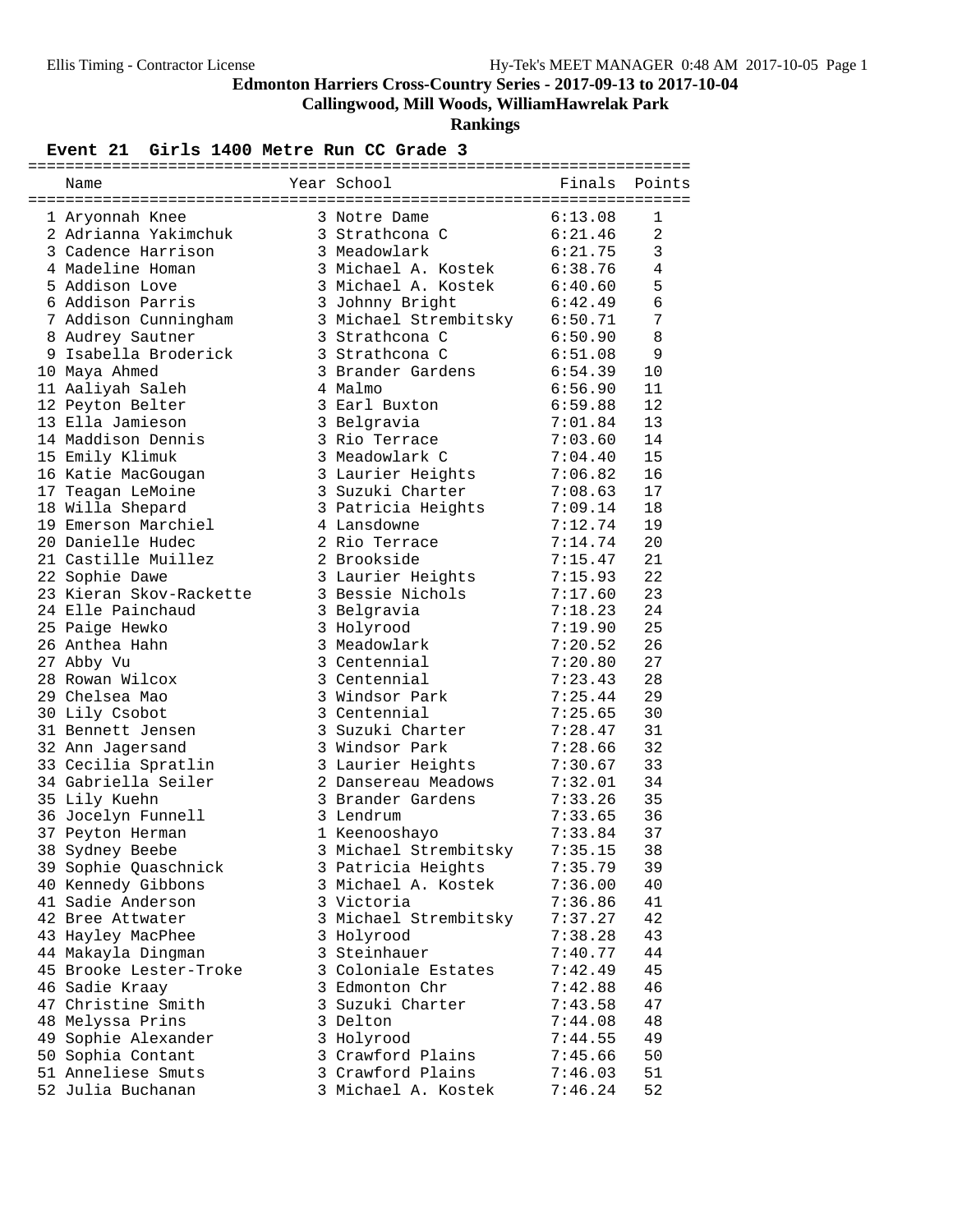**Callingwood, Mill Woods, WilliamHawrelak Park**

**Rankings**

## **....Event 21 Girls 1400 Metre Run CC Grade 3**

| 53 Haley Casault          | 3 George P. Nicholson | 7:46.43      | 53  |
|---------------------------|-----------------------|--------------|-----|
| 54 Malie Woodruff         | 1 Afton               | 7:46.72      | 54  |
| 55 Ivy Brandsma           | 3 Meadowlark C        | 7:47.00      | 55  |
| 56 Amy Van Sloten         | 3 Edmonton Chr        | 7:47.28      | 56  |
| 57 Emsley Hutchinson      | 2 Unattached          | 7:50.35      | 57  |
| 58 Sierra Tonn            | 1 Meadowlark C        | 7:51.42      | 58  |
| 59 Maggie Scheel          | 3 Meadowlark C        | 7:52.75      | 59  |
| 60 Francesca Chen         | 3 Windsor Park        | 7:53.21      | 60  |
| 61 Isabelle Timmer        | 2 Meadowlark C        | 7:53.56      | 61  |
| 62 Kyla Timmermans        | 3 Strathcona C        | 7:54.77      | 62  |
| 63 Kahlan Morin           | 3 Dr Margaret-Ann     | 7:55.43      | 63  |
| 64 Elyana Jay             | 3 Strathcona C        | 7:56.23      | 64  |
| 65 Camilla Morgan         | 3 Brander Gardens     | 7:56.88      | 65  |
| 66 Lydia Dahl             | 3 Brander Gardens     | 7:57.89      | 66  |
| 67 Keira MacPhee          | 3 Holyrood            | 7:59.79      | 67  |
| 68 Mackenzie Hettinger    | 3 Strathcona C        | 8:00.31      | 68  |
| 69 Sophie Hendricks       | 3 Brookside           | 8:02.46      | 69  |
| 70 Paige Beck             | 3 Brookside           | 8:03.46      | 70  |
| 71 Addison Barnes         | 3 Kameyosek           | 8:03.76      | 71  |
| 72 Maelle Drebert         | 3 Winfield            | 8:06.84      | 72  |
| 73 Rachel Shockey         | 3 Riverdale           | 8:12.00      | 73  |
| 74 Isabella Thomsen       | 3 Rio Terrace         | 8:14.17      | 74  |
| 75 Callie Holmlund        | 3 Brander Gardens     | 8:15.68      | 75  |
| 76 Malia Griffin          | 3 Lendrum             | 8:16.38      | 76  |
| 77 Hanh Tran              | 3 Lendrum             | 8:17.90      | 77  |
| 78 Chloe Richardson       | 3 Brander Gardens     | 8:18.89      | 78  |
| 79 Samantha Lee           | 3 Meadowlark          | 8:19.41      | 79  |
| 80 Mica Lundell           | 2 Lendrum             | 8:20.02      | 80  |
| 81 Harper Bunting         | 3 Michael A. Kostek   | 8:20.25      | 81  |
| 82 Ariane Myatt           | 3 Laurier Heights     | 8:20.95      | 82  |
| 83 Reese Masterson        | 3 Laurier Heights     | 8:22.70      | 83  |
| 84 Zara Shingoose         | 3 Brander Gardens     | 8:23.48      | 84  |
| 85 Mia Jordan             | 3 Rio Terrace         | 8:23.74      | 85  |
| 86 Rosa Kovacs            | 2 Brookside           | 8:24.43      | 86  |
| 87 Ellie Johnson          | 3 Rutherford          | 8:25.60      | 87  |
| 88 Mia Pushkarenko        | 2 Lendrum             | 8:26.63      | 88  |
| 89 Tessa Barrington Jones | 2 Lendrum             | 8:30.70      | 89  |
| 90 Aiko Paul              | 3 George P. Nicholson | 8:32.80      | 90  |
| 91 Avery Severson         | 3 Patricia Heights    | 8:35.27      | 91  |
| 92 Neve Dunkley           | 2 Riverdale           | 8:36.29      | 92  |
| 93 Ivy Johnston           | 3 Patricia Heights    | $8:37.49$ 93 |     |
| 94 Devon Chan             | 3 Riverdale           | 8:38.07      | 94  |
| 95 Katelynn Clarke        | 3 Brander Gardens     | 8:39.04      | 95  |
| 96 Niva Howrish           | 3 Suzuki Charter      | 8:41.26      | 96  |
| 97 Norah Hodder           | 3 King Edward         | 8:41.49      | 97  |
| 98 Alison Harder          | 3 Strathcona C        | 8:41.68      | 98  |
| 99 Rachel Jackson         | 3 Johnny Bright       | 8:42.08      | 99  |
| 100 Matea Psarros         | 3 Rutherford          | 8:42.74      | 100 |
| 101 Adele Wang            | 3 Earl Buxton         | 8:46.25      | 101 |
| 102 Olivia Oancia         | 3 Victoria            | 8:47.73      | 102 |
| 103 Megan Tyson           | 3 Westbrook           | 8:48.23      | 103 |
| 104 Raghad Kazkaz         | 3 Scott Robertson     | 8:50.34      | 104 |
| 105 Lillianna Horneman    | 3 Edmonton Chr        | 8:51.31      | 105 |
| 106 Kenzie Williamson     | 3 Laurier Heights     | 8:54.45      | 106 |
| 107 Sadie Kennedy         | 3 Holyrood            | 8:57.51      | 107 |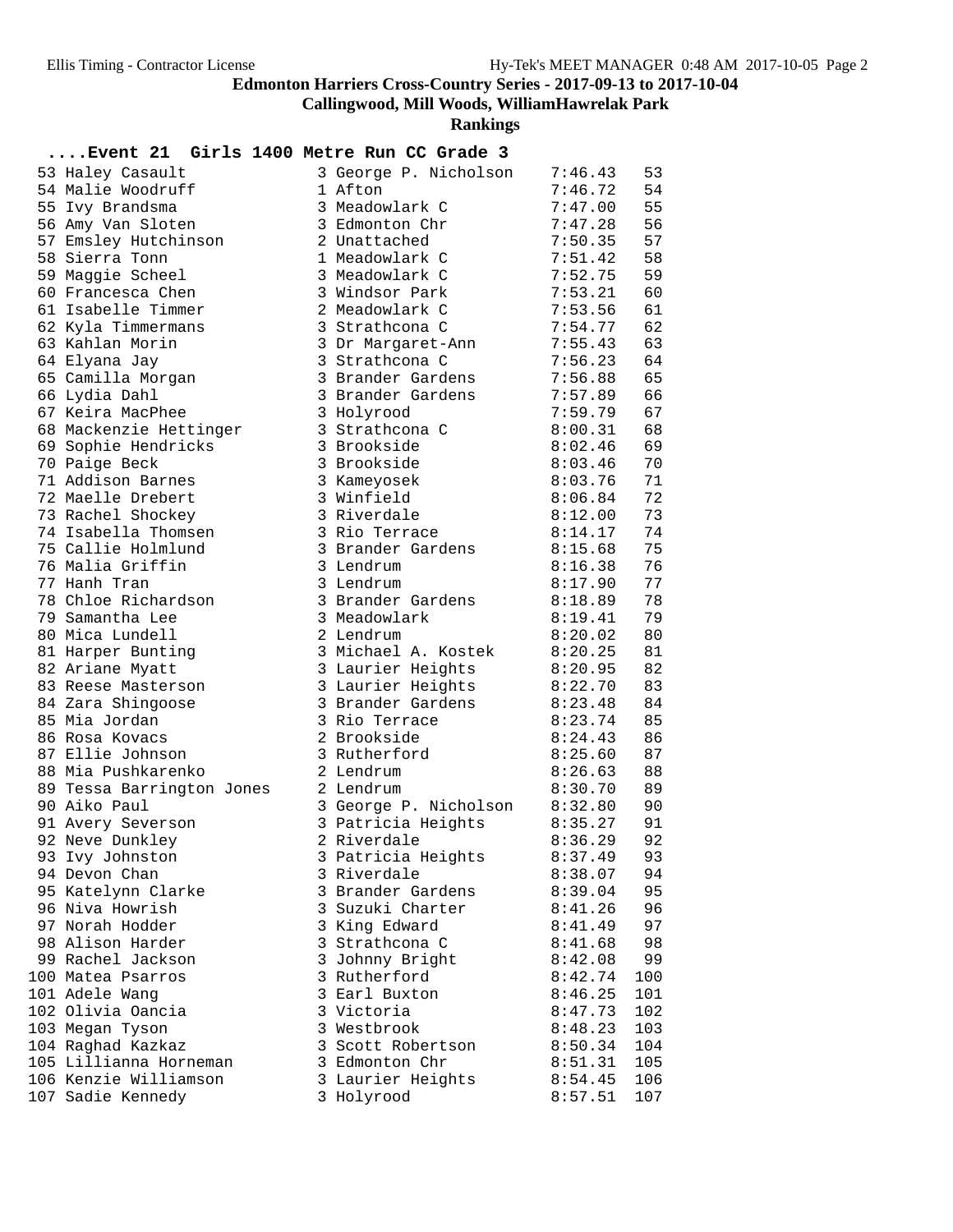**Callingwood, Mill Woods, WilliamHawrelak Park**

**Rankings**

#### **....Event 21 Girls 1400 Metre Run CC Grade 3**

| 108 Weency Pagal           | 3 Scott Robertson           | 9:01.62        | 108 |
|----------------------------|-----------------------------|----------------|-----|
| 109 Suraya L'Hirondelle    | 3 Scott Robertson           | 9:03.28        | 109 |
| 110 Adilyn Spence          | 3 Michael A. Kostek 9:09.39 |                | 110 |
| 111 Maxima Henriquez       | 2 Victoria                  | 9:10.94        | 111 |
| 112 Shana Tonn             | 1 Meadowlark C              | 9:12.10        | 112 |
| 113 Nahla Nohos-Lawrence   | 2 Meadowlark C              | $9:12.43$ 113  |     |
| 114 Olivia Abhilash        | 3 Aldergrove                | 9:13.93        | 114 |
| 115 Makayla Taeger         | 3 Michael A. Kostek         | 9:14.24        | 115 |
| 116 Mary Ruston            | 3 Michael A. Kostek         | 9:15.29        | 116 |
| 117 Sophia Habib           | 3 Windsor Park              | 9:17.24        | 117 |
| 118 Aylar Ghasemzadeh      | 3 Windsor Park              | 9:17.52        | 118 |
| 119 Carmitta Guay          | 2 Victoria                  | 9:17.96        | 119 |
| 120 Madelyn Lam            | 3 Meadowlark                | 9:18.19        | 120 |
| 121 Danica Sutton          | 3 Steinhauer                | 9:19.73        | 121 |
| 122 Jacey Strem            | 3 Victoria                  | 9:23.12        | 122 |
| 123 Ruby Kovacs            | 3 Brookside                 | 9:23.36        | 123 |
| 124 Annika Morisbak        | 1 Lansdowne                 | 9:30.11        | 124 |
| 125 Peyton Kingstree       | 3 Strathcona C              | 9:30.97        | 125 |
| 126 Olivia Lam             | 3 Windsor Park              | 9:38.58        | 126 |
| 127 Sophie Krebs           | 2 Victoria                  | 9:39.00        | 127 |
| 128 Brita Fechner          | 3 George P. Nicholson       | 9:50.06        | 128 |
| 129 Emma Taylor            | 3 George P. Nicholson       | 9:51.92        | 129 |
| 130 Ashley Balgos          | 3 St. Augustine             | 9:53.33        | 130 |
| 131 Drew Masterson         | 3 Unknown                   | 9:56.56        | 131 |
| 132 Isla Majeau            | 2 Laurier Heights           | 9:57.91        | 132 |
| 133 Sophia Crocker         | 3 Lymburn                   | 9:58.62        | 133 |
| 134 Maya Lopez Jimenez     | 2 Coronation                | 9:59.90        | 134 |
| 135 Hannah Chute           | 3 Johnny Bright             | 10:00.69       | 135 |
| 136 Vienna Bennett-White   | 3 Johnny Bright             | 10:04.33       | 136 |
| 137 Alix Blyth             | 3 Earl Buxton               | 10:08.91       | 137 |
| 138 Brynn Van Meter        | 3 Coronation                | 10:09.92       | 138 |
| 139 Emily Boland           | 3 Suzuki Charter            | 10:11.08       | 139 |
| 140 Emma Halvorson         | 3 Coloniale Estates         | 10:12.11       | 140 |
| 141 Evelyn Salmon          | 3 Westglen                  | 10:12.56       | 141 |
| 142 Mhalia Rogers-Leveille | 2 Victoria                  | 10:13.22       | 142 |
| 143 Madeline Yiu           | 3 Johnny Bright             | $10:23.33$ 143 |     |
| 144 Sophia Klassen         | 3 Patricia Heights          | 10:26.77       | 144 |
| 145 Anthea Burns           | 3 Patricia Heights          | 10:29.67       | 145 |
| 146 Paige Lawson           | 3 Rutherford                | 10:31.33       | 146 |
| 147 Maya Plant             | 3 Suzuki Charter            | 10:31.71       | 147 |
| 148 Eden Barnes            | 1 Kameyosek                 | $10:31.96$ 148 |     |
| 149 Katherine Kinnard      | 3 Centennial                | 10:32.47       | 149 |
| 150 Cedar Connelly         | 1 Lendrum                   | 10:33.14       | 150 |
| 151 Harper Boddy           | 1 Lendrum                   | 10:39.52       | 151 |
| 152 Sophia Calarco         | 3 St. Augustine             | 10:40.83       | 152 |
| 153 Tiffini On             | 3 Meadowlark                | 10:41.13       | 153 |
| 154 Emi Michaud            | 3 Victoria                  | 10:42.14       | 154 |
| 155 Roba Ali               | 3 Scott Robertson           | 10:45.39       | 155 |
| 156 Bethany Davis          | 3 Coralwood Advent          | 10:52.04       | 156 |
| 157 Lydiah Sosi            | 3 Coralwood Advent          | 10:57.22       | 157 |
| 158 Eva Ross               | 3 Victoria                  | 11:13.39       | 158 |
| 159 Claire Wiart           | 3 Lansdowne                 | 11:13.63       | 159 |
| 160 Brooklyn Chase         | 3 Edmonton Chr              | 11:24.76       | 160 |
| 161 Attrina Karimi         | 3 Michael Strembitsky       | 11:25.99       | 161 |
| 162 Olivia Baker           | 3 Edmonton Chr              | 11:26.44       | 162 |
|                            |                             |                |     |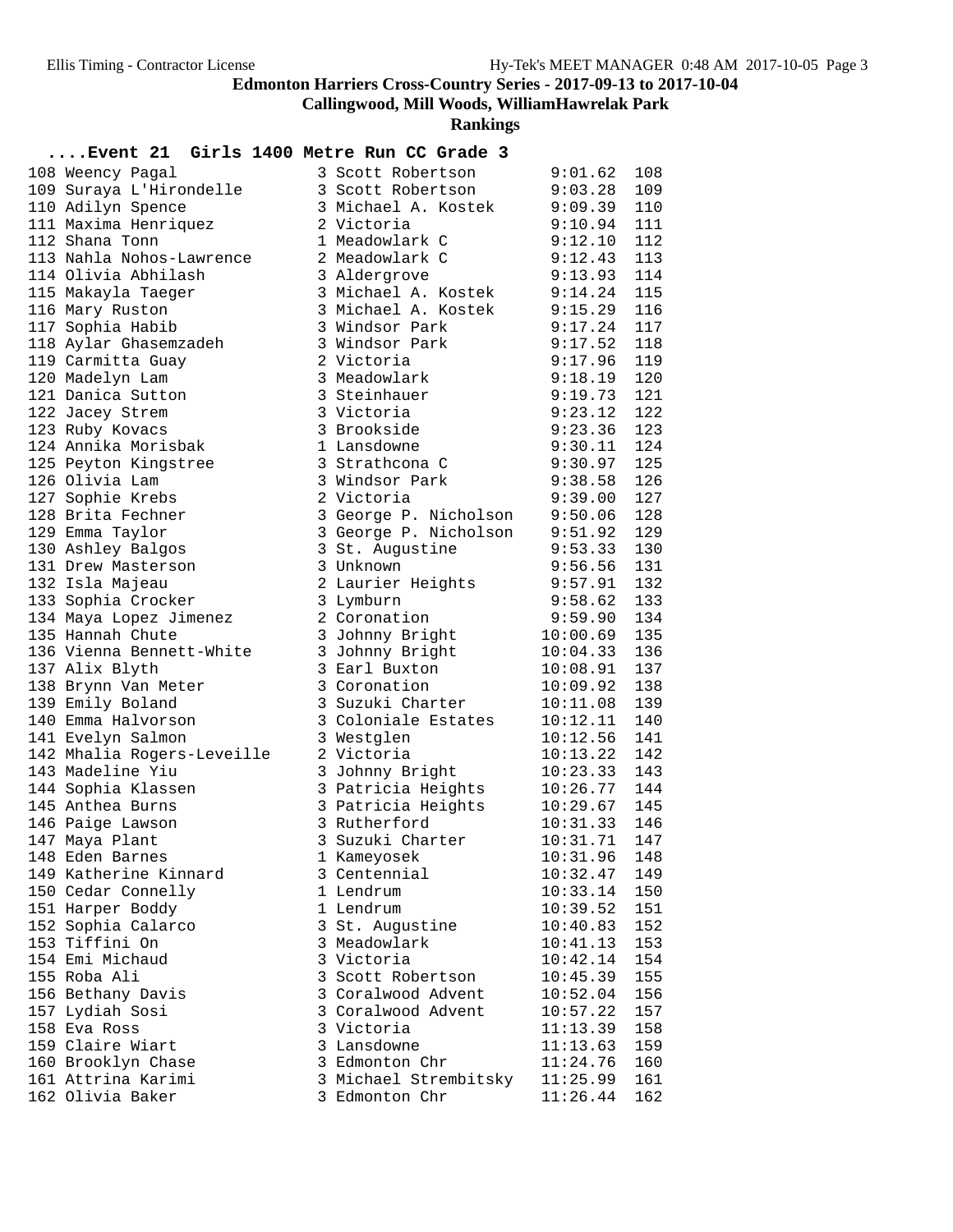**Callingwood, Mill Woods, WilliamHawrelak Park**

**Rankings**

#### **....Event 21 Girls 1400 Metre Run CC Grade 3**

| 163 Sadie Wilson      | 3 Brander Gardens | 11:28.23 | 163 |
|-----------------------|-------------------|----------|-----|
| 164 Lauryn Doherty    | 3 Suzuki Charter  | 11:56.07 | 164 |
| 165 Aimee Dittrich    | 3 Earl Buxton     | 11:59.14 | 165 |
| 166 Eshal Khan        | 3 Rutherford      | 12:08.31 | 166 |
| 167 Chelsea Shi       | 3 Earl Buxton     | 12:10.61 | 167 |
| 168 Anniston Osland   | 3 Dr Margaret-Ann | 12:16.29 | 168 |
| 169 Reegan Schaaf     | 2 Victoria        | 12:22.21 | 169 |
| 170 Anya Davis        | 3 Strathcona C    | 12:23.94 | 170 |
| 171 Rean Snoubar      | 3 Scott Robertson | 12:38.22 | 171 |
| 172 Brooke vanVelzen  | 3 Suzuki Charter  | 12:46.64 | 172 |
| 173 Jeremny Anne Diaz | 3 St. Augustine   | 12:48.96 | 173 |
| 174 Earl Tupas        | 3 St. Augustine   | 13:18.65 | 174 |
| 175 Sarah Odupong     | 3 McKernan        | 13:40.93 | 175 |

#### Team Scores

| Rank Team                   | Total | $\mathbf{1}$    | $\mathfrak{D}$ | ર  | $*4$ | $*5$ | $*6$ | $*7$ | $*8$                          | $*9$ |
|-----------------------------|-------|-----------------|----------------|----|------|------|------|------|-------------------------------|------|
|                             |       |                 |                |    |      |      |      |      | ============================= |      |
| 1 Strathcona Christian Ac A | 19    | 2               | 8              | 9  |      |      |      |      |                               |      |
| Total Time:<br>20:03.44     |       |                 |                |    |      |      |      |      |                               |      |
| 6:41.15<br>Average:         |       |                 |                |    |      |      |      |      |                               |      |
| 2 Michael A. Kostek A       | 49    | 4               | 5              | 40 |      |      |      |      |                               |      |
| Total Time:<br>20:55.36     |       |                 |                |    |      |      |      |      |                               |      |
| 6:58.46<br>Average:         |       |                 |                |    |      |      |      |      |                               |      |
| 3 Laurier Heights A         | 71    | 16              | 22             | 33 |      |      |      |      |                               |      |
| Total Time:<br>21:53.42     |       |                 |                |    |      |      |      |      |                               |      |
| 7:17.81<br>Average:         |       |                 |                |    |      |      |      |      |                               |      |
| 4 Centennial A              | 85    | 27              | 28             | 30 |      |      |      |      |                               |      |
| Total Time:<br>22:09.88     |       |                 |                |    |      |      |      |      |                               |      |
| 7:23.30<br>Average:         |       |                 |                |    |      |      |      |      |                               |      |
| 5 Michael Strembitsky A     | 87    | $7\phantom{.0}$ | 38             | 42 |      |      |      |      |                               |      |
| Total Time:<br>22:03.13     |       |                 |                |    |      |      |      |      |                               |      |
| 7:21.05<br>Average:         |       |                 |                |    |      |      |      |      |                               |      |
| 6 Suzuki Charter A          | 95    | 17              | 31             | 47 |      |      |      |      |                               |      |
| Total Time:<br>22:20.68     |       |                 |                |    |      |      |      |      |                               |      |
| 7:26.90<br>Average:         |       |                 |                |    |      |      |      |      |                               |      |
| 7 Meadowlark A              | 108   | 3               | 26             | 79 |      |      |      |      |                               |      |
| Total Time:<br>22:01.68     |       |                 |                |    |      |      |      |      |                               |      |
| 7:20.56<br>Average:         |       |                 |                |    |      |      |      |      |                               |      |
| 8 Rio Terrace A             | 108   | 14              | 20             | 74 |      |      |      |      |                               |      |
| Total Time:<br>22:32.51     |       |                 |                |    |      |      |      |      |                               |      |
| 7:30.84<br>Average:         |       |                 |                |    |      |      |      |      |                               |      |
| 9 Brander Gardens A         | 110   | 10              | 35             | 65 |      |      |      |      |                               |      |
| Total Time:<br>22:24.53     |       |                 |                |    |      |      |      |      |                               |      |
| 7:28.18<br>Average:         |       |                 |                |    |      |      |      |      |                               |      |
| 10 Holyrood A               | 117   | 25              | 43             | 49 |      |      |      |      |                               |      |
| Total Time:<br>22:42.73     |       |                 |                |    |      |      |      |      |                               |      |
| 7:34.25<br>Average:         |       |                 |                |    |      |      |      |      |                               |      |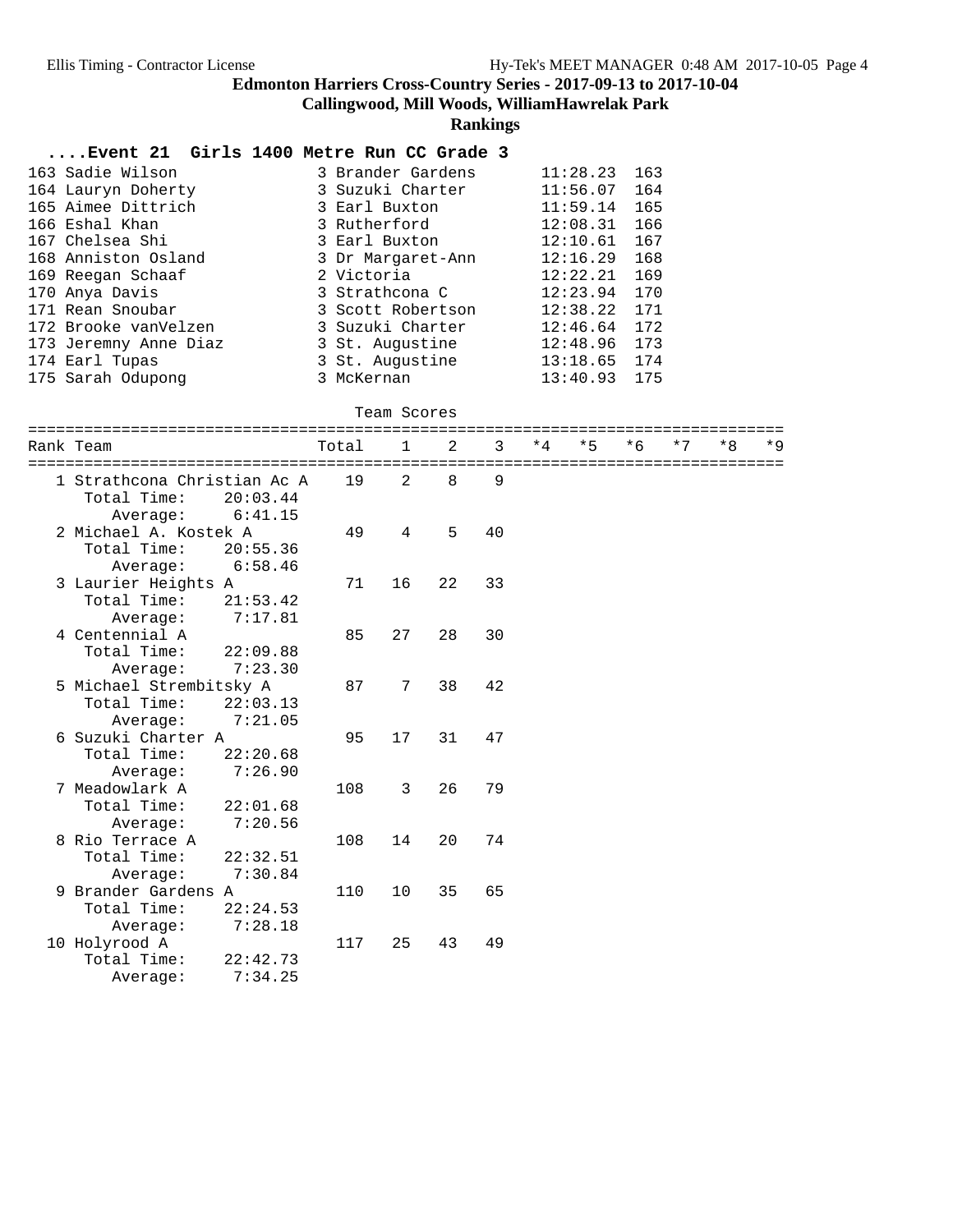**Callingwood, Mill Woods, WilliamHawrelak Park**

| Event 21 Girls 1400 Metre Run CC Grade 3             |                    |          |     |            |        |       |
|------------------------------------------------------|--------------------|----------|-----|------------|--------|-------|
| 11 Windsor Park A                                    |                    |          | 121 | 29         | 32     | 60    |
| Total Time: 22:47.31                                 |                    |          |     |            |        |       |
|                                                      | Average: 7:35.77   |          |     |            |        |       |
| 12 Meadowlark Christian A                            |                    |          |     | 128 15     | 55     | 58    |
| Total Time: 22:42.82                                 |                    |          |     |            |        |       |
|                                                      | Average: 7:34.28   |          |     |            |        |       |
| 13 Patricia Heights A                                |                    |          | 148 | 18         | 39     | 91    |
| Total Time: 23:20.20                                 |                    |          |     |            |        |       |
|                                                      | Average:           | 7:46.74  |     |            |        |       |
| 14 Brookside A                                       |                    |          |     | 160 21     | 69     | 70    |
| Total Time: 23:21.39                                 |                    |          |     |            |        |       |
|                                                      | Average: 7:47.13   |          |     |            |        |       |
| 15 Lendrum A                                         |                    |          |     | 189 36     | 76 —   | 77    |
| Total Time: $24:07.93$                               |                    |          |     |            |        |       |
|                                                      | Average:           | 8:02.65  |     |            |        |       |
| 16 Strathcona Christian Ac B<br>Total Time: 23:51.31 |                    |          |     | 194 62     | 64     | 68    |
|                                                      | Average: 7:57.11   |          |     |            |        |       |
| 17 Edmonton Christian West A                         |                    |          |     | 207<br>46  | 56     | 105   |
|                                                      |                    |          |     |            |        |       |
| Total Time: $24:21.47$                               | Average: $8:07.16$ |          |     |            |        |       |
| 18 Brander Gardens B                                 |                    |          |     | 219 66     |        | 75 78 |
| Total Time: $24:32.46$                               |                    |          |     |            |        |       |
|                                                      | Average: 8:10.82   |          |     |            |        |       |
| 19 Meadowlark Christian B                            |                    |          |     | 232 59     | 61     | 112   |
| Total Time: $24:58.41$                               |                    |          |     |            |        |       |
|                                                      | Average: 8:19.47   |          |     |            |        |       |
| 20 Johnny Bright A                                   |                    |          |     | 240 6      | 99     | 135   |
| Total Time: 25:25.26                                 |                    |          |     |            |        |       |
|                                                      | Average: 8:28.42   |          |     |            |        |       |
| 21 Michael A. Kostek B                               |                    |          |     | 243<br>52  | 81     | 110   |
| Total Time: 25:15.88                                 |                    |          |     |            |        |       |
|                                                      | Average: 8:25.30   |          |     |            |        |       |
| 22 Earl Buxton A                                     |                    |          |     | 250        | 12 101 | 137   |
| Total Time: 25:55.04                                 |                    |          |     |            |        |       |
|                                                      | Average: 8:38.35   |          |     |            |        |       |
| 23 Victoria School of the A                          |                    |          |     | 254 41 102 |        | 111   |
| Total Time:                                          |                    | 25:35.53 |     |            |        |       |
|                                                      | Average:           | 8:31.85  |     |            |        |       |
| 24 Lendrum B                                         |                    |          | 257 |            | 80 88  | 89    |
| Total Time: 25:17.35                                 |                    |          |     |            |        |       |
|                                                      | Average: 8:25.79   |          |     |            |        |       |
| 25 Riverdale<br>Total Time: 25:26.36                 |                    |          |     | 259 73     |        | 92 94 |
|                                                      | Average:           | 8:28.79  |     |            |        |       |
| 26 George P. Nicholson A                             |                    |          |     | 53<br>271  | 90     | 128   |
| Total Time: 26:09.29                                 |                    |          |     |            |        |       |
|                                                      | Average: 8:43.10   |          |     |            |        |       |
| 27 Laurier Heights B                                 |                    |          |     | 271 82     | 83     | 106   |
| Total Time: 25:38.10                                 |                    |          |     |            |        |       |
|                                                      | Average:           | 8:32.70  |     |            |        |       |
| 28 Lansdowne                                         |                    |          |     | 302        | 19 124 | 159   |
| Total Time: 27:56.48                                 |                    |          |     |            |        |       |
|                                                      | Average:           | 9:18.83  |     |            |        |       |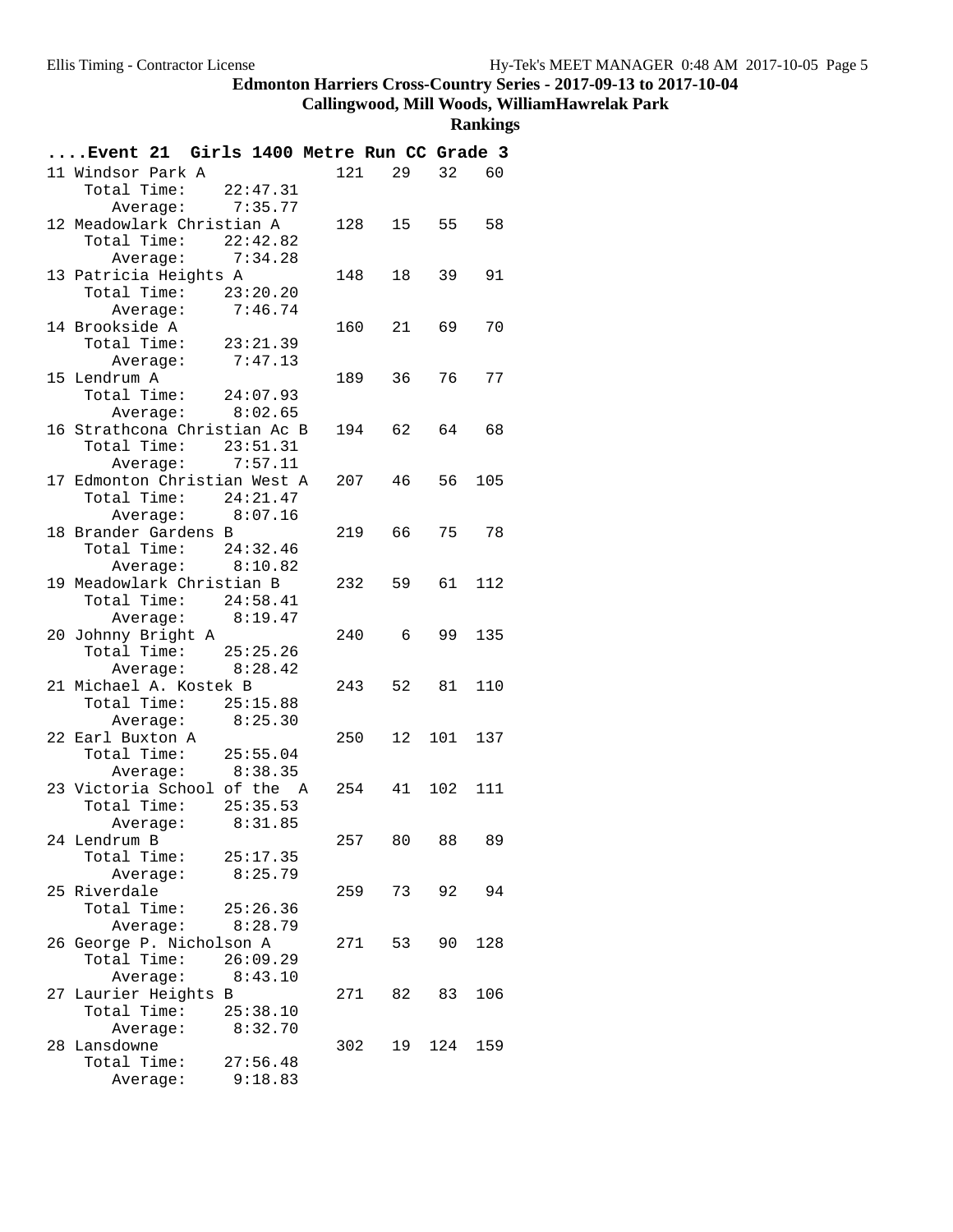# **Callingwood, Mill Woods, WilliamHawrelak Park**

| Girls 1400 Metre Run CC Grade 3<br>Event 21            |     |        |         |     |
|--------------------------------------------------------|-----|--------|---------|-----|
| 29 Scott Robertson A                                   | 321 | 104    | 108     | 109 |
| 26:55.24<br>Total Time:                                |     |        |         |     |
| 8:58.42<br>Average:                                    |     |        |         |     |
| 30 Rutherford A                                        |     | 333 87 | 100 146 |     |
| Total Time:<br>27:39.67                                |     |        |         |     |
| 9:13.23<br>Average:                                    |     |        |         |     |
| 31 Brander Gardens C                                   | 342 | 84     | 95      | 163 |
| 28:30.75<br>Total Time:                                |     |        |         |     |
| Average: 9:30.25                                       |     |        |         |     |
| 32 Windsor Park B                                      | 361 | 117    | 118     | 126 |
| Total Time:<br>28:13.34                                |     |        |         |     |
| Average: 9:24.45                                       |     |        |         |     |
| 33 Victoria School of the B                            | 368 | 119    | 122     | 127 |
| Total Time:<br>28:20.08                                |     |        |         |     |
| Average: 9:26.70                                       |     |        |         |     |
| 34 Patricia Heights B                                  | 382 | 93     | 144     | 145 |
| Total Time: 29:33.93                                   |     |        |         |     |
| Average: 9:51.31                                       |     |        |         |     |
| 35 Suzuki Charter B                                    | 382 | 96     | 139     | 147 |
| Total Time: 29:24.05                                   |     |        |         |     |
| Average: 9:48.02                                       |     |        |         |     |
| 36 Strathcona Christian Ac C<br>Total Time:            | 393 | 98     | 125     | 170 |
| 30:36.59                                               |     |        |         |     |
| 10:12.20<br>Average:                                   |     |        |         |     |
| 37 Victoria School of the C<br>Total Time:<br>32:08.75 | 454 | 142    | 154     | 158 |
|                                                        |     |        |         |     |
| 10:42.92<br>Average:                                   |     |        |         |     |
| 38 St. Augustine A<br>Total Time:<br>33:23.12          | 455 | 130    | 152     | 173 |
| 11:07.71                                               |     |        |         |     |
| Average:                                               |     |        |         |     |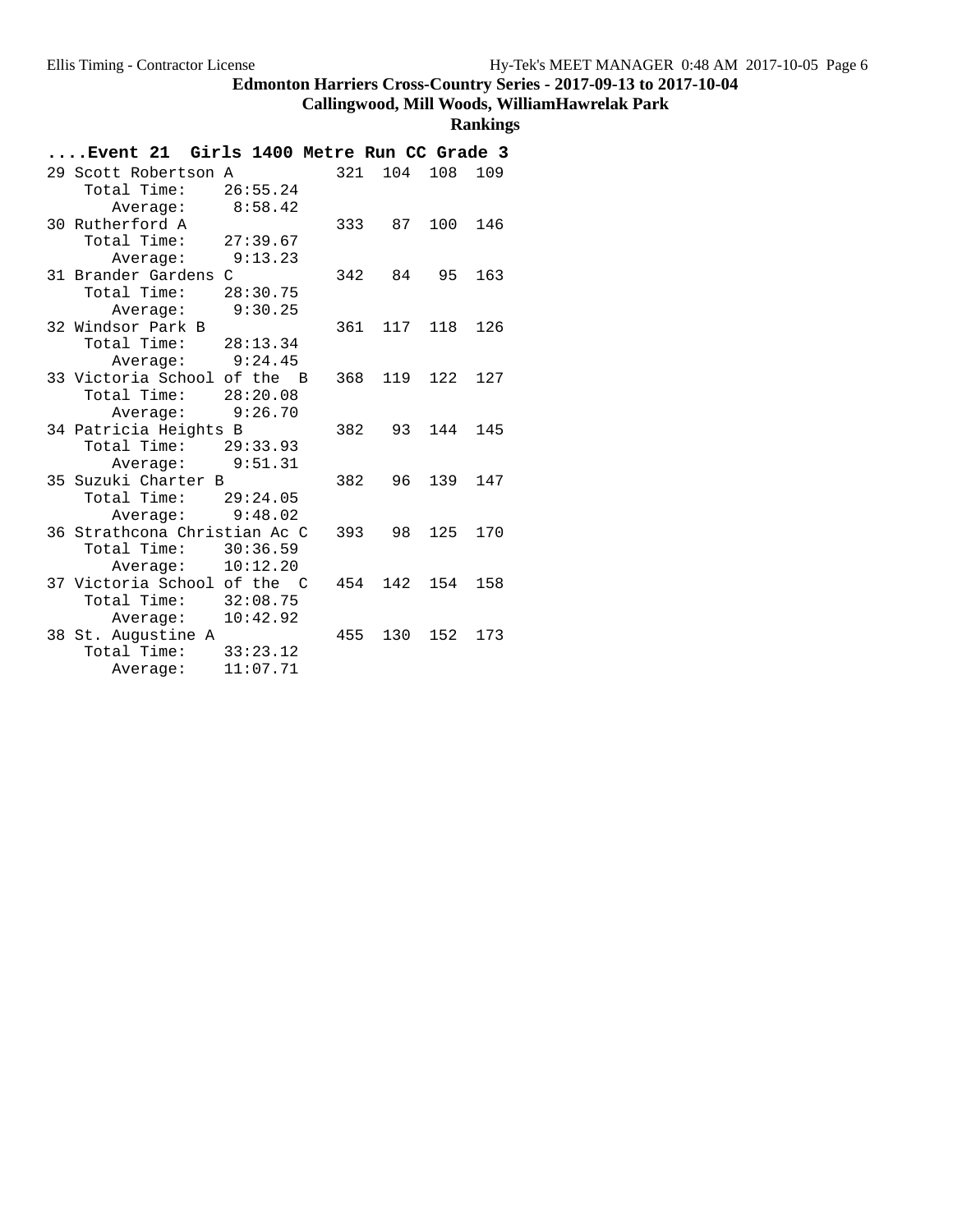**Callingwood, Mill Woods, WilliamHawrelak Park**

**Rankings**

| Name                                       | Finals Points<br>Year School             |                    |                |
|--------------------------------------------|------------------------------------------|--------------------|----------------|
|                                            |                                          |                    |                |
| 1 Easton Herman                            | 3 Keenooshayo 5:47.66                    |                    | 1              |
| 2 Emerson Mazzuca                          | 3 Brookside                              | 5:50.68            | $\overline{a}$ |
| 3 Carter Yavis                             | 3 Michael A. Kostek 5:54.18              |                    | $\mathfrak{Z}$ |
| 4 Logan Doll                               | 3 Lendrum                                | 5:57.66            | 4              |
| 5 Caden Nott                               | 3 Lendrum                                | 5:59.93            | 5              |
| 6 Oliver Needham                           | 3 Westbrook                              | 6:00.35            | $\epsilon$     |
| 7 Jackson Tetreault                        | 3 Michael A. Kostek                      | 6:01.57            | 7              |
| 8 Dancel Kalid                             | 3 Dr Margaret-Ann                        | 6:05.72            | 8              |
| 9 Ghyan Brar                               |                                          | 6:06.76            | 9              |
| 9 Gilyan ---<br>10 Cohen Schaitel<br>----- | J GALL Buxton<br>3 Edmonton Chr<br>3 T ' | 6:11.52            | 10             |
| 11 Lucas Folk                              | 3 Johnny Bright                          | 6:12.95            | 11             |
| 12 Lucas Markel                            | 3 Michael A. Kostek                      | 6:14.31            | 12             |
| 13 Aiden Hildebrandt                       | 3 Rio Terrace                            | 6:15.16            | 13             |
| 14 Matt Barnes                             | 3 Belgravia                              | 6:16.01            | 14             |
| 15 Adam Gokiert                            | 3 Belgravia                              |                    | 15             |
| 16 Morris Pol                              | 3 Earl Buxton                            | 6:16.19<br>6:19.48 | 16             |
| 17 Westone Young                           | 2 Coronation                             | 6:20.92            | 17             |
| 18 Cohen Teshima                           | 3 George P. Nicholson 6:21.98            |                    | 18             |
| 19 Oliver Kalinocka                        | 3 Suzuki Charter                         | 6:22.73            | 19             |
| 20 Brody Paton                             | 3 Earl Buxton                            | 6:23.24            | 20             |
| 21 Cole Sorensen-Miketon                   | 3 Meadowlark                             | 6:25.52            | 21             |
| 22 Greyson Brennand                        | 3 Brookside                              | 6:26.18            | 22             |
| 23 Dane Westergaard                        | 3 Uncas                                  | 6:26.39            | 23             |
| 24 Marcus Victor                           | 3 Brander Gardens                        | 6:26.82            | 24             |
| 25 Matthew Fleischer                       | 3 Dr Margaret-Ann                        | 6:27.07            | 25             |
| 26 Rylan Derksen                           | 3 Victoria                               | 6:29.60            | 26             |
| 27 Mathieu Lemieux                         |                                          | 6:29.79            | 27             |
| 28 Tyler Winkel                            | 3 Johnny Bright<br>3 Strathcona C        | 6:32.21            | 28             |
| 29 Lochlan Hoffmann                        | 3 Strathcona C                           | 6:33.07            | 29             |
| 30 Marek Jagiello                          | 3 Lansdowne                              | 6:34.30            | 30             |
| 31 Kenneth Petaulassie                     | 3 Westglen                               | 6:34.81            | 31             |
| 32 Nathan Jurju                            | 3 Edmonton Chr                           | 6:36.18            | 32             |
| 33 Zachary Blatz                           | 3 Rio Terrace                            | 6:37.80            | 33             |
| 34 Samuel Chung                            | 3 Brander Gardens                        | 6:40.69            | 34             |
|                                            | 3 Laurier Heights                        | 6:41.12            | 35             |
| 35 Gage Bowers                             | 2 Riverdale                              | 6:43.69            | 36             |
| 36 Benjamin Lee                            |                                          | 6:44.26            | 37             |
| 37 Jaitan Judge                            | 3 Johnny Bright                          |                    | 38             |
| 38 Jamie Clague<br>39 Ben Schneider        | 3 Johnny Bright                          | 6:45.70<br>6:50.92 |                |
| 40 Simon Stadt                             | 3 Holyrood<br>2 ParklandImmanuel         |                    | 39             |
|                                            |                                          | 6:51.53            | 40             |
| 41 Marshall Erickson                       | 3 Uncas                                  | 6:52.15            | 41             |
| 42 Lucas Bruce                             | 3 Brookside                              | 6:52.39            | 42             |
| 43 Tas Park                                | 3 Rio Terrace                            | 6:52.88            | 43             |
| 44 Andreas Wentzel                         | 3 Michael Strembitsky                    | 6:53.08            | 44             |
| 45 Nickson Cox                             | 3 Michael A. Kostek                      | 6:53.26            | 45             |
| 46 Jake Frostad                            | 3 Michael A. Kostek                      | 6:59.85            | 46             |
| 47 Harry Mattern                           | 3 Uncas                                  | 7:00.23            | 47             |
| 48 Floyd Carroll                           | 3 King Edward                            | 7:01.00            | 48             |
| 49 Madden Page                             | 3 Brander Gardens                        | 7:01.26            | 49             |
| 50 Shalden Hillien                         | 3 Edmonton Chr                           | 7:02.63            | 50             |
| 51 Quintin Bergmen                         | 3 Holyrood                               | 7:02.81            | 51             |
| 52 James Shymoniak                         | 3 Steinhauer                             | 7:03.61            | 52             |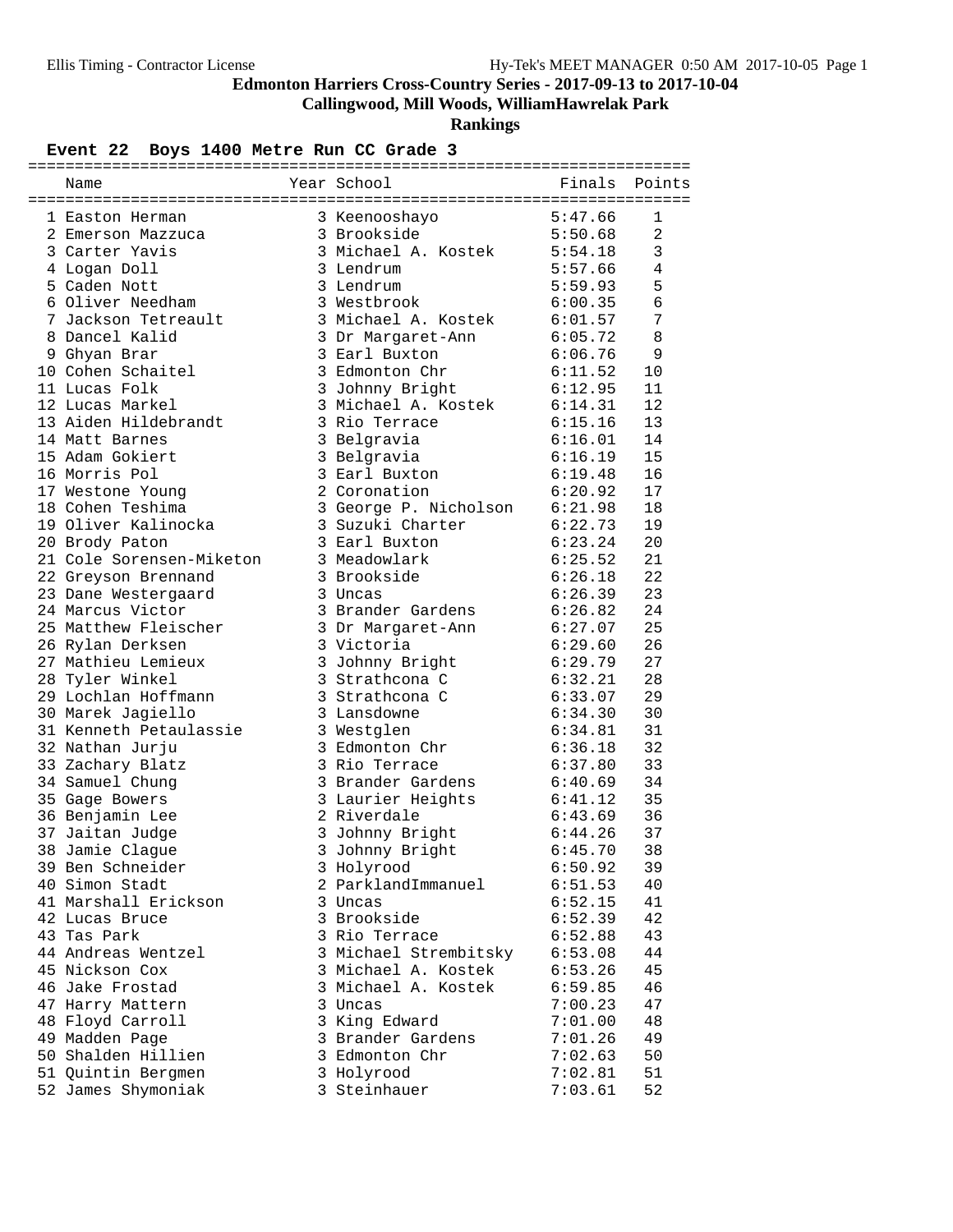**Callingwood, Mill Woods, WilliamHawrelak Park**

**Rankings**

| 53 Hudson Boulanger     | 3 Coloniale Estates                  | 7:04.90 | 53       |
|-------------------------|--------------------------------------|---------|----------|
| 54 Cohen Stuart         | 3 Strathcona C                       | 7:05.12 | 54       |
| 55 Owuraku Atta-Monsah  | 3 Strathcona C                       | 7:05.51 | 55       |
| 56 Luke Ingalis         | 3 Bellevue/Champs                    | 7:06.13 | 56       |
| 57 Xavier Lampshire     | 3 Brookside                          | 7:07.31 | 57       |
| 58 Caius Lemke          | 3 Rio Terrace                        | 7:08.12 | 58       |
| 59 Jacob Phillips       | 3 Lendrum                            | 7:08.54 | 59       |
| 60 Boston Woodruff      | 3 Afton                              | 7:09.50 | 60       |
| 61 Andrew Crabtree      | 3 Brander Gardens                    | 7:10.88 | 61       |
| 62 Kenzie Paul          | 3 Uncas                              | 7:11.24 | 62       |
| 63 Nolan Whittaker      | 3 Meadowlark C                       | 7:12.14 | 63       |
| 64 Blake Drebert        | 3 Winfield                           | 7:12.65 | 64       |
| 65 Nicky Augustine      | 3 Centennial                         | 7:13.15 | 65       |
| 66 Ben Gaumont          | 3 Uncas                              | 7:15.11 | 66       |
| 67 Aron Garcia          | 3 Coralwood Advent                   | 7:15.32 | 67       |
| 68 Samuel Graham        | 3 Strathcona C                       | 7:15.51 | 68       |
| 69 Jackson Hydukewich   | 3 Centennial                         | 7:15.79 | 69       |
| 70 Jonah Newton         | 3 Laurier Heights                    | 7:15.99 | 70       |
| 71 Xianen Evans         | 3 Donnan                             | 7:16.17 | 71       |
| 72 Anand Pooranampillai | 2 Victoria                           | 7:16.34 | 72       |
| 73 Dylan Avivi          | 3 Brookside                          | 7:16.69 | 73       |
| 74 George Cotter        | 3 Centennial                         | 7:16.93 | 74       |
| 75 Charlie Davis        | 3 Lansdowne                          | 7:17.12 | 75       |
| 76 Leo Wiedemeyer       | 3 Windsor Park                       | 7:18.21 | 76       |
| 77 Ryerson VanVliet     | 3 George P. Nicholson                | 7:19.28 | 77       |
| 78 Yehzad Debu          | 3 George P. Nicholson                | 7:21.56 | 78       |
| 79 Duncan Macauley      | 2 Lendrum                            | 7:22.23 | 79       |
| 80 Grayson Scott        | 3 Crawford Plains                    | 7:22.59 | 80       |
| 81 Mohamad Hosso        | 3 Centennial                         | 7:23.83 | 81       |
| 82 Ryan Gihana          | 3 Coralwood Advent                   | 7:24.25 | 82       |
| 83 Jacob Hizi           | 3 Coralwood Advent                   | 7:24.48 | 83       |
| 84 Corbin Daychief      | 2 Lansdowne                          | 7:24.80 | 84       |
| 85 Cooper Bowes         | 2 Brookside                          | 7:25.98 | 85       |
| 86 Nathan Poltaruk      | 3 Rio Terrace                        | 7:26.71 | 86       |
| 87 Duncan Sutley        | 3 Westbrook                          | 7:27.22 | 87       |
| 88 marcus Jaskowick     | 3 Parkallen                          | 7:28.50 | 88       |
| 89 Ever Dakus           | 3 Parkallen                          | 7:30.59 | 89       |
| 90 Emmett Needham       | 1 Westbrook                          | 7:30.87 | 90       |
| 91 Kenton Falardeau     | 3 Aldergrove                         | 7:31.44 | 91       |
| 92 Sawyer Kolbuc        | 3 Rio Terrace                        | 7:32.76 | 92       |
| 93 Jacob Vinebrooke     | 3 Westglen                           | 7:35.19 | 93       |
| 94 Elias Lind           | 2 Lansdowne                          | 7:35.44 | 94       |
| 95 Galen McDougald      | 3 Windsor Park                       | 7:40.12 | 95       |
| 96 Bryson Plovie        |                                      |         |          |
| 97 Tanner Bonderove     | 3 Earl Buxton<br>3 Michael A. Kostek | 7:40.70 | 96<br>97 |
| 98 Kaden Greenwood      |                                      | 7:40.96 |          |
| 99 Samson Abax          | 3 Coloniale Estates                  | 7:42.67 | 98       |
|                         | 3 St. Augustine                      | 7:43.19 | 99       |
| 100 Andrew Schmidt      | 3 Michael A. Kostek                  | 7:43.80 | 100      |
| 101 Kael Bowker         | 3 George P. Nicholson                | 7:44.66 | 101      |
| 102 Mark Morgan         | 3 Suzuki Charter                     | 7:45.96 | 102      |
| 103 Justin Frechette    | 3 Laurier Heights                    | 7:46.87 | 103      |
| 104 Zia Grainge         | 3 Windsor Park                       | 7:47.45 | 104      |
| 105 Aiden Gilday        | 3 Tevie Miller                       | 7:47.66 | 105      |
| 106 Lyriq Theriault     | 3 Delton                             | 7:47.97 | 106      |
| 107 Isaac Bird          | 3 Riverdale                          | 7:48.17 | 107      |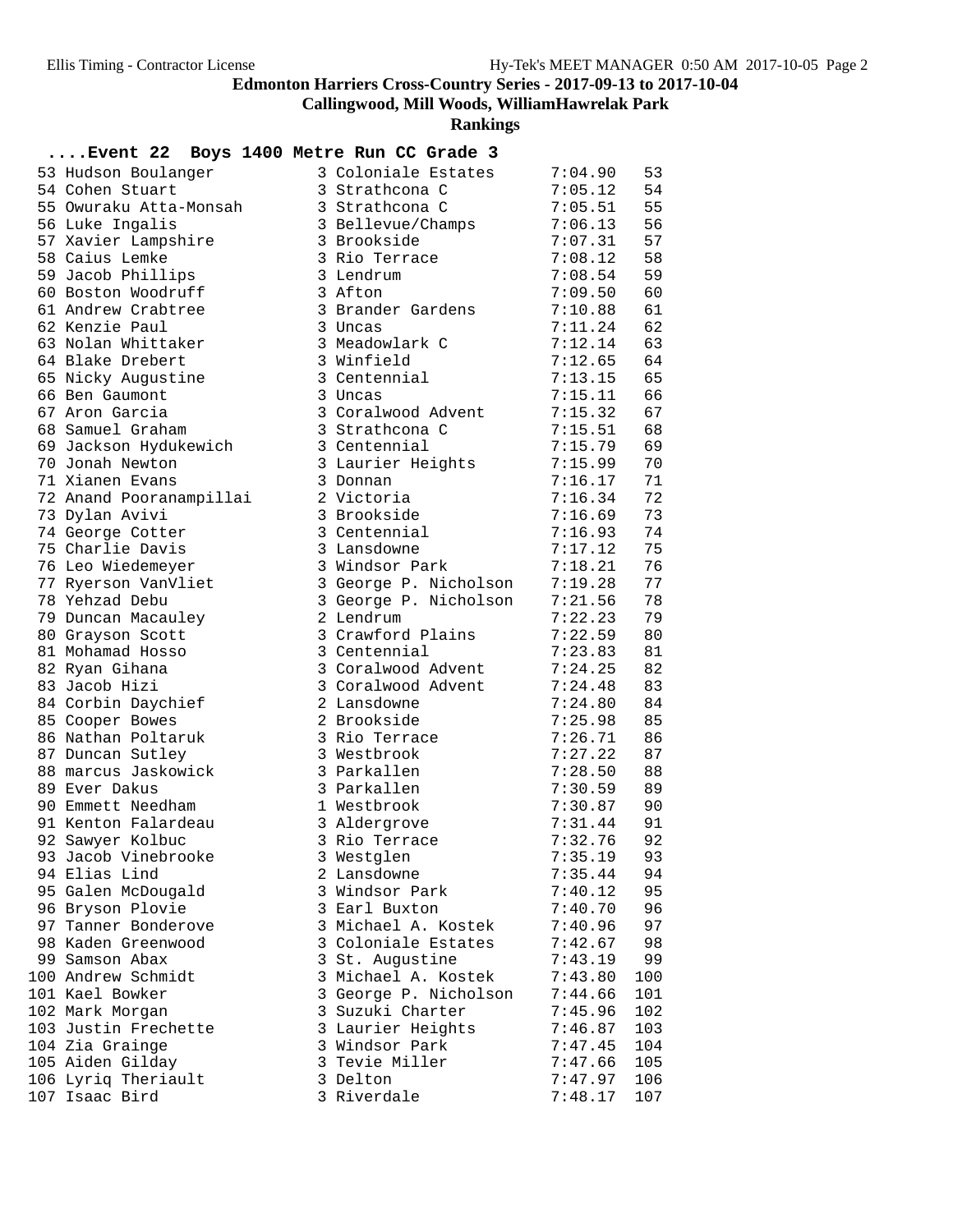**Callingwood, Mill Woods, WilliamHawrelak Park**

**Rankings**

| 108 Niall Bondurant                    | 3 Brander Gardens                | 7:48.60            | 108        |
|----------------------------------------|----------------------------------|--------------------|------------|
| 109 Tyler Reichert                     | 3 Brander Gardens 7:48.82        |                    | 109        |
| 110 Bryce Thompson                     | 3 Centennial                     | 7:49.02            | 110        |
| 111 Beckett Millard                    | 1 George P. Nicholson            | 7:50.11            | 111        |
| 112 Hudson Bartlett                    | 3 Uncas                          | 7:50.83            | 112        |
| 113 Kayden Paukszto                    | 3 Brookside                      | 7:51.74            | 113        |
| 114 Amrit Kullar                       | 3 Earl Buxton                    | 7:53.02            | 114        |
| 115 Andres Torres                      | 3 Strathcona C                   | 7:53.96            | 115        |
| 116 Nolan Petterson                    | 3 Laurier Heights 7:57.70        |                    | 116        |
| 117 Munro Hamilton                     | 3 George P. Nicholson 7:58.10    |                    | 117        |
| 118 Ramkissoon Nyal                    | 3 Johnny Bright                  | 7:58.38            | 118        |
| 119 AJ Yanciw                          | 3 Aldergrove                     | 7:59.48            | 119        |
| 120 Ilhan Bhimani                      | 3 Windsor Park                   | 8:02.16            | 120        |
| 121 Luke Dewarle                       | 2 Meadowlark C                   | $8:05.07$ 121      |            |
| 122 Riley Bonnell                      | 3 Lymburn                        | 8:07.82            | 122        |
| 123 Jason Cotton<br>124 Kal-El Szeto   | 2 Meadowlark C<br>3 Windsor Park | 8:08.44            | 123<br>124 |
| 125 Sebastian Rimick                   | 3 Coronation                     | 8:10.29<br>8:10.72 | 125        |
| 126 Kyle Peacock                       | 3 Holyrood                       | 8:11.00            | 126        |
| 127 Hunter Le Poole                    | 3 Windsor Park                   | 8:12.05            | 127        |
| 128 Bobby Campbell                     | 3 Aldergrove                     | 8:12.49            | 128        |
| 129 Tucker Moffa                       | 3 Patricia Heights 8:16.73       |                    | 129        |
| 130 Kayden Sawka                       | 3 George P. Nicholson 8:18.42    |                    | 130        |
| 131 Roko Bazdar                        | 2 Victoria                       | 8:19.75            | 131        |
| 132 Darin Salih                        | 3 Dr Margaret-Ann                | $8:21.68$ 132      |            |
| 133 Omar Abdelhadi                     | 2 Rutherford                     | 8:23.37 133        |            |
| 134 Stefan Miric                       | 4 Patricia Heights 8:23.97       |                    | 134        |
| 135 Dylan Reichert                     | 3 Brander Gardens                | 8:24.51            | 135        |
| 136 Riel Piquette                      | 3 Victoria                       | 8:25.36            | 136        |
| 137 Linkin Leblanc                     | 3 Parkallen                      | 8:25.89            | 137        |
| 138 Hamza Saeed                        | 3 Earl Buxton                    | 8:26.74            | 138        |
| 139 Finn Christenson                   | 2 Lendrum                        | 8:31.73            | 139        |
| 140 Urbano Fernandes                   | 2 Victoria                       | 8:35.96            | 140        |
| 141 Ben Elliott                        | 3 Lendrum                        | 8:36.66            | 141        |
| 142 Rahullah Khidri                    | 3 Brookside                      | 8:37.08            | 142        |
| 143 Jacobi Orrell                      | 3 Victoria                       | 8:37.90            | 143        |
| 144 Andrew Rust                        | 3 Brander Gardens                | $8:39.42$ 144      |            |
| 145 Zachary Roszczyk                   | 2 Richard Secord                 | 8:41.88            | 145        |
| 146 Joey Merino                        | 3 Coralwood Advent 8:44.39       |                    | 146        |
| 147 Nishant Naik                       | 3 Earl Buxton                    | 8:48.29            | 147        |
| 148 Jackson Bazin                      | 3 Steinhauer                     | $8:50.11$ 148      |            |
| 149 Elias Chaudry                      | 1 Lendrum                        | 8:52.62            | 149        |
| 150 Curtis Loucks                      | 3 Steinhauer                     | 8:55.19            | 150        |
| 151 Kiran Smith                        | 3 George P. Nicholson            | 8:55.64            | 151        |
| 152 Sky Dublin                         | 3 Steinhauer                     | 8:55.97            | 152        |
| 153 Zerin Farkes                       | 3 Crawford Plains                | 8:56.35            | 153        |
| 154 Omar Abdelaziz                     | 3 Centennial                     | 8:57.67            | 154        |
| 155 Joren Middleton                    | 3 Earl Buxton                    | 9:01.70            | 155        |
| 156 Mohanad Siidow<br>157 Adam Chandra | 3 Sifton<br>3 Earl Buxton        | 9:02.31            | 156        |
| 158 Ben O'Greysik                      | 1 Westbrook                      | 9:02.74<br>9:06.44 | 157<br>158 |
| 159 Stanley Chen                       | 3 Earl Buxton                    | 9:08.52            | 159        |
| 160 Tim Harris                         | 1 McKernan                       | 9:09.43            | 160        |
| 161 Carter Singh                       | 3 Earl Buxton                    | 9:15.67            | 161        |
| 162 Grier Ferdinand                    | 3 Lynnwood                       | 9:16.40            | 162        |
|                                        |                                  |                    |            |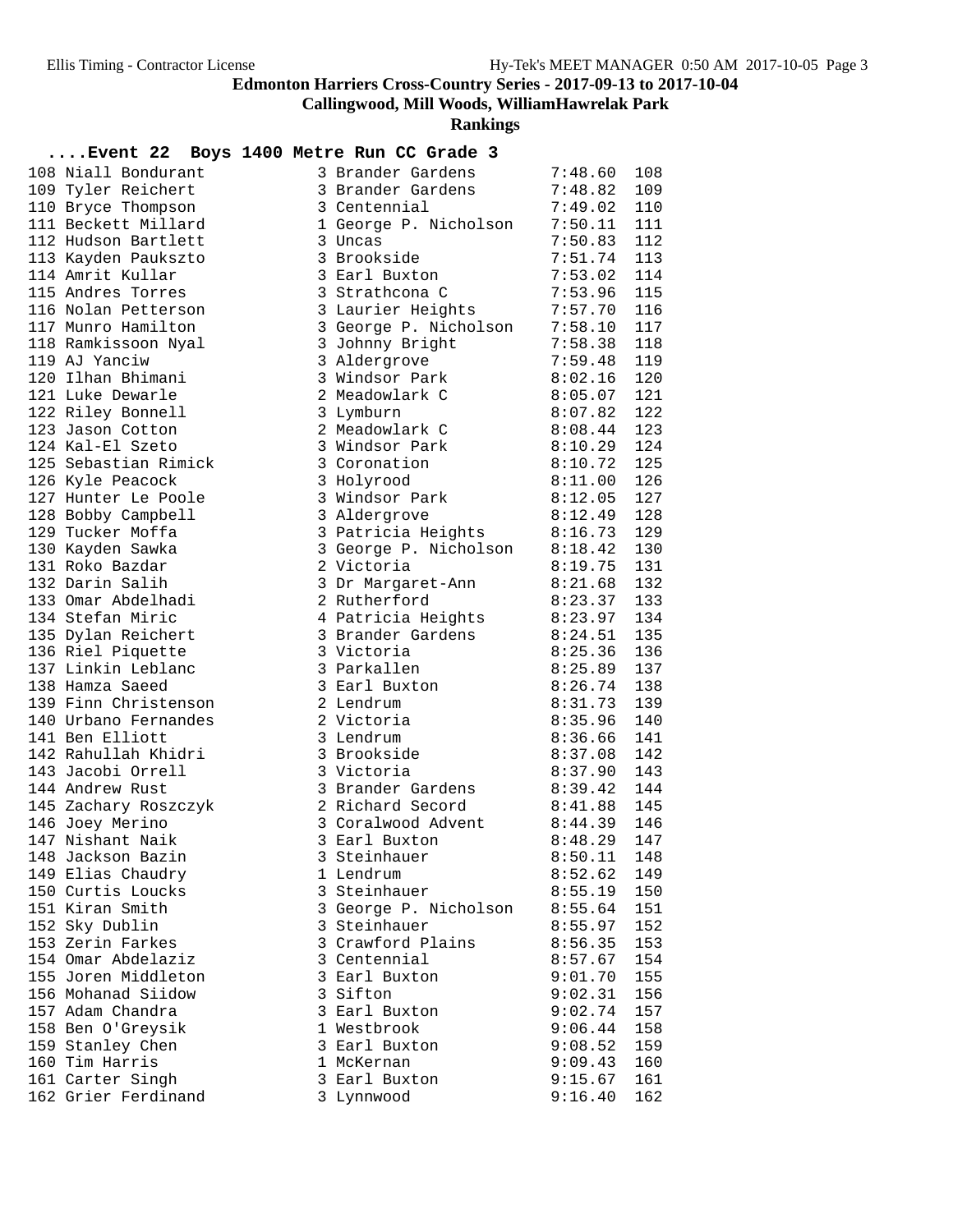**Callingwood, Mill Woods, WilliamHawrelak Park**

**Rankings**

| 163 Logan Brosseau     | 3 Meadowlark C        | 9:22.62  | 163 |
|------------------------|-----------------------|----------|-----|
| 164 Harmeet Sahote     | 3 St. Augustine       | 9:23.03  | 164 |
| 165 Leslie Brodi       | 3 St. Augustine       | 9:23.71  | 165 |
| 166 Everett Singh      | 3 Rio Terrace         | 9:26.41  | 166 |
| 167 Levi Macauley      | 1 Lendrum             | 9:27.22  | 167 |
| 168 Rodney Dobson      | 2 Lansdowne           | 9:28.23  | 168 |
| 169 Xavier Chaudry     | 1 Lendrum             | 9:29.12  | 169 |
| 170 Noah Snellen       | 3 Lendrum             | 9:31.75  | 170 |
| 171 Sebastian Spoiala  | 2 Coronation          | 9:33.98  | 171 |
| 172 Oscar Ries         | 3 Uncas               | 9:37.60  | 172 |
| 173 Hugo Koehn         | 1 McKernan            | 9:47.83  | 173 |
| 174 Mikai Tsang        | 3 Michael Strembitsky | 9:57.48  | 174 |
| 175 Ben Corbett        | 3 Lymburn             | 10:06.49 | 175 |
| 176 Kolbe Haldane      | 3 St. Augustine       | 10:08.09 | 176 |
| 177 Maxwell Matthews   | 3 Centennial          | 10:10.89 | 177 |
| 178 Derek Da Silva     | 3 Holyrood            | 10:13.64 | 178 |
| 179 Sebastian Roemmich | 2 Coronation          | 10:14.49 | 179 |
| 180 Daniel Beishuizen  | 3 Strathcona C        | 10:16.95 | 180 |
| 181 Liam McMullin      | 3 Steinhauer          | 10:17.18 | 181 |
| 182 Maanav Mankoo      | 3 Windsor Park        | 10:17.72 | 182 |
| 183 Elliott Thiessen   | 3 Suzuki Charter      | 10:20.96 | 183 |
| 184 Holden Marchiel    | 1 Lansdowne           | 10:31.60 | 184 |
| 185 Brendan Boone      | 3 Brander Gardens     | 10:38.60 | 185 |
| 186 Xavier-Loïc Guay   | 3 McKernan            | 10:44.76 | 186 |
| 187 Liam Edwards       | 1 Lendrum             | 10:46.61 | 187 |
| 188 Gabriel Hamilton   | 1 Lendrum             | 10:49.46 | 188 |
| 189 Reece Pogue        | 3 Lymburn             | 10:54.56 | 189 |
| 190 Tristan Bayles     | 3 Crawford Plains     | 10:59.59 | 190 |
| 191 Tyler Morley       | 3 Brander Gardens     | 11:01.51 | 191 |
| 192 Bram Schwartz      | 3 Centennial          | 11:09.00 | 192 |
| 193 Abraham Blackerby  | 3 Westglen            | 11:12.89 | 193 |
| 194 Joshua Chrisholm   | 3 Lymburn             | 11:13.80 | 194 |
| 195 Arshia Yar         | 3 Centennial          | 11:13.99 | 195 |
| 196 Ewan Bradford      | 2 McKernan            | 11:16.89 | 196 |
| 197 Amos Koehn         | 1 McKernan            | 11:21.07 | 197 |
| 198 Olu Ajibose        | 3 St. Augustine       | 11:21.96 | 198 |
| 199 Ben Unrau          | 3 Lymburn             | 11:46.28 | 199 |
| 200 Wes O'Greysik      | 1 Westbrook           | 12:06.84 | 200 |
| 201 Oliver Schmidt     | 3 George P. Nicholson | 12:08.33 | 201 |
| 202 Ryan Buchanan      | 3 Meadowlark          | 12:13.61 | 202 |
| 203 Pranshu Joshi      | 3 St. Augustine       | 12:14.46 | 203 |
| 204 Derek Hafso        | 3 Meadowlark C        | 12:31.25 | 204 |
| 205 Ezra Revilla       | 3 St. Augustine       | 12:32.61 | 205 |
| 206 BJ Desolidad       | 3 St. Augustine       | 12:37.58 | 206 |
| 207 JR Sibayan         | 3 St. Augustine       | 12:38.28 | 207 |
| 208 Tristan Weaver     | 3 Scott Robertson     | 12:44.20 | 208 |
|                        |                       |          |     |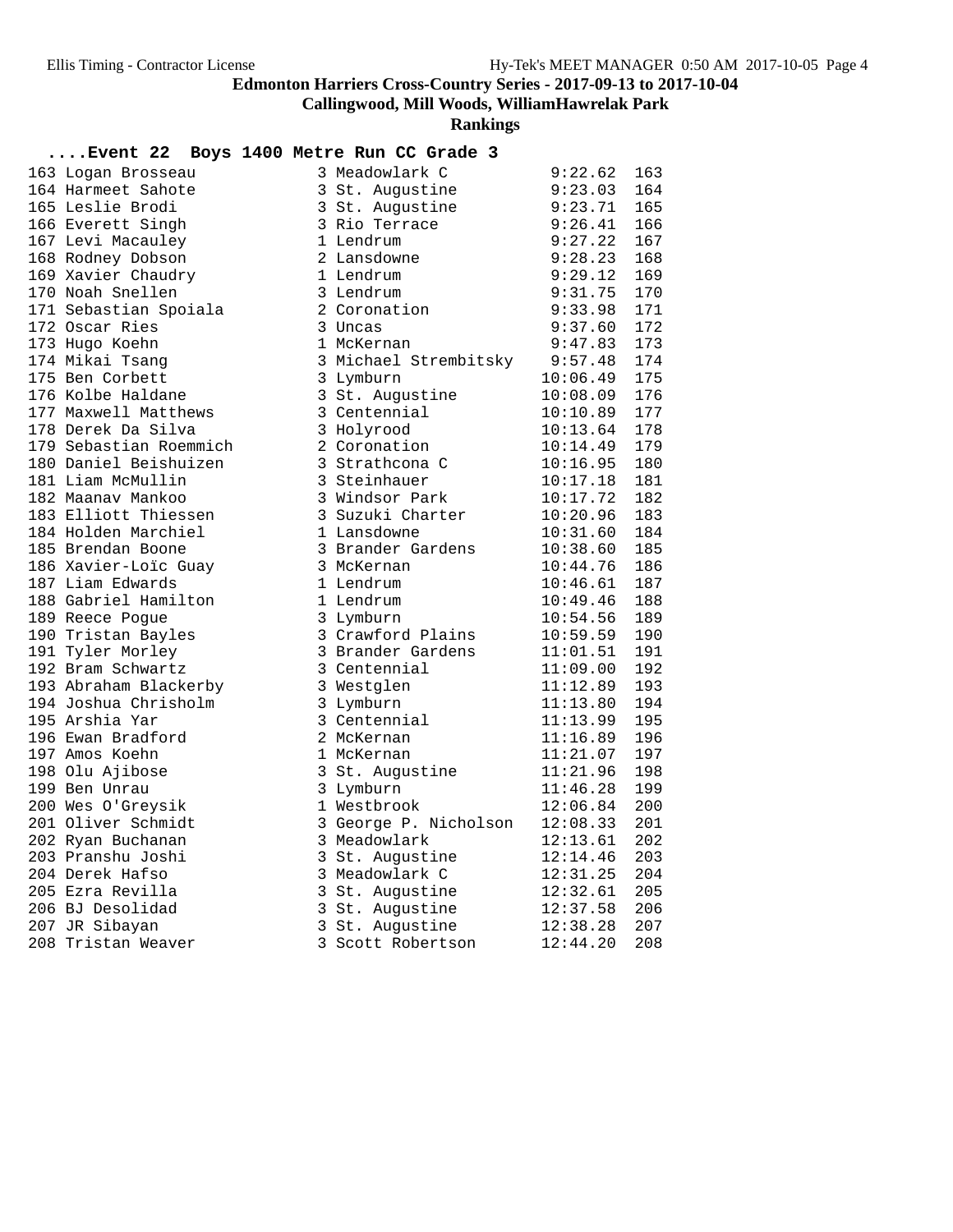**Callingwood, Mill Woods, WilliamHawrelak Park**

#### **Rankings**

| Team Scores |                             |          |       |              |    |     |      |      |     |      |      |     |
|-------------|-----------------------------|----------|-------|--------------|----|-----|------|------|-----|------|------|-----|
|             | Rank Team                   |          | Total | $\mathbf{1}$ | 2  | 3   | $*4$ | $*5$ | * 6 | $*7$ | $*8$ | * 9 |
|             | 1 Michael A. Kostek A       |          | 22    | 3            | 7  | 12  |      |      |     |      |      |     |
|             | Total Time:                 | 18:10.06 |       |              |    |     |      |      |     |      |      |     |
|             | Average:                    | 6:03.36  |       |              |    |     |      |      |     |      |      |     |
|             | 2 Earl Buxton A             |          | 45    | 9            | 16 | 20  |      |      |     |      |      |     |
|             | Total Time:                 | 18:49.48 |       |              |    |     |      |      |     |      |      |     |
|             | Average:                    | 6:16.50  |       |              |    |     |      |      |     |      |      |     |
|             | 3 Brookside A               |          | 66    | 2            | 22 | 42  |      |      |     |      |      |     |
|             | Total Time:                 | 19:09.25 |       |              |    |     |      |      |     |      |      |     |
|             | Average:                    | 6:23.09  |       |              |    |     |      |      |     |      |      |     |
|             | 4 Lendrum A                 |          | 68    | 4            | 5  | 59  |      |      |     |      |      |     |
|             | Total Time:                 | 19:06.13 |       |              |    |     |      |      |     |      |      |     |
|             | Average:                    | 6:22.05  |       |              |    |     |      |      |     |      |      |     |
|             | 5 Johnny Bright A           |          | 75    | 11           | 27 | 37  |      |      |     |      |      |     |
|             | Total Time:                 | 19:27.00 |       |              |    |     |      |      |     |      |      |     |
|             | Average:                    | 6:29.00  |       |              |    |     |      |      |     |      |      |     |
|             | 6 Rio Terrace A             |          | 89    | 13           | 33 | 43  |      |      |     |      |      |     |
|             | Total Time:                 | 19:45.84 |       |              |    |     |      |      |     |      |      |     |
|             | Average:                    | 6:35.28  |       |              |    |     |      |      |     |      |      |     |
|             | 7 Edmonton Christian West   |          | 92    | 10           | 32 | 50  |      |      |     |      |      |     |
|             | Total Time:                 | 19:50.33 |       |              |    |     |      |      |     |      |      |     |
|             | Average:                    | 6:36.78  |       |              |    |     |      |      |     |      |      |     |
|             | 8 Brander Gardens A         |          | 107   | 24           | 34 | 49  |      |      |     |      |      |     |
|             | Total Time:                 | 20:08.77 |       |              |    |     |      |      |     |      |      |     |
|             | Average:                    | 6:42.93  |       |              |    |     |      |      |     |      |      |     |
|             | 9 Strathcona Christian Ac A |          | 111   | 28           | 29 | 54  |      |      |     |      |      |     |
|             | Total Time:                 | 20:10.40 |       |              |    |     |      |      |     |      |      |     |
|             | Average:                    | 6:43.47  |       |              |    |     |      |      |     |      |      |     |
|             | 10 Uncas A                  |          | 111   | 23           | 41 | 47  |      |      |     |      |      |     |
|             | Total Time:                 | 20:18.77 |       |              |    |     |      |      |     |      |      |     |
|             | Average:                    | 6:46.26  |       |              |    |     |      |      |     |      |      |     |
|             | 11 Dr. Margaret-Ann Armour  |          | 165   | 8            | 25 | 132 |      |      |     |      |      |     |
|             | Total Time:                 |          |       |              |    |     |      |      |     |      |      |     |
|             |                             | 20:54.47 |       |              |    |     |      |      |     |      |      |     |
|             | Average:                    | 6:58.16  |       |              |    |     |      |      |     |      |      |     |
|             | 12 George P. Nicholson A    |          | 173   | 18           | 77 | 78  |      |      |     |      |      |     |
|             | Total Time:                 | 21:02.82 |       |              |    |     |      |      |     |      |      |     |
|             | Average:                    | 7:00.94  |       |              |    |     |      |      |     |      |      |     |
|             | 13 Westbrook A              |          | 183   | 6            | 87 | 90  |      |      |     |      |      |     |
|             | Total Time:                 | 20:58.44 |       |              |    |     |      |      |     |      |      |     |
|             | Average:                    | 6:59.48  |       |              |    |     |      |      |     |      |      |     |
|             | 14 Michael A. Kostek B      |          | 188   | 45           | 46 | 97  |      |      |     |      |      |     |
|             | Total Time:                 | 21:34.07 |       |              |    |     |      |      |     |      |      |     |
|             | Average:                    | 7:11.36  |       |              |    |     |      |      |     |      |      |     |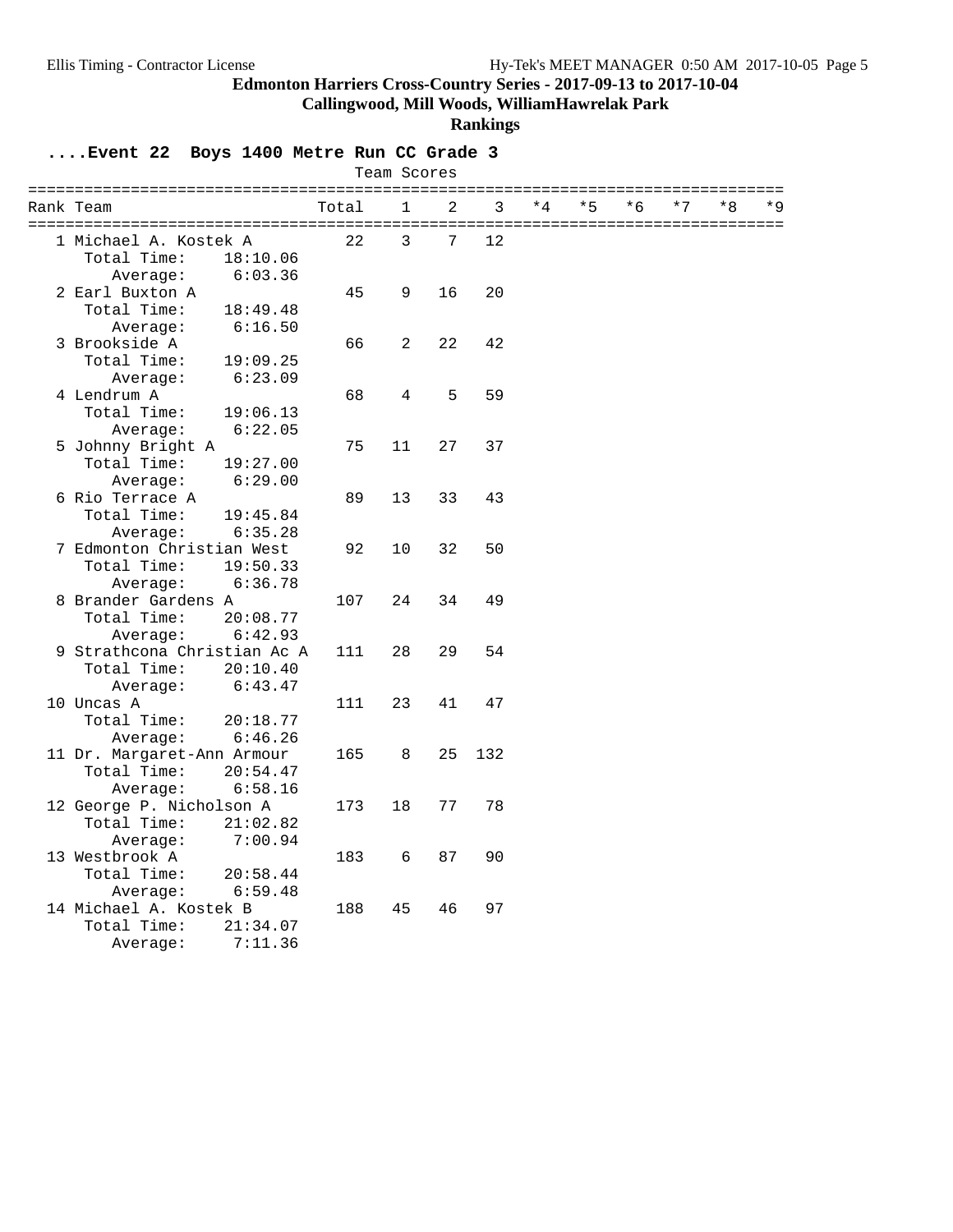**Callingwood, Mill Woods, WilliamHawrelak Park**

| Event 22 Boys 1400 Metre Run CC Grade 3   |          |        |                 |       |       |
|-------------------------------------------|----------|--------|-----------------|-------|-------|
| 15 Lansdowne A                            |          | 189    | 30 <sup>2</sup> |       | 75 84 |
| Total Time:                               | 21:16.22 |        |                 |       |       |
| Average:                                  | 7:05.41  |        |                 |       |       |
| 16 Centennial A                           |          | 208    | 65              | 69    | 74    |
| Total Time: 21:45.87                      |          |        |                 |       |       |
| Average: 7:15.29                          |          |        |                 |       |       |
| 17 Laurier Heights A                      |          | 208    | 35              | 70    | 103   |
| Total Time: 21:43.98                      |          |        |                 |       |       |
| Average: 7:14.66                          |          |        |                 |       |       |
| 18 Brookside B                            |          | 215    | 57              | 73 85 |       |
| Total Time:                               | 21:49.98 |        |                 |       |       |
| Average:                                  | 7:16.66  |        |                 |       |       |
| 19 Holyrood A                             |          | 216    | 39              | 51    | 126   |
| Total Time:                               | 22:04.73 |        |                 |       |       |
| Average: 7:21.58                          |          |        |                 |       |       |
| 20 Victoria School of the A               |          | 229    | 26              | 72    | 131   |
| Total Time: 22:05.69                      |          |        |                 |       |       |
| Average: 7:21.90                          |          |        |                 |       |       |
| 21 Coralwood Adventist Aca A              |          | 232    | 67              | 82    | 83    |
| Total Time: 22:04.05                      |          |        |                 |       |       |
| Average: 7:21.35                          |          |        |                 |       |       |
| 22 Rio Terrace B                          |          | 236    | 58              | 86 —  | 92    |
| Total Time: $22:07.59$                    |          |        |                 |       |       |
| Average:                                  | 7:22.53  |        |                 |       |       |
| 23 Strathcona Christian Ac B              |          | 238 55 |                 | 68    | 115   |
| Total Time: 22:14.98                      |          |        |                 |       |       |
| Average:                                  | 7:25.00  |        |                 |       |       |
| 24 Uncas B                                |          | 240    | 62              | 66 -  | 112   |
| Total Time: 22:17.18                      |          |        |                 |       |       |
| Average: 7:25.73                          |          |        |                 |       |       |
| 25 Windsor Park A                         |          | 275    | 76              | 95    | 104   |
| Total Time: 22:45.78                      |          |        |                 |       |       |
| Average: 7:35.26                          |          |        |                 |       |       |
| 26 Brander Gardens B                      |          | 278    | 61              | 108   | 109   |
| Total Time: $22:48.30$                    |          |        |                 |       |       |
| Average:                                  | 7:36.10  |        |                 |       |       |
| 27 Suzuki Charter<br>Total Time: 24:29.65 |          | 304    | 19              | 102   | 183   |
| Average: 8:09.89                          |          |        |                 |       |       |
| 28 Meadowlark Christian A                 |          | 307    | 63              | 121   | 123   |
| Total Time:                               | 23:25.65 |        |                 |       |       |
| Average:                                  | 7:48.55  |        |                 |       |       |
| 29 Coronation A                           |          | 313    | 17              | 125   | 171   |
| Total Time:                               | 24:05.62 |        |                 |       |       |
| Average:                                  | 8:01.88  |        |                 |       |       |
| 30 Parkallen                              |          | 314    | 88              | 89    | 137   |
| Total Time:                               | 23:24.98 |        |                 |       |       |
| Average:                                  | 7:48.33  |        |                 |       |       |
| 31 Westglen                               |          | 317    | 31              | 93    | 193   |
| Total Time:                               | 25:22.89 |        |                 |       |       |
| Average:                                  | 8:27.63  |        |                 |       |       |
| 32 George P. Nicholson B                  |          | 329    | 101             | 111   | 117   |
| Total Time:                               | 23:32.87 |        |                 |       |       |
| Average:                                  | 7:50.96  |        |                 |       |       |
|                                           |          |        |                 |       |       |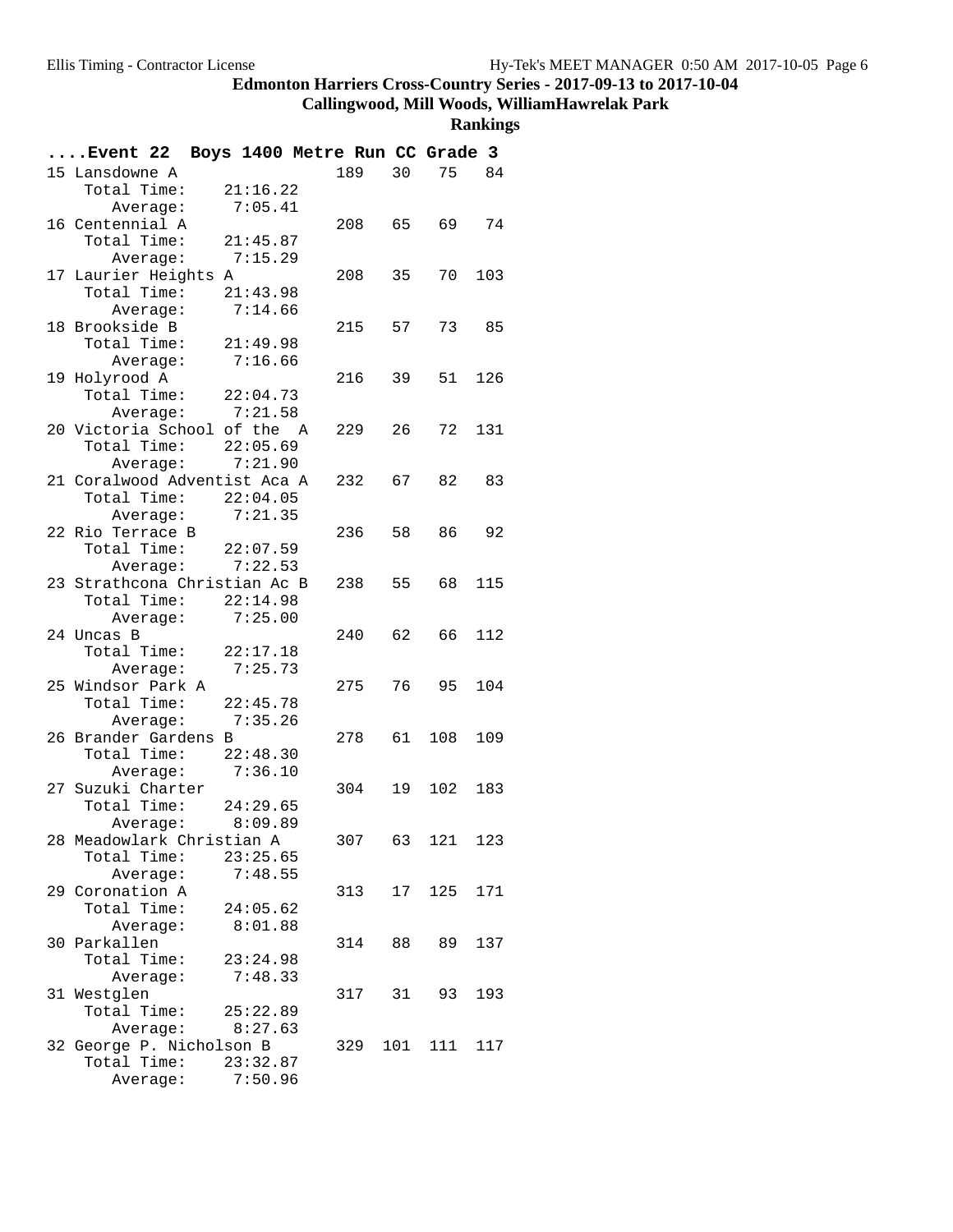# **Callingwood, Mill Woods, WilliamHawrelak Park**

| Event 22 Boys 1400 Metre Run CC Grade 3    |          |          |         |      |                 |     |
|--------------------------------------------|----------|----------|---------|------|-----------------|-----|
| 33 Aldergrove                              |          |          | 338     |      | 91 119 128      |     |
| Total Time:                                |          | 23:43.41 |         |      |                 |     |
| Average:                                   |          | 7:54.47  |         |      |                 |     |
| 34 Centennial B                            |          |          |         |      | 345 81 110      | 154 |
| Total Time: 24:10.52                       |          |          |         |      |                 |     |
| Average:                                   | 8:03.51  |          |         |      |                 |     |
| 35 Earl Buxton B                           |          |          | 348     | 96 - | 114             | 138 |
| Total Time:                                | 24:00.46 |          |         |      |                 |     |
| Average:                                   |          | 8:00.16  |         |      |                 |     |
| 36 Steinhauer A                            |          |          | 350     |      | 52 148          | 150 |
| Total Time: 24:48.91                       |          |          |         |      |                 |     |
| Average: 8:16.31                           |          |          |         |      |                 |     |
| 37 Lendrum B                               |          |          |         |      | 359 79 139 141  |     |
| Total Time: 24:30.62                       |          |          |         |      |                 |     |
| Average:                                   | 8:10.21  |          |         |      |                 |     |
| 38 Windsor Park B                          |          |          | 371 120 |      | 124             | 127 |
| Total Time: 24:24.50                       |          |          |         |      |                 |     |
| Average: 8:08.17                           |          |          |         |      |                 |     |
| 39 Victoria School of the B                |          |          | 419     | 136  | 140             | 143 |
| Total Time: $25:39.22$                     |          |          |         |      |                 |     |
| Average:                                   | 8:33.08  |          |         |      |                 |     |
| 40 Crawford Plains                         |          |          | 423 80  |      | 153             | 190 |
| Total Time: 27:18.53                       |          |          |         |      |                 |     |
| Average: 9:06.18                           |          |          |         |      |                 | 165 |
| 41 St. Augustine A<br>Total Time: 26:29.93 |          |          | 428     |      | 99 164          |     |
|                                            |          | 8:49.98  |         |      |                 |     |
| Average:<br>42 Lansdowne B                 |          |          | 446     | 94   | 168             | 184 |
| Total Time: 27:35.27                       |          |          |         |      |                 |     |
| Average: 9:11.76                           |          |          |         |      |                 |     |
| 43 Earl Buxton C                           |          |          | 459     | 147  | 155             | 157 |
| Total Time: 26:52.73                       |          |          |         |      |                 |     |
| Average:                                   | 8:57.58  |          |         |      |                 |     |
| 44 Brander Gardens C                       |          |          |         |      | 464 135 144     | 185 |
| Total Time: $27:42.53$                     |          |          |         |      |                 |     |
| Average: 9:14.18                           |          |          |         |      |                 |     |
| 45 George P. Nicholson C                   |          |          |         |      | 482 130 151 201 |     |
| Total Time: 29:22.39                       |          |          |         |      |                 |     |
| Average:                                   | 9:47.47  |          |         |      |                 |     |
| 46 Lendrum C                               |          |          | 485     | 149  | 167             | 169 |
| Total Time:                                |          | 27:48.96 |         |      |                 |     |
| Average:                                   |          | 9:16.32  |         |      |                 |     |
| 47 Lymburn A                               |          |          | 486     |      | 122 175         | 189 |
| Total Time:                                |          | 29:08.87 |         |      |                 |     |
| Average:                                   |          | 9:42.96  |         |      |                 |     |
| 48 McKernan A                              |          |          | 519     | 160  | 173             | 186 |
| Total Time:                                |          | 29:42.02 |         |      |                 |     |
| Average:                                   |          | 9:54.01  |         |      |                 |     |
| 49 Lendrum D                               |          |          | 545     | 170  | 187             | 188 |
| Total Time:                                |          | 31:07.82 |         |      |                 |     |
| Average:                                   |          | 10:22.61 |         |      |                 |     |
| 50 Centennial C                            |          |          |         |      | 564 177 192     | 195 |
| Total Time:                                |          | 32:33.88 |         |      |                 |     |
| Average:                                   |          | 10:51.30 |         |      |                 |     |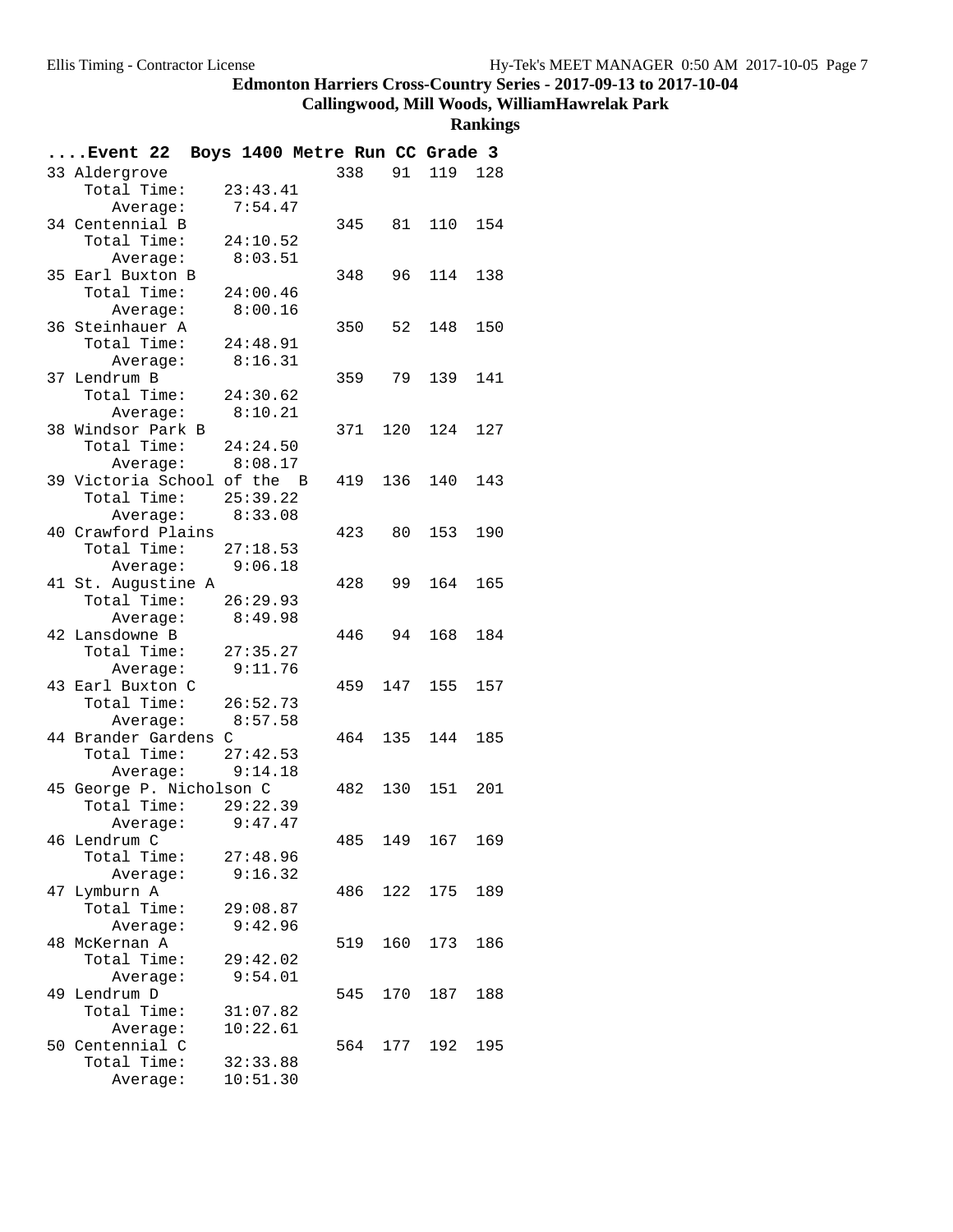**Callingwood, Mill Woods, WilliamHawrelak Park**

#### **Rankings**

| 51 St. Augustine B      |  | 577 176 198 203 |  |
|-------------------------|--|-----------------|--|
| Total Time:<br>33:44.51 |  |                 |  |
| Average: $11:14.84$     |  |                 |  |
| 52 St. Augustine C      |  | 618 205 206 207 |  |
| Total Time:<br>37:48.47 |  |                 |  |
| 12:36.16<br>Average:    |  |                 |  |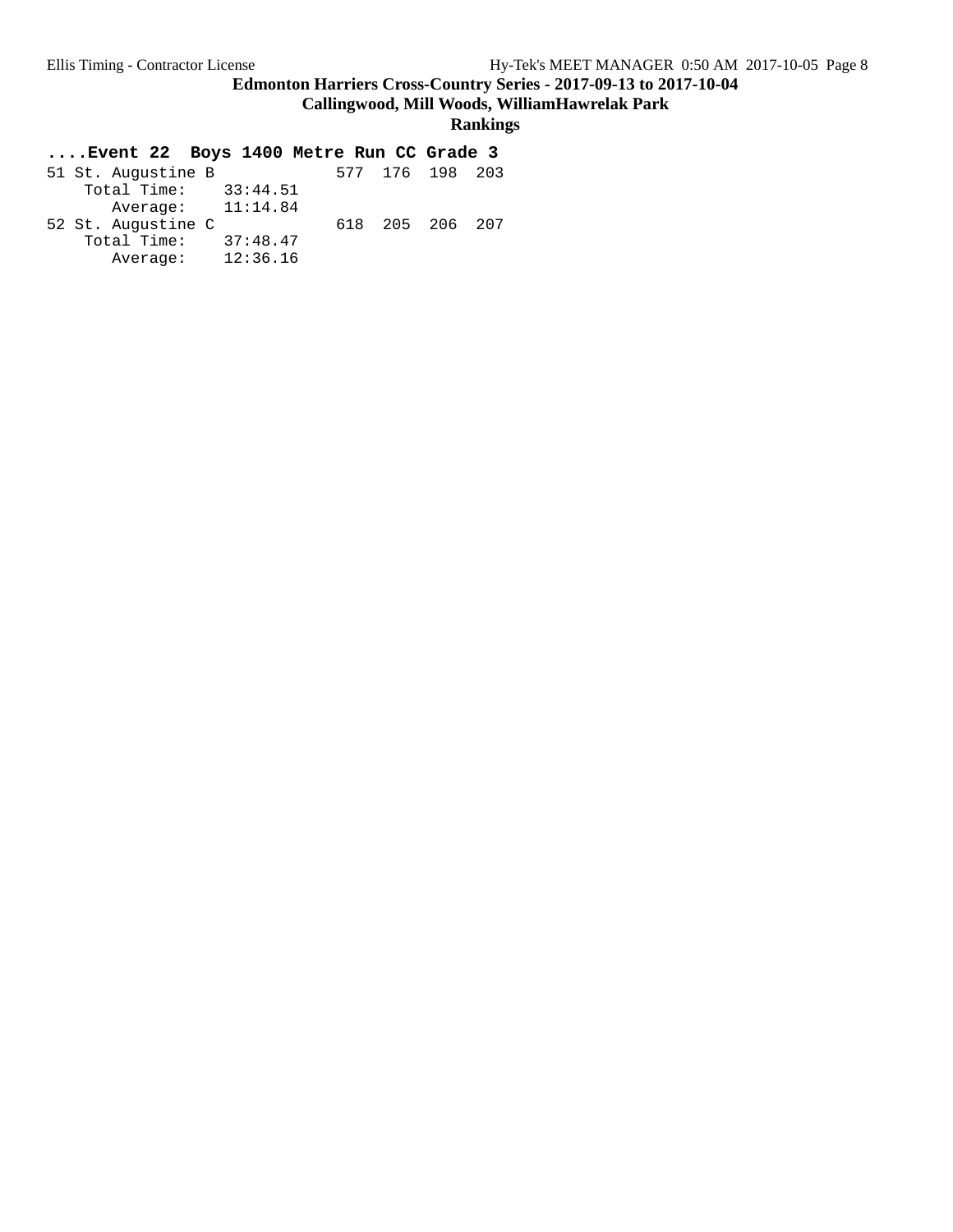# **Callingwood, Mill Woods, WilliamHawrelak Park**

**Rankings**

#### Event 23 Girls 1650 Metre Run CC Grade 4

| Name                            | Year School                   | Finals             | Points         |
|---------------------------------|-------------------------------|--------------------|----------------|
| 1 Lauren Shepherd               | 4 Belgravia                   | 7:13.22            | 1              |
| 2 Hope Dunkley                  | 4 Riverdale                   | 7:15.30            | $\overline{2}$ |
| 3 Elaina Tetteh-Wayoe           | 4 Earl Buxton                 | 7:18.43            | 3              |
| 4 Clare Guo                     | 4 Windsor Park                | 7:19.46            | 4              |
| 5 Ella Gannon                   | 4 Michael Strembitsky         | 7:24.04            | 5              |
| 6 Ava Waldie                    | 4 Michael A. Kostek           | 7:24.83            | $\epsilon$     |
| 7 Olivia Harwood                | 4 Michael A. Kostek           | 7:27.79            | 7              |
| 8 Kaelyn Elford                 | 4 George H. Luck              | 7:29.06            | 8              |
| 9 Tianna Fisher                 | 4 Suzuki Charter              | 7:34.44            | 9              |
| 10 Giselle Valencia -martin     | 4 Lendrum                     | 7:36.55            | 10             |
| 11 Tamar Koolwijk               | 4 Strathcona C                | 7:37.95            | 11             |
| 12 Eva Arntzen                  | 4 Laurier Heights             |                    | 12             |
|                                 |                               | 7:38.98            | 13             |
| 13 Esprit Clague                | 4 Johnny Bright               | 7:40.38<br>7:40.97 | 14             |
| 14 Andrea Jacob                 | 4 Leduc Estates               | 7:45.45            |                |
| 15 Hudson Lamb                  | 4 Centennial<br>4 Coronation  |                    | 15             |
| 16 Gracie Gregory               |                               | 7:55.34            | 16             |
| 17 Paityn Bracegirdle           | 4 Crawford Plains             | 7:55.95            | 17             |
| 18 Nieve Laird<br>19 Avi Arends | 4 Rio Terrace                 | 7:56.60            | 18             |
|                                 | 4 Edmonton Chr                | 7:57.70            | 19             |
| 20 Alice Perry                  | 4 Rio Terrace                 | 8:00.28            | 20             |
| 21 Ingrid Lind                  | 4 Lansdowne                   | 8:06.66            | 21             |
| 22 Lila Hanki                   | 4 Johnny Bright               | 8:07.38            | 22             |
| 23 Jadyn Talaga                 | 4 Esther Starkman             | 8:12.82            | 23             |
| 24 Ella Wood                    | 4 Steinhauer                  | 8:13.65            | 24             |
| 25 Ellie Johnson                | 4 Esther Starkman             | 8:14.43            | 25             |
| 26 Moira Nychka                 | 4 Michael Strembitsky 8:17.84 |                    | 26             |
| 27 Lydia Ball                   | 4 Suzuki Charter              | 8:18.46            | 27             |
| 28 Kenzie Millard               | 4 George P. Nicholson         | 8:20.82            | 28             |
| 29 Daylen Gorniak               | 4 Uncas                       | 8:22.95            | 29             |
| 30 Zoe MacDonald                | 4 Esther Starkman             | 8:24.59            | 30             |
| 31 Danica Dickson               | 4 Suzuki Charter              | 8:25.95            | 31             |
| 32 Yanniz Ambrocia              | 4 Lynnwood                    | 8:26.65            | 32             |
| 33 Rachel Gliener               | 4 Earl Buxton                 | 8:28.19            | 33             |
| 34 Katelyn Czarniewski          | 4 Brander Gardens             | 8:30.58            | 34             |
| 35 Maycee Rickett               | 3 Suzuki Charter              | 8:30.90            | 35             |
| 36 Alex Williams                | 4 Suzuki Charter              | 8:32.44            | 36             |
| 37 Aura Baker                   | 4 Windsor Park                | 8:33.40            | 37             |
| 38 Samantha Christianson        | 4 Lendrum                     | 8:34.27            | 38             |
| 39 Katelyn Eadie                | 4 Laurier Heights             | 8:35.74            | 39             |
| 40 Dani McDonald                | 4 Parkallen                   | 8:37.99            | 40             |
| 41 Emily Gordon                 | 4 Major General Gr            | 8:38.36            | 41             |
| 42 Ellory Corrigan              | 4 King Edward                 | 8:39.09            | 42             |
| 43 Christina Daniel             | 4 Aurora Charter              | 8:42.90            | 43             |
| 44 Katelyn Klimuk               | 4 Meadowlark C                | 8:43.77            | 44             |
| 45 Sienna Middagh               | 4 Steinhauer                  | 8:47.59            | 45             |
| 46 Ryley Dyck                   | 4 Rutherford                  | 8:48.32            | 46             |
| 47 Hailey Emin                  | 4 Patricia Heights            | 8:50.27            | 47             |
| 48 Amy Huang                    | 4 Lansdowne                   | 8:54.38            | 48             |
| 49 malak Bellamlih              | 4 Northmount                  | 8:55.03            | 49             |
| 50 Alair Lywood                 | 4 Laurier Heights             | 8:56.45            | 50             |
| 51 Sarah Hineman                | 4 Uncas                       | 8:57.15            | 51             |
| 52 Nyah Bagshaw                 | 4 Brander Gardens             | 8:58.10            | 52             |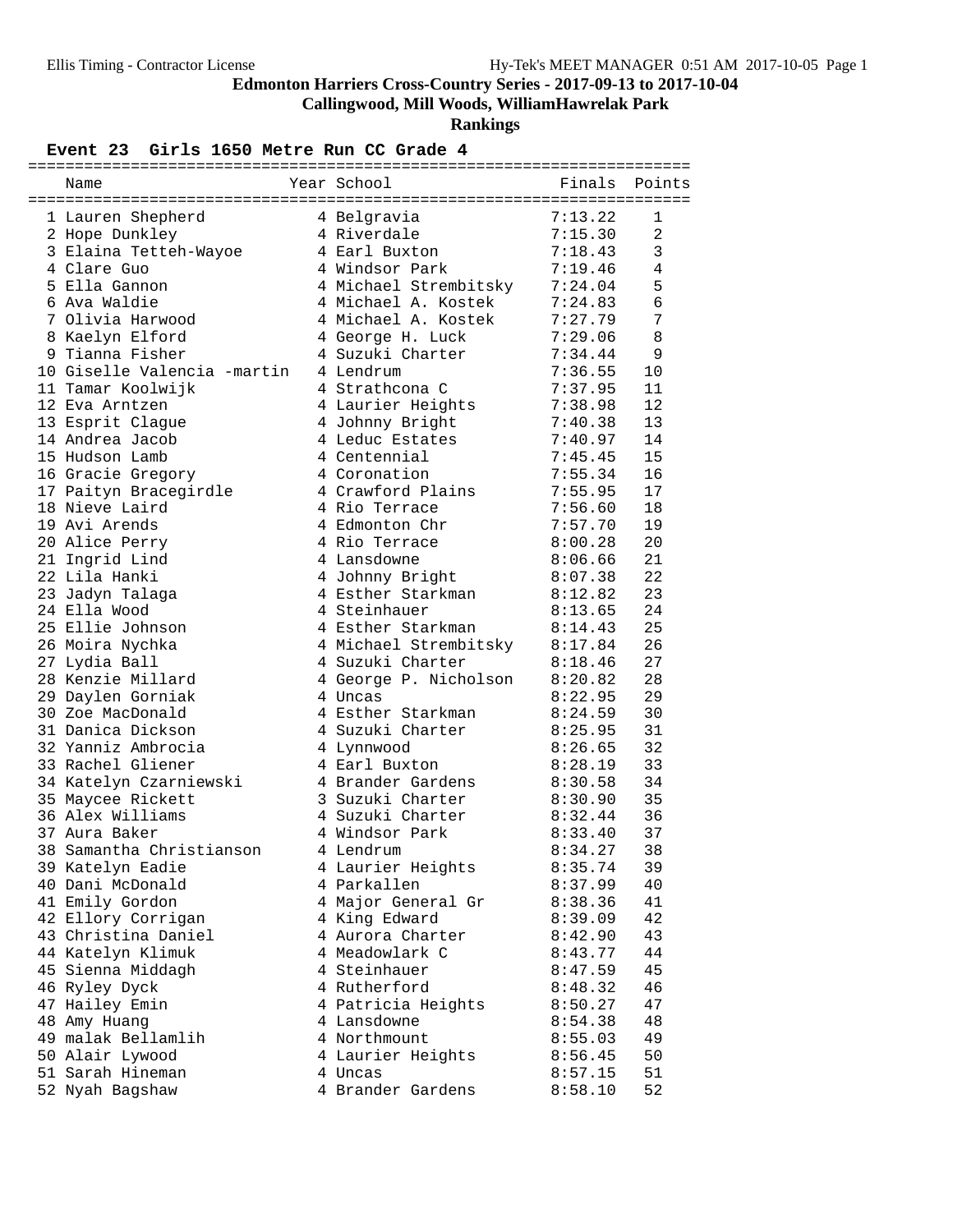**Callingwood, Mill Woods, WilliamHawrelak Park**

| Event 23 Girls 1650 Metre Run CC Grade 4       |   |                                         |                    |          |
|------------------------------------------------|---|-----------------------------------------|--------------------|----------|
| 53 Shiza Abid                                  |   | 4 Johnny Bright                         | 8:59.17            | 53       |
| 54 Kaitlyn Jones                               |   | 4 Brander Gardens                       | 9:00.07            | 54       |
| 55 Mihal Abigail                               |   | 4 Uncas                                 | 9:02.38            | 55       |
| 56 Lisa Mongare                                |   | 4 Coralwood Advent                      | 9:03.94            | 56       |
| 57 Aleena Layton                               |   | 4 Esther Starkman                       | 9:04.96            | 57       |
| 58 Hayden Marsh                                |   | 4 Johnny Bright                         | 9:05.18            | 58       |
| 59 Ashley Coutts                               |   | 4 Meadowlark C                          | 9:06.33            | 59       |
| 60 Madelyn Kraay                               |   | 4 Edmonton Chr                          | 9:06.75            | 60       |
| 61 Anna Labbe                                  |   | 4 Westbrook                             | 9:07.03            | 61       |
| 62 Ellie Morrison                              |   | 4 Suzuki Charter                        | 9:08.25            | 62       |
| 63 Jasmine Sinfield                            |   | 4 Forest Heights                        | 9:08.57            | 63       |
| 64 Georgie Worthington                         |   | 4 Westglen                              | 9:09.67            | 64       |
| 65 Carys Jones                                 |   | 4 George H. Luck                        | 9:10.02            | 65       |
| 66 Margaret Ciorbu                             |   | 4 Steinhauer                            | 9:12.60            | 66       |
| 67 Trinity Vallance                            |   | 4 Esther Starkman                       | 9:12.93            | 67       |
| 68 Summer Lewis                                |   | 4 Strathcona C                          | 9:14.50            | 68       |
| 69 Leilah Kingstree                            |   | 4 Strathcona C                          | 9:17.52            | 69       |
|                                                |   |                                         | 9:19.93            | 70       |
| 70 Brooklyn Loong                              |   | 4 George H. Luck                        |                    | 71       |
| 71 Reagan Payne<br>72 Tessa Horneman           |   | 4 George H. Luck                        | 9:20.30            | 72       |
|                                                |   | 4 Edmonton Chr                          | 9:23.14            |          |
| 73 Maria Villamil                              |   | 4 Johnny Bright                         | 9:24.19            | 73       |
| 74 Hazel Bowers                                |   | 4 Laurier Heights                       | 9:24.38            | 74       |
| 75 Bryher Stenerson                            |   | 4 Lansdowne                             | 9:25.43            | 75       |
| 76 Diangeles Prysko                            |   | 4 Westbrook                             | 9:26.06            | 76       |
| 77 Olive Armstrong                             |   | 4 Westglen                              | 9:31.86            | 77       |
| 78 Camryn Desranleau                           |   | 4 Uncas                                 | 9:32.72            | 78       |
| 79 Jocelyn Ardiel                              |   | 4 Bessie Nichols                        | 9:34.90            | 79       |
| 80 Amelia Ng                                   |   | 4 George H. Luck                        | 9:35.09            | 80       |
| 81 Aydee Litoski                               |   | 4 Bessie Nichols                        | 9:35.42            | 81       |
| 82 Eileen wang                                 |   | 4 Northmount                            | 9:37.41            | 82       |
| 83 Flannery Skov-Rackette<br>84 Emma McDermott |   | 4 Bessie Nichols<br>4 Michael A. Kostek | 9:39.56            | 83<br>84 |
| 85 Charlotte Davidson                          |   | 4 Rio Terrace                           | 9:40.08            | 85       |
| 86 Ridhima Ghosh                               |   | 4 Lynnwood                              | 9:41.19<br>9:41.36 | 86       |
| 87 Karina Faulkner                             |   | 4 Clara Tyner                           | 9:42.19            | 87       |
| 88 Angel Sohi                                  |   | 4 Lynnwood                              | 9:42.39            | 88       |
| 89 Angel Okwamese                              |   | 4 Balwin                                | 9:47.60            | 89       |
| 90 Elyse Dewarle                               |   | 4 Meadowlark C                          | 9:48.48            | 90       |
| 91 Isla Krupka                                 |   | 4 George H. Luck                        | 9:49.13            | 91       |
| 92 Hana Brooks                                 | 4 | Uncas                                   | 9:49.54            | 92       |
| 93 Haven Easton                                |   | 4 Uncas                                 | 9:49.75            | 93       |
| 94 Alyssa Zeng                                 |   | 4 Johnny Bright                         | 9:52.06            | 94       |
| 95 Lacey Hotz                                  |   | 4 Dr Margaret-Ann                       | 9:52.45            | 95       |
| 96 Irene Go                                    |   | 4 Coralwood Advent                      | 9:55.46            | 96       |
| 97 Jayda MacLeod                               |   | 4 Lynnwood                              | 9:57.30            | 97       |
| 98 Alexandra Horcica                           |   | 4 Laurier Heights                       | 9:59.08            | 98       |
| 99 Amber Schindeler                            |   | 4 Esther Starkman                       | 9:59.63            | 99       |
| 100 Iris Dentzien                              |   | 4 Rio Terrace                           | 10:00.01           | 100      |
| 101 Hannah Clarke                              |   | 4 Windsor Park                          | 10:04.42           | 101      |
| 102 Gwenn Wellicome                            |   | 4 Holyrood                              | 10:09.86           | 102      |
| 103 Leah Scott                                 |   | 4 George P. Nicholson                   | 10:10.84           | 103      |
| 104 Madison Davis                              |   | 4 Dr Margaret-Ann                       | 10:11.74           | 104      |
| 105 Kate Tennant                               |   | 4 Laurier Heights                       | 10:12.60           | 105      |
| 106 Danika Johnson                             |   | 4 Rio Terrace                           | 10:13.67           | 106      |
| 107 Marin Shearer                              |   | 4 Brander Gardens                       | 10:14.38           | 107      |
|                                                |   |                                         |                    |          |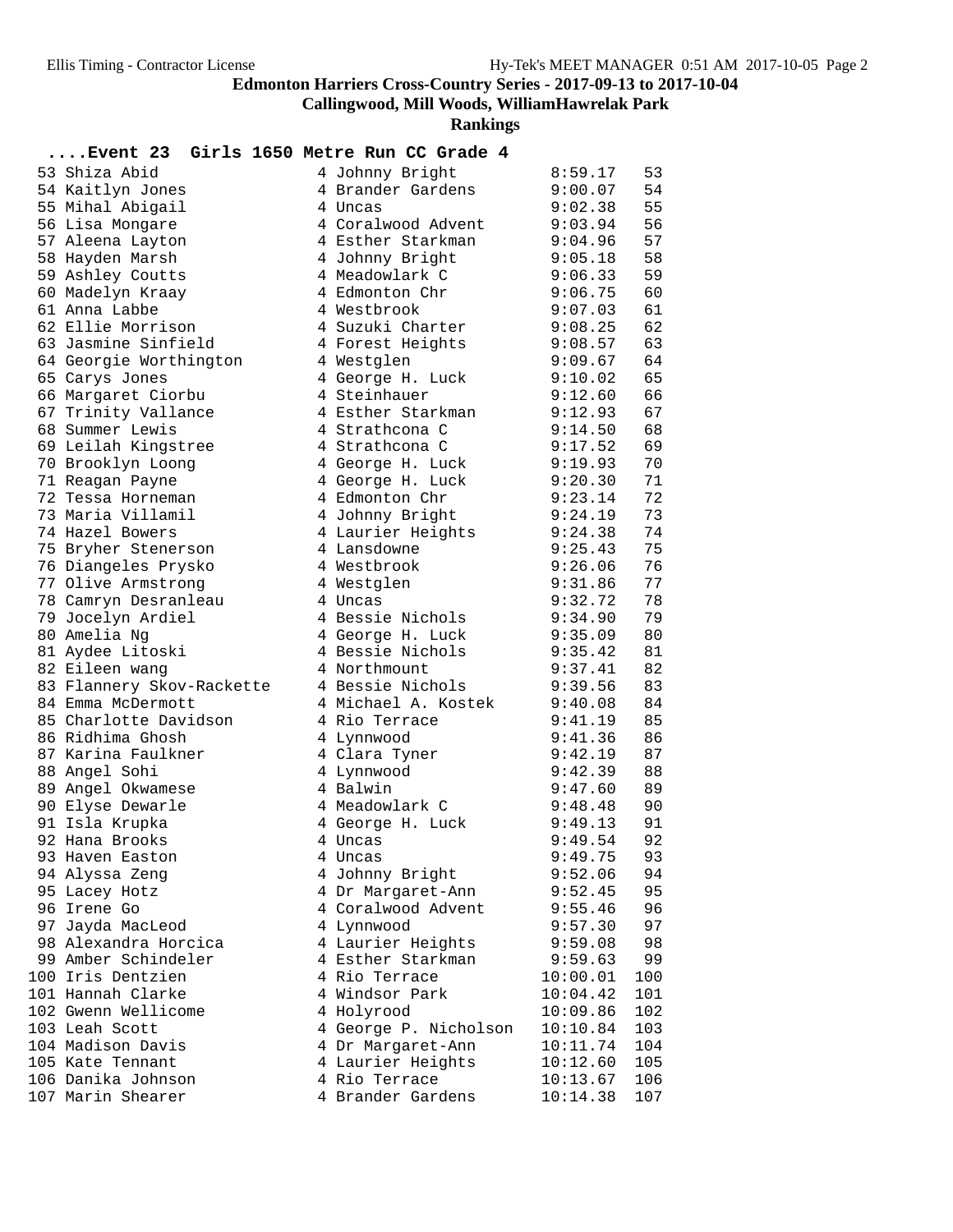**Callingwood, Mill Woods, WilliamHawrelak Park**

**Rankings**

#### **....Event 23 Girls 1650 Metre Run CC Grade 4**

| 108 Jacqueline Michaud     | 4 Laurier Heights   | 10:15.42     | 108 |
|----------------------------|---------------------|--------------|-----|
| 109 Hannelie Smuts         | 4 Crawford Plains   | 10:17.82     | 109 |
| 110 Sabrina Sakhi          | 4 Dr Margaret-Ann   | 10:18.79     | 110 |
| 111 Lela Goddard           | 4 Aurora Charter    | 10:19.63     | 111 |
|                            | 4 Sifton            | 10:20.13     | 112 |
| 112 Angong Lual            |                     |              | 113 |
| 113 Keara Carpenter        | 4 Brander Gardens   | 10:22.67     |     |
| 114 Anyka Sumner           | 4 St. Vincent       | 10:27.60     | 114 |
| 115 Eliza Amin             | 4 Dr Margaret-Ann   | 10:35.17     | 115 |
| 116 Jessica Jones          | 4 Crawford Plains   | 10:37.08     | 116 |
| 117 Bethany Worssa         | 4 Aurora Charter    | 10:43.55     | 117 |
| 118 Ruth Syoum             | 4 Aurora Charter    | 10:43.81     | 118 |
| 119 Emma Brown             | 4 Esther Starkman   | 10:44.61     | 119 |
| 120 Leah Moume             | 4 Aurora Charter    | 10:44.86     | 120 |
| 121 Ryenne Carson          | 4 Esther Starkman   | 10:45.56     | 121 |
| 122 Charlotte Kjelgren     | 4 Esther Starkman   | 10:45.75     | 122 |
| 123 Maggie Ewais           | 4 Coronation        | 10:47.99     | 123 |
| 124 Sydney wong            | 4 Northmount        | 10:50.02     | 124 |
| 125 Amaarya Dhillon        | 4 Michael A. Kostek | 10:51.21     | 125 |
| 126 Joelle Groot           | 4 Strathcona C      |              | 126 |
|                            |                     | 10:57.05     |     |
| 127 Amalia Villamil        | 4 Johnny Bright     | 10:57.45     | 127 |
| 128 Unknown 3 Runner       | 4 Unknown           | 10:57.75     | 128 |
| 129 Verite Mellings        | 4 Parkallen         | 10:58.39     | 129 |
| 130 Olivia Buerger         | 4 Rideau Park       | 11:03.83     | 130 |
| 131 Gracie Fraser          | 4 Laurier Heights   | 11:06.72     | 131 |
| 132 Sima Dusanj            | 4 Windsor Park      | 11:09.09     | 132 |
| 133 Erin McGowan           | 4 Bessie Nichols    | 11:11.34     | 133 |
| 134 Lucia Adorjany         | 4 Bessie Nichols    | 11:14.57     | 134 |
| 135 Avery Keppler          | 4 Bessie Nichols    | 11:15.18     | 135 |
| 136 Clara Hamilton         | 4 Esther Starkman   | 11:18.49     | 136 |
| 137 Veronica Oswald        | 4 Clara Tyner       | 11:19.15     | 137 |
| 138 Emily Cameron          | 4 Esther Starkman   | 11:20.40     | 138 |
| 139 Zoya Abid              | 4 Dr Margaret-Ann   | 11:24.65     | 139 |
| 140 Brooklyn Mayer         | 4 Dr Margaret-Ann   | 11:25.80     | 140 |
| 141 Soleil Wassill         | 4 King Edward       | 11:33.30     | 141 |
|                            |                     |              | 142 |
| 142 Sophia Colen           | 4 McKernan          | 11:34.79     |     |
| 143 Neve Dyer              | 4 McKernan          | 11:34.97     | 143 |
| 144 Grace Fedoruk          | 4 Laurier Heights   | 11:38.41     | 144 |
| 145 Megan Fancy            | 4 Steinhauer        | 11:39.33     | 145 |
| 146 Aleena Johnston        | 4 Laurier Heights   | 11:39.97     | 146 |
| 147 Emma Selman            | 4 Bessie Nichols    | 11:42.66     | 147 |
| 148 Dakota Meyer Tetreault | 4 Crawford Plains   | 11:43.85 148 |     |
| 149 Misbah Kousar          | 4 Kensington        | 11:48.92     | 149 |
| 150 Annika Finnman         | 4 Strathcona C      | 11:50.37     | 150 |
| 151 Grace O'Greysik        | 4 Westbrook         | 11:51.87     | 151 |
| 152 Annika Valentin        | 4 Westbrook         | 11:52.49     | 152 |
| 153 Tiffanie Oladimeji     | 4 Laurier Heights   | 11:54.29     | 153 |
| 154 Helena Regaudie        | 4 Patricia Heights  | 11:56.19     | 154 |
| 155 Riley Rinaldi          | 4 Garneau           | 11:59.02     | 155 |
| 156 Breanna Hansen         | 4 Steinhauer        | 11:59.31     | 156 |
| 157 Leryn Chiam            | 4 Laurier Heights   | 12:01.06     | 157 |
| 158 Sadie Schmidt          | 4 Strathcona C      | 12:02.99     | 158 |
| 159 Keziah Roemmich        | 4 Coronation        | 12:05.19     | 159 |
| 160 Billie Hornbacewsky    | 4 Delton            | 12:05.76     | 160 |
| 161 Torie Lopez            | 4 Major General Gr  | 12:10.52     | 161 |
|                            |                     |              |     |
| 162 Keira Schoettler       | 4 Bessie Nichols    | 12:11.37     | 162 |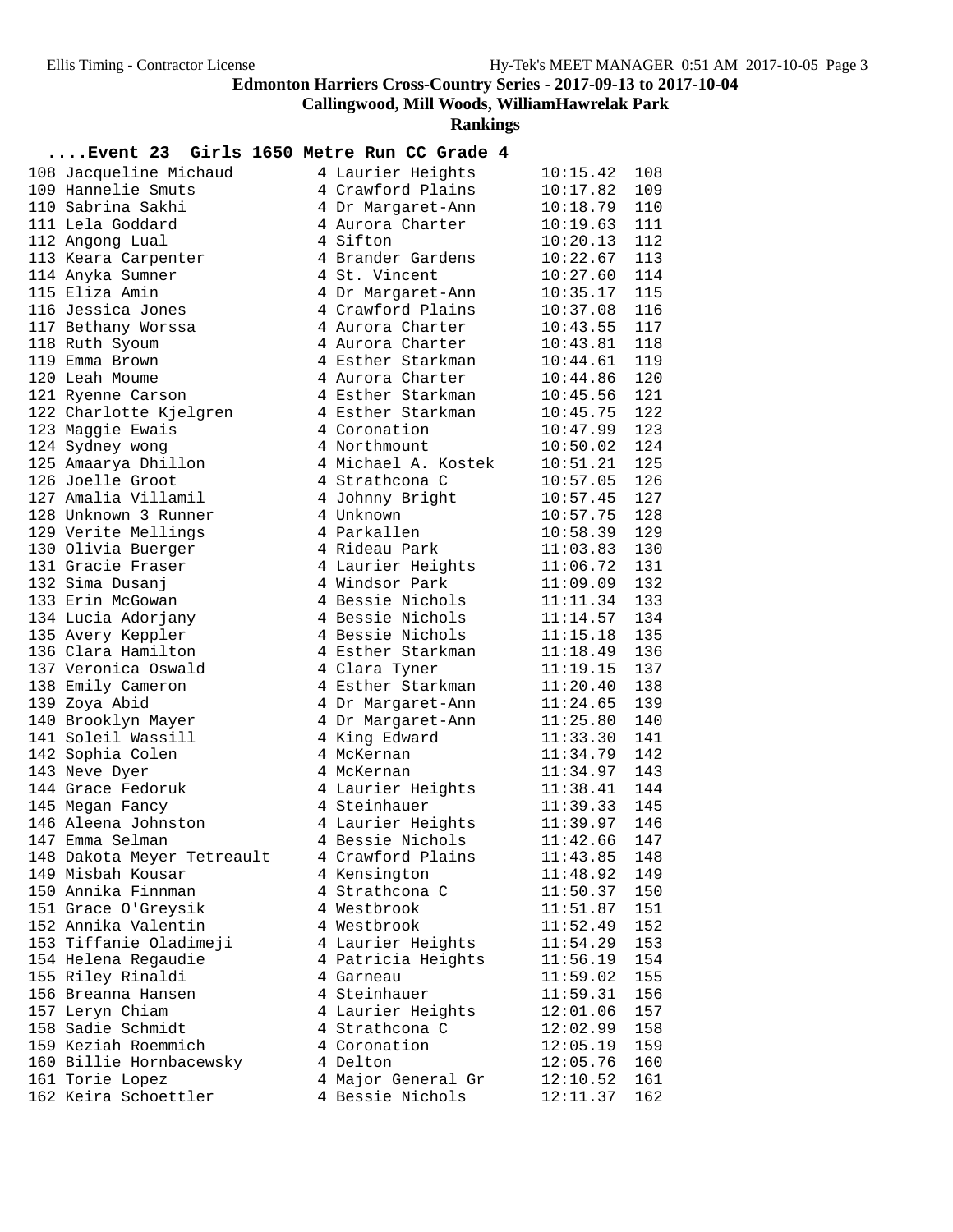**Callingwood, Mill Woods, WilliamHawrelak Park**

**Rankings**

#### **....Event 23 Girls 1650 Metre Run CC Grade 4**

| 163 Paige Dzemalovic                                   | 4 Bessie Nichols                                                                                                                              | 12:11.56       | 163 |
|--------------------------------------------------------|-----------------------------------------------------------------------------------------------------------------------------------------------|----------------|-----|
| 164 McKenna Cook                                       | 4 Westbrook 12:11.86 164<br>4 King Edward 12:12.15 165<br>4 St. Vincent 12:15.13 166<br>4 Suzuki Charter 12:15.36 167<br>4 Malmo 12:16.64 168 |                |     |
| 165 Juliette Sarlieve                                  |                                                                                                                                               |                |     |
| 166 Anna Klein                                         |                                                                                                                                               |                |     |
| 167 Ava Shaw                                           |                                                                                                                                               |                |     |
| 168 Sanna Salim                                        |                                                                                                                                               |                |     |
| 169 Cassidy On                                         | 4 Meadowlark                                                                                                                                  | 12:19.18       | 169 |
| 170 Annika Jajau                                       | 4 Malmo                                                                                                                                       | 12:26.67       | 170 |
| 171 Mya Skeik                                          | 4 Malmo                                                                                                                                       | 12:26.97 171   |     |
| 172 Malak Hussin                                       | 4 Malmo                                                                                                                                       | $12:27.86$ 172 |     |
| 173 Janna Elsayed                                      | 4 Malmo                                                                                                                                       | 12:32.72 173   |     |
| 174 Aleigha Wilkinson<br>175 Danaea Kossick            | 4 Victoria                                                                                                                                    | 12:38.38 174   |     |
|                                                        | 4 Aurora Charter 12:49.28                                                                                                                     |                | 175 |
| 176 Isabelle Wong                                      | 4 Windsor Park 12:54.05                                                                                                                       |                | 176 |
|                                                        | 4 Rideau Park                                                                                                                                 | 12:57.92       | 177 |
| 170 ISANGLES<br>177 Rorie Vanderzyde<br>178 Dana Ahmed | 4 Sifton                                                                                                                                      | 12:58.12 178   |     |
| 179 Emma McGhee                                        | 4 SILLON<br>4 St. Augustine 13:00.25 179<br>4 Victoria 13:02.99 180<br>4 Westslen 13:03.31 181                                                |                |     |
| 180 Abby Teyema                                        |                                                                                                                                               |                |     |
| 181 Avery Purdy                                        |                                                                                                                                               |                |     |
| 182 Isabel Elliot                                      | 4 Westglen                                                                                                                                    | 13:07.71       | 182 |
| 183 Callie Clarke                                      | 4 St. Augustine 13:10.19                                                                                                                      |                | 183 |
| 184 Marie Bennett                                      | 13:13.31<br>4 Lynnwood                                                                                                                        |                | 184 |
| 185 Asiyah Aderinto                                    | 4 Northmount 13:15.07 185<br>4 King Edward 13:21.04 186<br>4 Winterburn 13:21.83 187<br>4 Winterburn 13:34.92 188                             |                |     |
| 186 Katie Konschuh                                     |                                                                                                                                               |                |     |
| 186 Katit<br>187 Sienna Hallady<br>Colama              |                                                                                                                                               |                |     |
|                                                        |                                                                                                                                               |                |     |
| 189 Maya Endale                                        | 4 Aurora Charter 13:35.57                                                                                                                     |                | 189 |
| 190 Tori Gatner                                        | 4 St. Vincent                                                                                                                                 | 13:41.69       | 190 |
| 191 Olive Payne                                        | 4 Bessie Nichols 13:45.31                                                                                                                     |                | 191 |
| 192 Alexis Calder                                      | 4 Bessie Nichols 13:57.46                                                                                                                     |                | 192 |
| 193 Gracie Whalen                                      | 4 Bessie Nichols 13:59.61 193<br>4 St. Augustine 14:01.32 194<br>4 Steinhauer 14:12.14 195                                                    |                |     |
| 194 Lindsay Suba                                       |                                                                                                                                               |                |     |
| 195 Freya Pollard                                      |                                                                                                                                               |                |     |
| 196 Unknown Runner                                     | 4 Dr Margaret-Ann 14:15.46<br>4 Delton 14:25.11                                                                                               |                | 196 |
| 197 Komal Deo                                          |                                                                                                                                               |                | 197 |
| 198 Trizta Revillla                                    | 4 St. Augustine 14:28.29                                                                                                                      |                | 198 |
| 199 Ania Tecza                                         | 4 Winterburn                                                                                                                                  | 14:31.29       | 199 |
| 200 Praise Chieme                                      | 4 St. Augustine 14:31.83                                                                                                                      |                | 200 |
| 201 Oluwafikemi Adejuwon                               | 4 Delwood                                                                                                                                     | 14:49.41       | 201 |
| 202 Archita Halder                                     | 6 St. Augustine                                                                                                                               | 16:19.79       | 202 |

#### Team Scores

| Rank Team |                    |                        | Total 1 2 3 *4 *5 *6 *7 *8 *9 |            |  |  |  |  |
|-----------|--------------------|------------------------|-------------------------------|------------|--|--|--|--|
|           | 1 Suzuki Charter A |                        |                               | 67 9 27 31 |  |  |  |  |
|           |                    | Total Time: $24:18.85$ |                               |            |  |  |  |  |

| - - - - - - | -------- |
|-------------|----------|
| Average:    | 8:06.29  |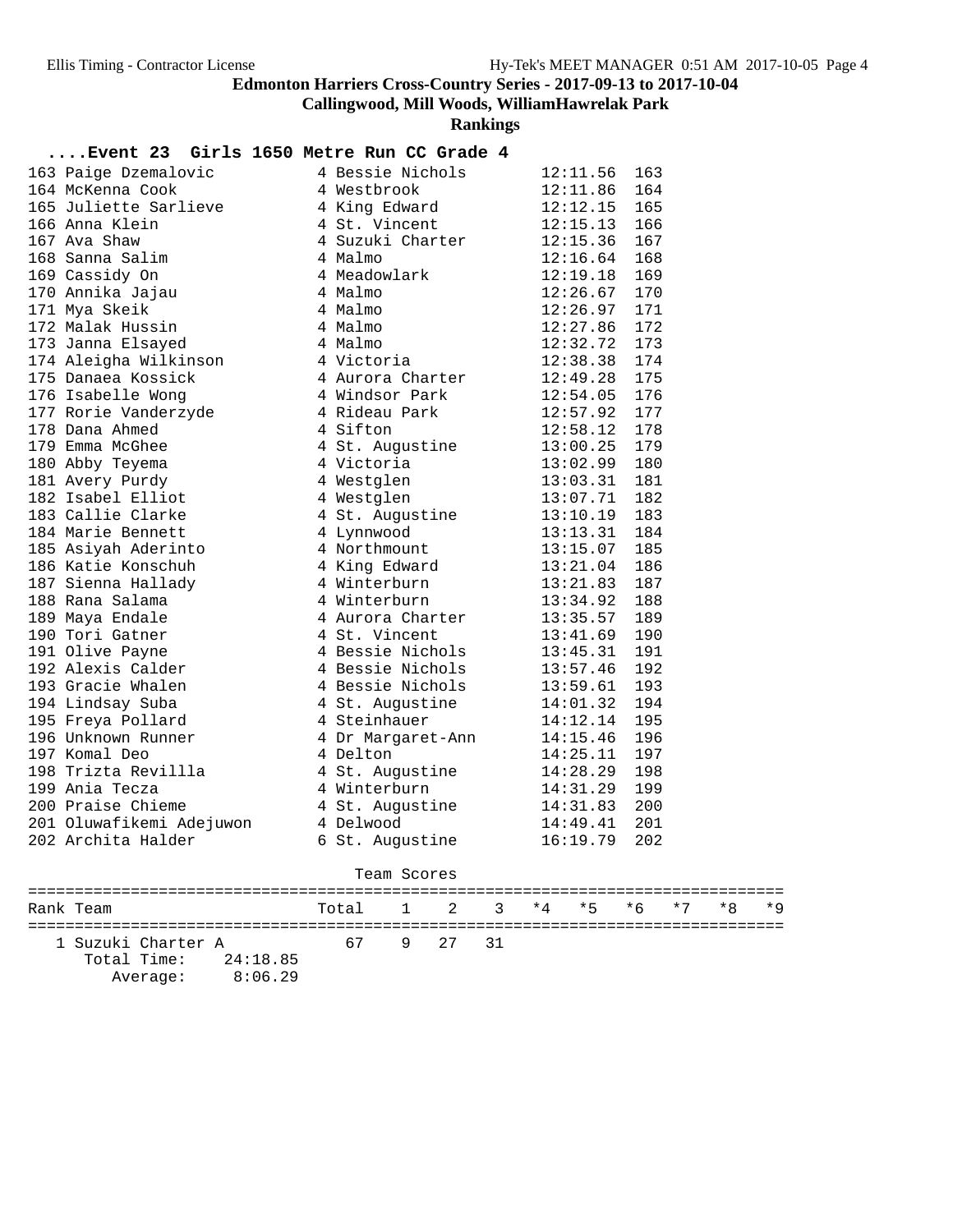## **Callingwood, Mill Woods, WilliamHawrelak Park**

| Event 23 Girls 1650 Metre Run CC Grade 4   |          |     |                 |    |       |
|--------------------------------------------|----------|-----|-----------------|----|-------|
| 2 Esther Starkman A                        |          |     | 78 23           |    | 25 30 |
| Total Time: $24:51.84$                     |          |     |                 |    |       |
| Average: $8:17.28$                         |          |     |                 |    |       |
| 3 Johnny Bright A                          |          |     | 88 13 22 53     |    |       |
| Total Time: $24:46.93$                     |          |     |                 |    |       |
| Average: $8:15.65$                         |          |     |                 |    |       |
| 4 Michael A. Kostek A                      |          |     | 97 6 7          |    | 84    |
| Total Time: 24:32.70                       |          |     |                 |    |       |
| Average: 8:10.90                           |          |     |                 |    |       |
| 5 Laurier Heights A                        |          |     | 101 12          | 39 | 50    |
| Total Time: 25:11.17                       |          |     |                 |    |       |
| Average: 8:23.73                           |          |     |                 |    |       |
| 6 Rio Terrace A                            |          |     | 123<br>18       |    | 20 85 |
| Total Time: 25:38.07                       |          |     |                 |    |       |
| Average: 8:32.69                           |          |     |                 |    |       |
| 7 Suzuki Charter B<br>Total Time: 26:11.59 |          |     | 133 35          | 36 | 62    |
| Average: $8:43.87$                         |          |     |                 |    |       |
| 8 Steinhauer A                             |          |     | 135 24          | 45 | 66    |
| Total Time: 26:13.84                       |          |     |                 |    |       |
| Average: 8:44.62                           |          |     |                 |    |       |
| 9 Uncas A                                  |          |     | 135<br>29       |    | 51 55 |
| Total Time: 26:22.48                       |          |     |                 |    |       |
| Average: 8:47.50                           |          |     |                 |    |       |
| 10 Brander Gardens A                       |          |     | 140 34 52 54    |    |       |
| Total Time: 26:28.75                       |          |     |                 |    |       |
| Average: 8:49.59                           |          |     |                 |    |       |
| 11 Windsor Park A                          |          |     | 142 4           | 37 | 101   |
| Total Time: 25:57.28                       |          |     |                 |    |       |
| Average: 8:39.10                           |          |     |                 |    |       |
| 12 George H. Luck A                        |          |     | 143 8 65        |    | 70    |
| Total Time: 25:59.01                       |          |     |                 |    |       |
| Average: 8:39.67                           |          |     |                 |    |       |
| 13 Lansdowne                               |          |     | 144<br>21       | 48 | 75    |
| Total Time: 26:26.47                       |          |     |                 |    |       |
| Average: 8:48.83                           |          |     |                 |    |       |
| 14 Strathcona Christian Ac A               |          |     | 148  11  68  69 |    |       |
| Total Time: 26:09.97                       |          |     |                 |    |       |
| Average: $8:43.33$                         |          |     |                 |    |       |
| 15 Edmonton Christian West                 |          |     | 151  19  60     |    | 72    |
| Total Time:<br>Average: 8:49.20            | 26:27.59 |     |                 |    |       |
| 16 Meadowlark Christian                    |          |     | 193<br>44       | 59 | 90    |
| Total Time:                                | 27:38.58 |     |                 |    |       |
| Average:                                   | 9:12.86  |     |                 |    |       |
| 17 Lynnwood A                              |          | 206 | 32              | 86 | 88    |
| Total Time:                                | 27:50.40 |     |                 |    |       |
| Average: 9:16.80                           |          |     |                 |    |       |
| 18 Esther Starkman B                       |          | 223 | 57              | 67 | 99    |
| Total Time:                                | 28:17.52 |     |                 |    |       |
| Average: 9:25.84                           |          |     |                 |    |       |
| 19 Johnny Bright B                         |          |     | 225<br>58       | 73 | 94    |
| Total Time:                                | 28:21.43 |     |                 |    |       |
| Average:                                   | 9:27.15  |     |                 |    |       |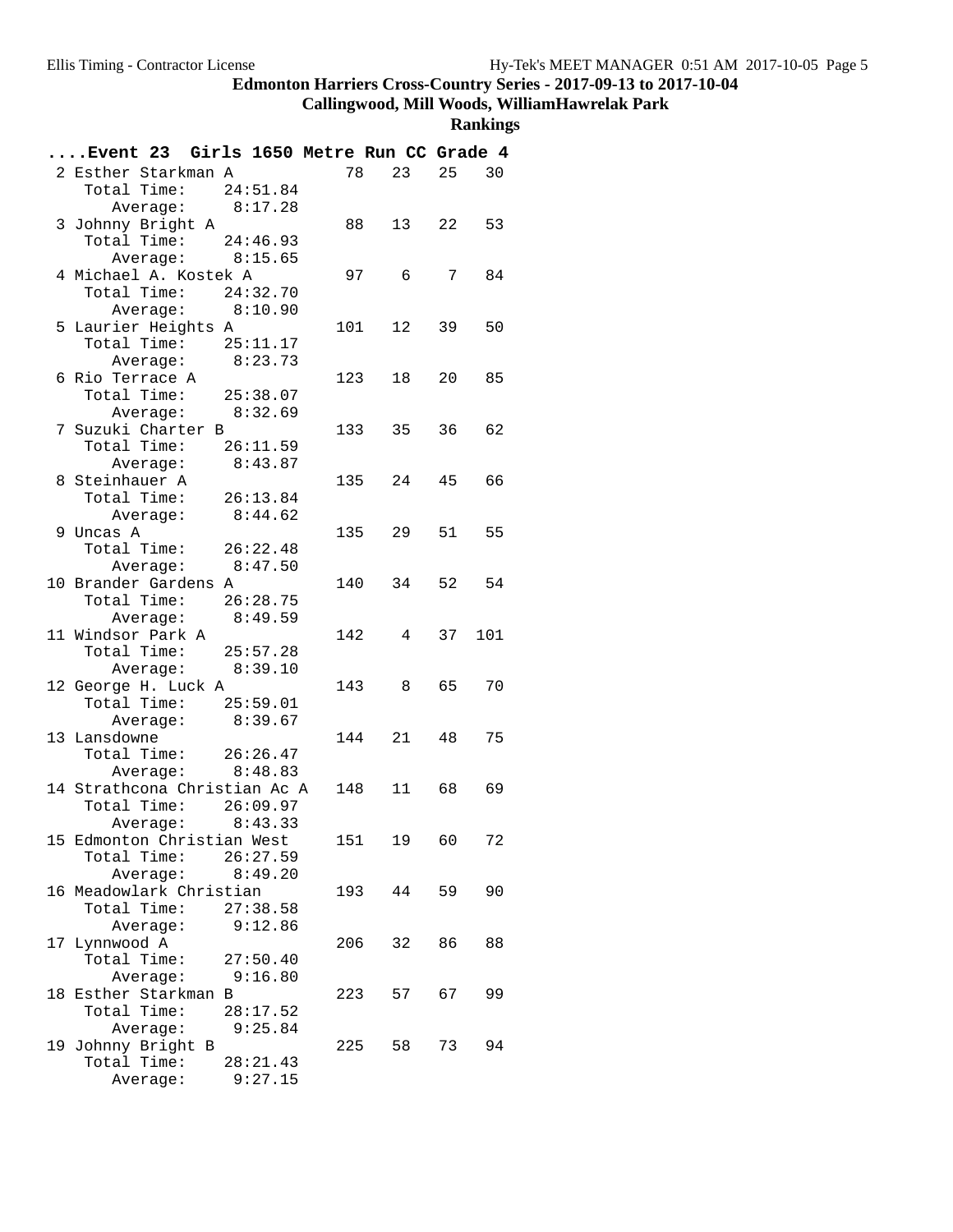# **Callingwood, Mill Woods, WilliamHawrelak Park**

| Event 23 Girls 1650 Metre Run CC Grade 4     |     |              |         |     |
|----------------------------------------------|-----|--------------|---------|-----|
| 20 Crawford Plains A                         | 242 | 17           | 109     | 116 |
| Total Time: 28:50.85                         |     |              |         |     |
| Average: 9:36.95                             |     |              |         |     |
| 21 George H. Luck B                          | 242 | 71           | 80      | 91  |
| Total Time: 28:44.52                         |     |              |         |     |
| Average: 9:34.84                             |     |              |         |     |
| 22 Bessie Nichols A                          | 243 | 79           | 81      | 83  |
| Total Time: 28:49.88                         |     |              |         |     |
| 9:36.63<br>Average:                          |     |              |         |     |
| 23 Northmount A                              | 255 | 49           | 82      | 124 |
| Total Time: 29:22.46                         |     |              |         |     |
| 9:47.49<br>Average:                          |     |              |         |     |
| 24 Uncas B                                   |     | 263 78 92 93 |         |     |
| Total Time:<br>29:12.01<br>9:44.01           |     |              |         |     |
| Average:<br>25 Aurora Charter A              | 271 | 43           | 111     | 117 |
| Total Time:<br>29:46.08                      |     |              |         |     |
| Average: 9:55.36                             |     |              |         |     |
| 26 Laurier Heights B                         | 277 | 74           | 98      | 105 |
| 29:36.06<br>Total Time:                      |     |              |         |     |
| 9:52.02<br>Average:                          |     |              |         |     |
| 27 Westbrook A                               | 288 | 61           | 76      | 151 |
| Total Time:<br>30:24.96                      |     |              |         |     |
| 10:08.32<br>Average:                         |     |              |         |     |
| 28 Coronation                                | 298 |              | 16 123  | 159 |
| 30:48.52<br>Total Time:                      |     |              |         |     |
| 10:16.18<br>Average:                         |     |              |         |     |
| 29 Dr. Margaret-Ann Armour A                 |     | 309 95 104   |         | 110 |
| Total Time:<br>30:22.98                      |     |              |         |     |
| 10:07.66<br>Average:                         |     |              |         |     |
| 30 Westglen A                                | 322 | 64           | 77      | 181 |
| Total Time:<br>31:44.84                      |     |              |         |     |
| 10:34.95<br>Average:                         |     |              |         |     |
| 31 King Edward A                             | 348 |              | 42 141  | 165 |
| Total Time:<br>32:24.54                      |     |              |         |     |
| 10:48.18<br>Average:                         |     |              |         |     |
| 32 Esther Starkman C                         |     | 362 119 121  |         | 122 |
| Total Time: 32:15.92                         |     |              |         |     |
| 10:45.31<br>Average:                         |     |              | 131     | 144 |
| 33 Laurier Heights C<br>Total Time: 33:00.55 | 383 | 108          |         |     |
| Average: 11:00.19                            |     |              |         |     |
| 34 Dr. Margaret-Ann Armour B                 |     | 394 115 139  |         | 140 |
| Total Time: 33:25.62                         |     |              |         |     |
| Average: 11:08.54                            |     |              |         |     |
| 35 Bessie Nichols B                          | 402 |              | 133 134 | 135 |
| Total Time: 33:41.09                         |     |              |         |     |
| Average: 11:13.70                            |     |              |         |     |
| 36 Aurora Charter B                          |     | 413 118 120  |         | 175 |
| Total Time: 34:17.95                         |     |              |         |     |
| Average: 11:25.99                            |     |              |         |     |
| 37 Strathcona Christian Ac B                 |     | 434 126 150  |         | 158 |
| Total Time: 34:50.41                         |     |              |         |     |
| Average: 11:36.81                            |     |              |         |     |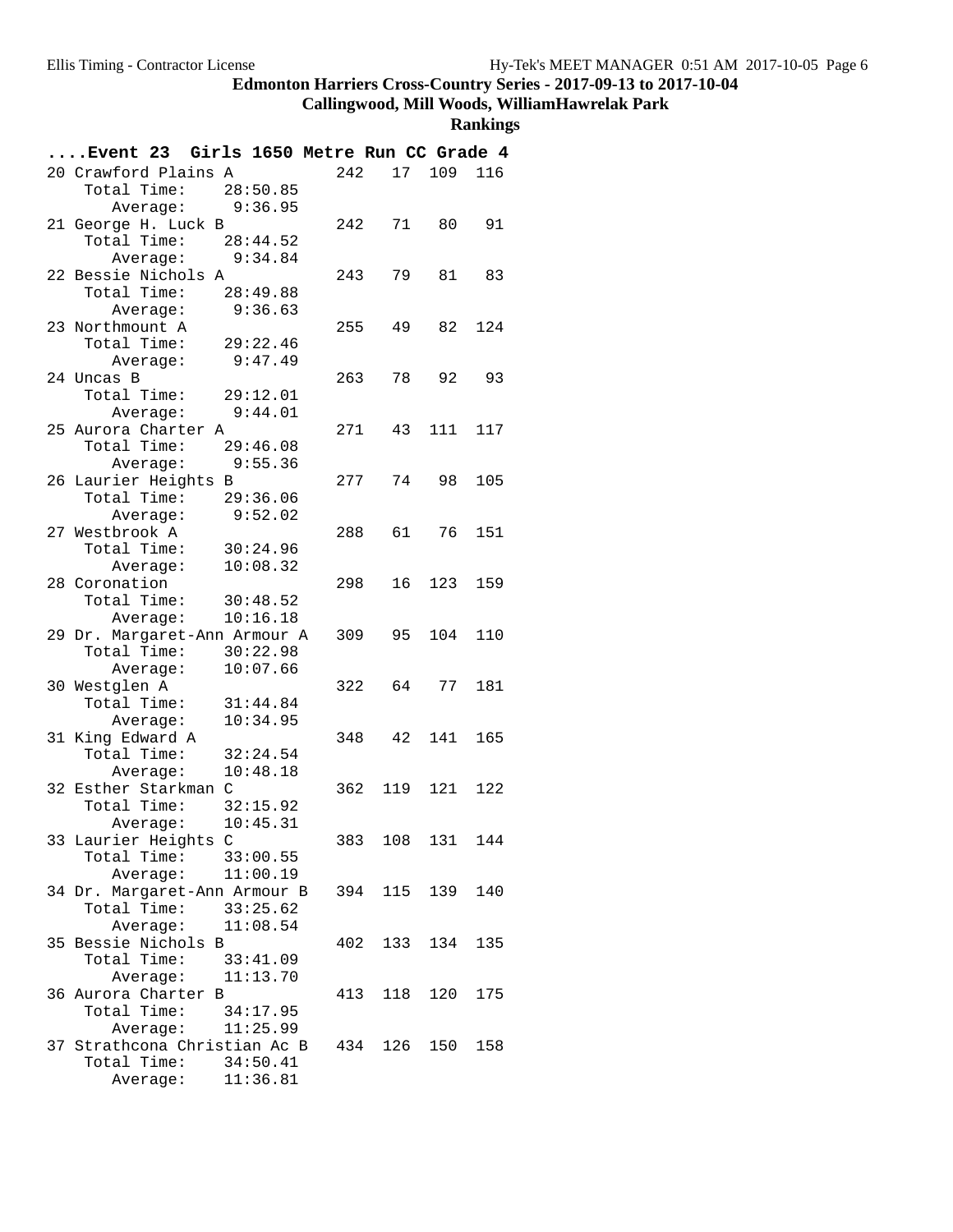## **Callingwood, Mill Woods, WilliamHawrelak Park**

| Event 23 Girls 1650 Metre Run CC Grade 4 |     |     |     |     |
|------------------------------------------|-----|-----|-----|-----|
| 38 Laurier Heights D                     | 456 | 146 | 153 | 157 |
| Total Time:<br>35:35.32                  |     |     |     |     |
| 11:51.78<br>Average:                     |     |     |     |     |
| 39 St. Vincent                           | 470 | 114 | 166 | 190 |
| Total Time:<br>36:24.42                  |     |     |     |     |
| 12:08.14<br>Average:                     |     |     |     |     |
| 40 Bessie Nichols C                      | 472 | 147 | 162 | 163 |
| Total Time:<br>36:05.59                  |     |     |     |     |
| 12:01.87<br>Average:                     |     |     |     |     |
| 41 Steinhauer B                          | 496 | 145 | 156 | 195 |
| Total Time:<br>37:50.78                  |     |     |     |     |
| 12:36.93<br>Average:                     |     |     |     |     |
| 42 Malmo A                               | 509 | 168 | 170 | 171 |
| Total Time:<br>37:10.28                  |     |     |     |     |
| 12:23.43<br>Average:                     |     |     |     |     |
| 43 St. Augustine A                       | 556 | 179 | 183 | 194 |
| Total Time:<br>40:11.76                  |     |     |     |     |
| 13:23.92<br>Average:                     |     |     |     |     |
| 44 Winterburn                            | 574 | 187 | 188 | 199 |
| Total Time:<br>41:28.04                  |     |     |     |     |
| 13:49.35<br>Average:                     |     |     |     |     |
| 45 Bessie Nichols D                      | 576 | 191 | 192 | 193 |
| Total Time:<br>41:42.38                  |     |     |     |     |
| 13:54.13<br>Average:                     |     |     |     |     |
| 46 St. Augustine B                       | 600 | 198 | 200 | 202 |
| Total Time:<br>45:19.91                  |     |     |     |     |
| 15:06.64<br>Average:                     |     |     |     |     |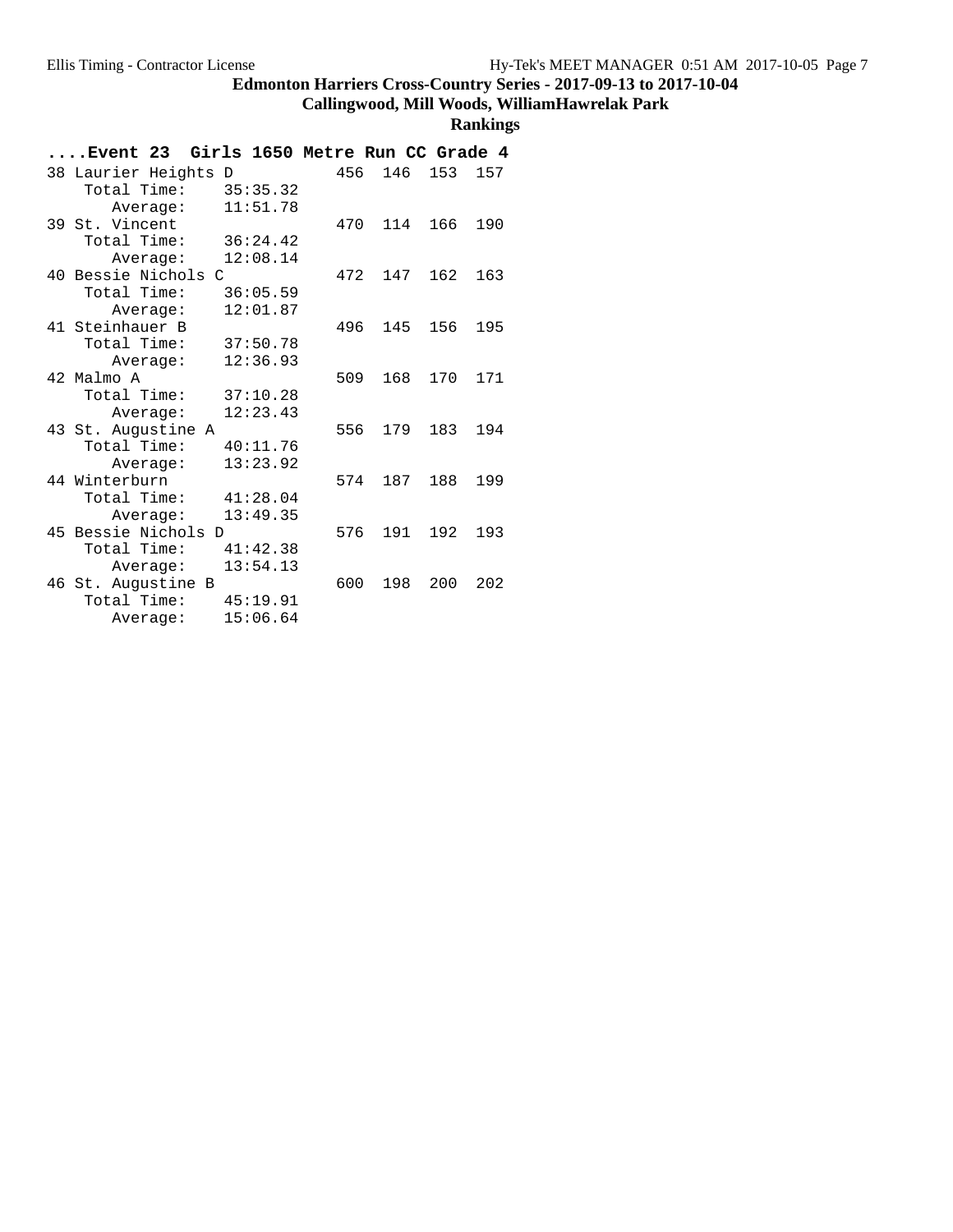**Callingwood, Mill Woods, WilliamHawrelak Park**

**Rankings**

## Event 24 Boys 1650 Metre Run CC Grade 4

| Name                   | Year School           | Finals  | Points         |
|------------------------|-----------------------|---------|----------------|
| 1 Seth Harding         | 4 Brander Gardens     | 6:35.70 | 1              |
| 2 Dane Logan           | 4 Patricia Heights    | 6:41.30 | $\overline{a}$ |
| 3 Kaden Woolnough      | 4 Windsor Park        | 6:53.39 | 3              |
| 4 Cole Bowes           | 4 Brookside           | 6:58.58 | $\overline{4}$ |
| 5 Benjamin Shaw        | 4 Donnan              | 6:59.67 | 5              |
| 6 Reed Jones           | 4 Laurier Heights     | 7:00.65 | 6              |
| 7 Sami Majeau          | 4 Laurier Heights     | 7:01.15 | 7              |
| 8 Charlie Isaac        | 4 Our Lady of Moun    | 7:02.62 | 8              |
| 9 Kobee Seto           | 4 Aurora Charter      | 7:05.02 | 9              |
| 10 Bennett Brown       | 4 Esther Starkman     | 7:05.88 | 10             |
| 11 Quentin Muillez     | 4 Brookside           | 7:07.17 | 11             |
| 12 Ezra Friesen        | 4 Brander Gardens     | 7:07.87 | 12             |
| 13 Kevin McGillicuddy  | 4 Coloniale Estates   | 7:10.25 | 13             |
| 14 Joah Lee            | 4 Riverdale           | 7:11.27 | 14             |
| 15 Cruz Lazar          | 4 Uncas               | 7:11.98 | 15             |
| 16 Darius Hordal       | 4 McKernan            | 7:12.30 | 16             |
| 17 Tristan Bradley     | 4 Suzuki Charter      | 7:12.64 | 17             |
| 18 Andy Thompson       | 4 Rideau Park         | 7:13.72 | 18             |
| 19 Liam Morrison       | 4 Patricia Heights    | 7:14.17 | 19             |
| 20 Reid Walker         | 4 George H. Luck      | 7:14.80 | 20             |
| 21 Fischer Prefontaine | 4 St. Vincent         | 7:15.83 | 21             |
| 22 Reid Segger         | 4 Edmonton Chr        | 7:16.54 | 22             |
| 23 Noah Keller         | 4 Edmonton Chr        | 7:17.13 | 23             |
| 24 Essah Agyemang      | 4 Aurora Charter      | 7:17.33 | 24             |
| 25 Joshua Wojcichowsky | 4 Michael Strembitsky | 7:19.62 | 25             |
| 26 Alex Dosser         | 4 Rutherford          | 7:20.13 | 26             |
| 27 Lucas Belanger      | 4 Centennial          | 7:20.33 | 27             |
| 28 Ehtan Creran        | 4 Michael A. Kostek   | 7:21.05 | 28             |
| 29 Solomon Cummer      | 4 Esther Starkman     | 7:22.16 | 29             |
| 30 Cyrus Shepherd      | 4 Westglen            | 7:22.95 | 30             |
| 31 Cole Spencer        | 4 Michael A. Kostek   | 7:23.24 | 31             |
| 32 Kaiden McFarlane    | 4 Michael Strembitsky | 7:23.69 | 32             |
| 33 Alex Hasinoff       | 4 Brander Gardens     | 7:26.17 | 33             |
| 34 Kingston McCallum   | 4 Sifton              | 7:29.03 | 34             |
| 35 Nelson Eljuri       | 4 Coronation          | 7:29.22 | 35             |
| 36 Justin Miller       | 4 Laurier Heights     | 7:30.72 | 36             |
| 37 Nyctea Hazewinkel   | 4 Riverdale           | 7:32.17 | 37             |
| 38 Ethan Marcellus     | 4 Esther Starkman     | 7:32.37 | 38             |
| 39 Logan Mergel        | 4 Esther Starkman     | 7:34.02 | 39             |
| 40 Benjamin Thiessen   | 4 Michael Strembitsky | 7:34.61 | 40             |
| 41 Colin Finlayson     | 4 Lansdowne           | 7:35.36 | 41             |
| 42 Gabriel Sheehy      | 4 George H. Luck      | 7:36.68 | 42             |
| 43 Abdullahi Musa      | 4 Sifton              | 7:37.09 | 43             |
| 44 River Lorentz       | 4 Scott Robertson     | 7:38.33 | 44             |
| 45 Rylan Chipiuk       | 4 Bellevue/Champs     | 7:38.66 | 45             |
| 46 Simon Corbett       | 4 Strathcona C        | 7:38.85 | 46             |
| 47 Parker Friesen      | 4 Riverdale           | 7:39.07 | 47             |
| 48 Laken Hudkins       | 4 Esther Starkman     | 7:39.26 | 48             |
| 49 Josh Powell         | 4 Esther Starkman     | 7:39.91 | 49             |
| 50 Aengus McAllister   | 4 Aurora Charter      | 7:41.97 | 50             |
| 51 Rowen Myashita      | 4 Parkallen           | 7:42.44 | 51             |
| 52 Arman Yaldaie       | 4 Bessie Nichols      | 7:42.88 | 52             |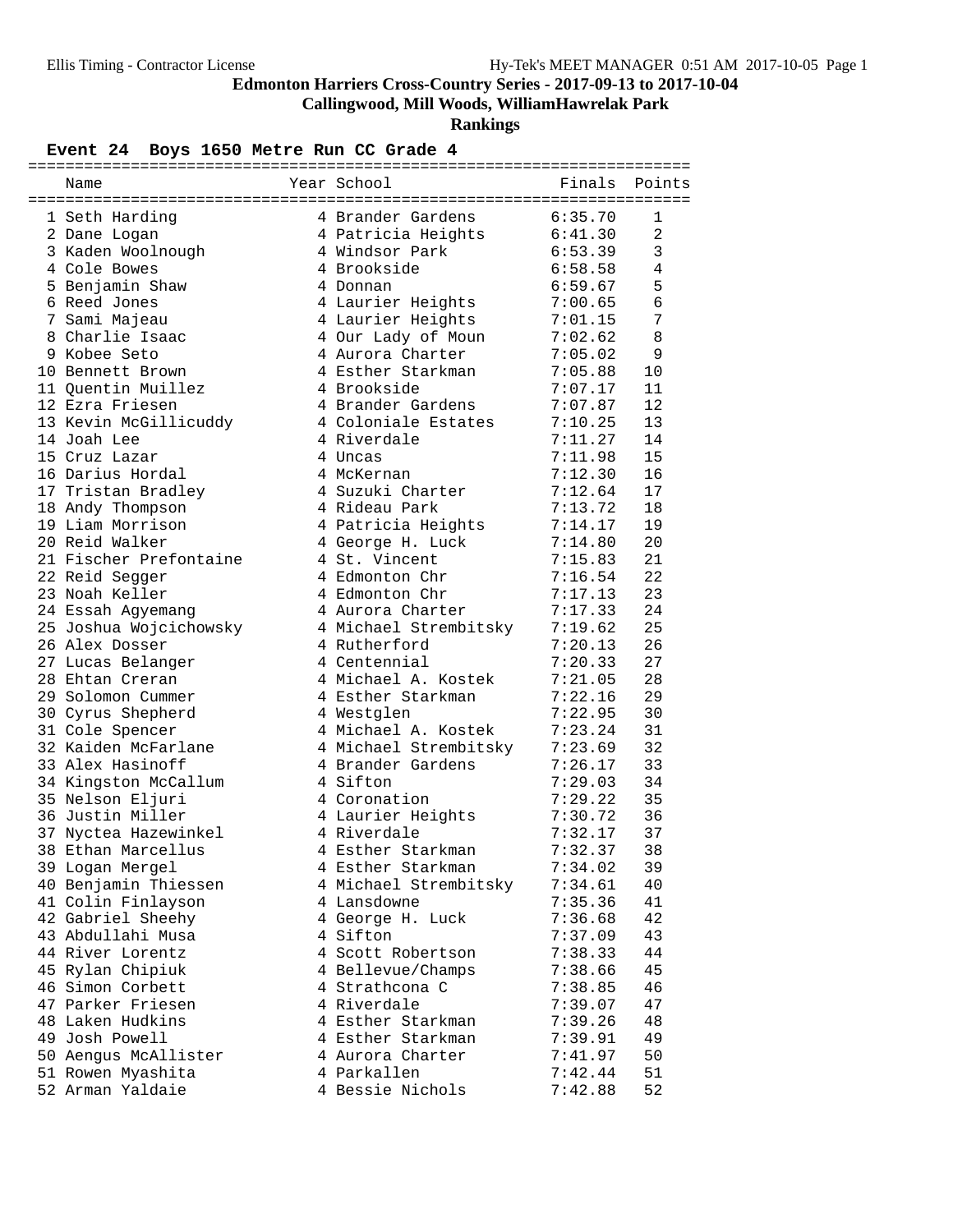**Callingwood, Mill Woods, WilliamHawrelak Park**

| Event 24 Boys 1650 Metre Run CC Grade 4. |                                |                    |          |
|------------------------------------------|--------------------------------|--------------------|----------|
| 53 Matteo Masia                          | 4 Forest Heights               | 7:43.55            | 53       |
| 54 Brady Weeks                           | 4 Clara Tyner                  | 7:43.90            | 54       |
| 55 Atticus Garden                        | 4 Suzuki Charter               | 7:44.12            | 55       |
| 56 Brady Lafferty                        | 4 St. Vincent                  | 7:44.57            | 56       |
| 57 Ethan Roggeveen                       | 4 Garneau                      | 7:44.94            | 57       |
| 58 Graydon Gilewich                      | 4 Earl Buxton                  | 7:45.13            | 58       |
| 59 Jayden Henning                        | 4 Lymburn                      | 7:45.32            | 59       |
| 60 Henry Russel                          | 4 Rutherford                   | 7:45.48            | 60       |
| 61 Rowan Duke                            | 4 Lendrum                      | 7:45.74            | 61       |
| 62 Jack Service                          | 4 Westglen                     | 7:46.32            | 62       |
| 63 Warren Shack                          | 4 Brander Gardens              | 7:47.21            | 63       |
| 64 Yaaseen Shawesh                       | 4 Scott Robertson              | 7:47.39            | 64       |
| 65 Cooper Ochoa                          | 4 Bessie Nichols               | 7:47.67            | 65       |
| 66 Peyton Poon                           | 4 Riverdale                    | 7:47.89            | 66       |
| 67 Beck Armstrong                        | 4 Westglen                     | 7:49.59            | 67       |
| 68 Lewis Allen                           | 4 Holyrood                     | 7:49.78            | 68       |
| 69 Haidyn Bunner                         | 4 Clara Tyner                  | 7:51.77            | 69       |
| 70 Thor Heschel                          | 4 Westglen                     | 7:52.53            | 70       |
| 71 Alex Nordhagen                        | 4 Holyrood                     | 7:53.74            | 71       |
| 72 Leon Wujastyk                         | 4 Rideau Park                  | 7:55.60            | 72       |
| 73 Ryan Lynch                            | 4 Rideau Park                  | 7:55.85            | 73       |
| 74 Grady McMullen                        | 4 George H. Luck               | 7:56.09            | 74       |
| 75 Jace Richardson                       | 4 Esther Starkman              | 7:56.34            | 75       |
| 76 Zaid Altamimi                         | 4 Malmo                        | 7:56.56            | 76       |
| 77 Zach Furtas                           | 4 George H. Luck               | 7:56.89            | 77       |
| 78 Alexander Holzer                      | 4 Forest Heights               | 8:01.01            | 78       |
| 79 Nathan Fernandez                      | 4 George P. Nicholson          | 8:01.31            | 79       |
| 80 Ibrahim Al-Augaidi<br>81 Ben Klaus    | 4 Northmount<br>4 Strathcona C | 8:01.56<br>8:01.93 | 80<br>81 |
| 82 Orson Kunce                           | 4 Parkallen                    | 8:02.36            | 82       |
| 83 Alessandro D'Agosta                   | 4 Donnan                       | 8:02.86            | 83       |
| 84 Jacob Halvorson                       | 4 Coloniale Estates            | 8:03.24            | 84       |
| 85 Prosper Maniema                       | 4 Balwin                       | 8:03.83            | 85       |
| 86 Travis Cotterall                      | 4 Dr Margaret-Ann              | 8:04.34            | 86       |
| 87 Elliot Boddy                          | 4 Lendrum                      | 8:04.64            | 87       |
| 88 Christian Pelletier                   | 4 Lendrum                      | 8:05.01            | 88       |
| 89 Evan Wadman                           | 4 Edmonton Chr                 | 8:05.41            | 89       |
| 90 Oliver Jeffares                       | 4 Westbrook                    | 8:07.99            | 90       |
| 91 Jordan Hunter                         | 4 Bessie Nichols               | 8:08.48            | 91       |
| 92 Paden Edeen                           | 4 Earl Buxton                  | 8:09.83            | 92       |
| 93 James Dong                            | 4 Suzuki Charter               | 8:10.21            | 93       |
| 94 Michael Zhao                          | 4 Earl Buxton                  | 8:11.51            | 94       |
| 95 Zahi Lee Son                          | 4 Windsor Park                 | 8:13.07            | 95       |
| 96 Henry MacMillan                       | 4 King Edward                  | 8:13.43            | 96       |
| 97 Matthew Stobbe                        | 4 Holyrood                     | 8:13.78            | 97       |
| 98 Jivan Patel                           | 4 Rutherford                   | 8:15.90            | 98       |
| 99 Charlie Harte                         | 4 Earl Buxton                  | 8:16.49            | 99       |
| 100 Rylan Singh                          | 4 Michael Strembitsky          | 8:16.98            | 100      |
| 101 Rhett Boudreau                       | 4 Sifton                       | 8:17.39            | 101      |
| 102 Kai Barnes                           | 4 Lendrum                      | 8:19.98            | 102      |
| 103 Jack Hodges                          | 4 Earl Buxton                  | 8:20.83            | 103      |
| 104 Zeinedine Ali                        | 4 Malmo                        | 8:21.20            | 104      |
| 105 Oliver Kucher                        | 3 Strathcona C                 | 8:21.63            | 105      |
| 106 Ty Croke                             | 4 Kensington                   | 8:22.00            | 106      |
| 107 Firat Ozdemir                        | 4 Kensington                   | 8:22.41            | 107      |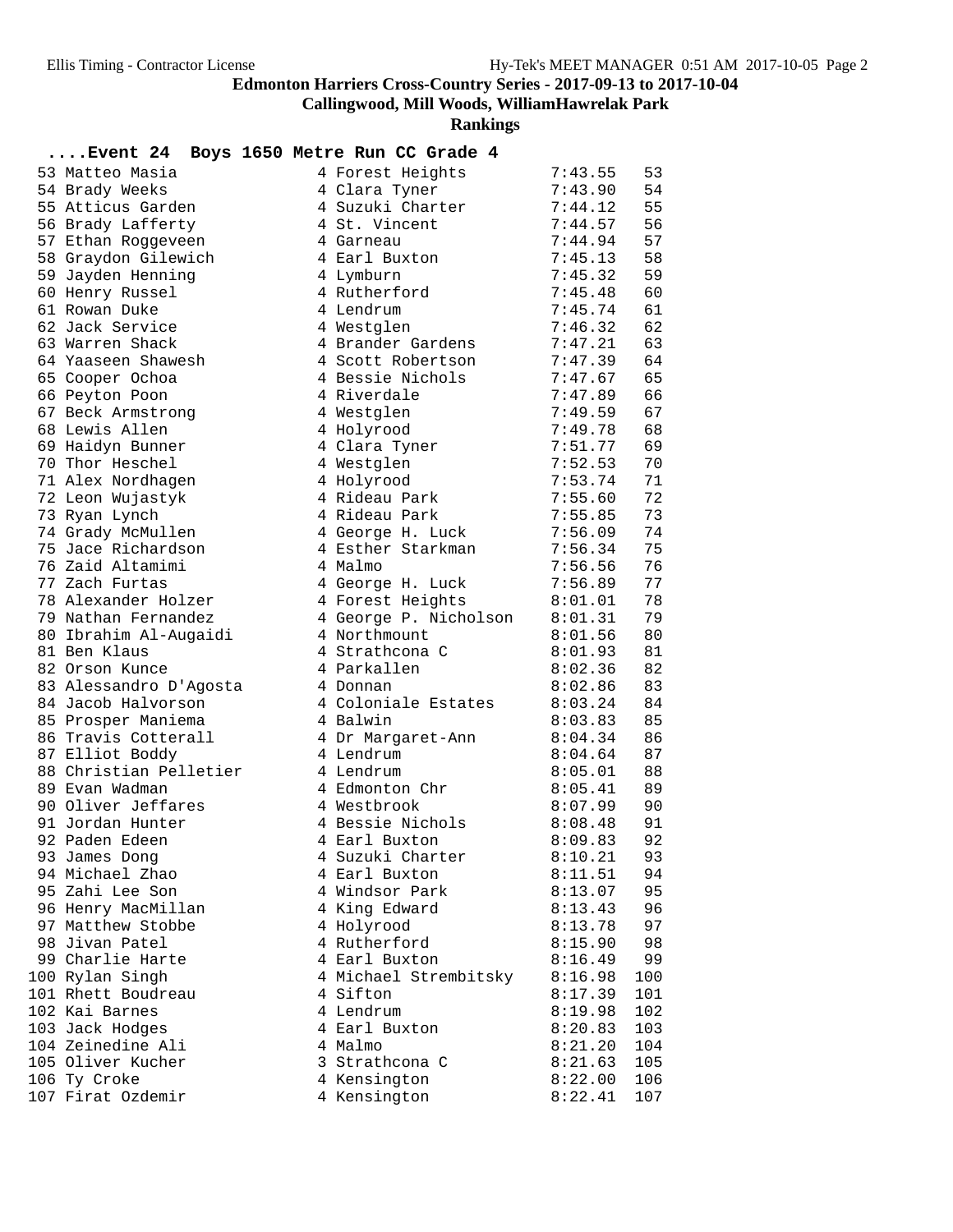**Callingwood, Mill Woods, WilliamHawrelak Park**

| Event 24 Boys 1650 Metre Run CC Grade 4 |                               |                    |            |
|-----------------------------------------|-------------------------------|--------------------|------------|
| 108 Yahya Elgawal                       | 4 Malmo                       | 8:22.81            | 108        |
| 109 Tobey Pudel                         | 4 Rideau Park                 | 8:23.23            | 109        |
| 110 Medhanie Tewolde                    | 4 Aurora Charter              | 8:23.63            | 110        |
| 111 Joban Rai                           | 4 George H. Luck              | 8:23.97            | 111        |
| 112 Karson Bisoon                       | 4 Bessie Nichols              | 8:24.51            | 112        |
| 113 Scott Fowler                        | 4 Major General Gr            | 8:24.86            | 113        |
| 114 Andrei Makofka                      | 4 Steinhauer                  | 8:26.23            | 114        |
| 115 Luke Gilbertson                     | 4 St. Vincent                 | 8:26.50            | 115        |
| 116 Sohib Alferidi                      | 4 Malmo                       | 8:27.83            | 116        |
| 117 Lorenzo Ridley                      | 4 Parkallen                   | 8:36.53            | 117        |
| 118 Winston Henderson                   | 4 Riverdale                   | 8:37.62            | 118        |
| 119 Rowan Ivey                          | 4 Brander Gardens             | 8:38.48            | 119        |
| 120 Kellan Herbert                      | 4 Laurier Heights             | 8:39.72            | 120        |
| 121 Brendan Cook                        | 4 Lansdowne                   | 8:41.05            | 121        |
| 122 Jack Tennant                        | 4 Laurier Heights             | 8:41.70            | 122        |
| 123 Nathan Smith                        | 4 Esther Starkman             | 8:42.58            | 123        |
| 124 William Hatfield                    | 4 Steinhauer                  | 8:43.69            | 124        |
| 125 Matthew Wadman                      | 4 Edmonton Chr                | 8:44.90            | 125        |
| 126 Ben Southcombe                      | 4 Brander Gardens             | 8:45.80            | 126        |
| 127 Levi Rysary                         | 4 Strathcona C                | 8:46.64            | 127        |
| 128 Aiden Allarie                       | 4 Windsor Park                | 8:47.62            | 128        |
| 129 Abdullah Ghani                      | 4 Malmo                       | 8:48.26            | 129        |
| 130 Dennis Neb                          | 4 Rideau Park                 | 8:48.96            | 130        |
| 131 Chris Newell                        |                               |                    |            |
| 132 Rafael Jordao                       | 4 Donnan                      | 8:49.52            | 131        |
|                                         | 4 Windsor Park                | 8:50.56<br>8:51.00 | 132<br>133 |
| 133 Christian Jablour                   | 4 Northmount                  |                    |            |
| 134 Abdallah Aqel                       | 4 Coronation                  | 8:52.16            | 134        |
| 135 Ryle Lubaton                        | 4 Aurora Charter              | 8:53.13            | 135        |
| 136 Armaan Bhandal                      | 4 George P. Nicholson 8:54.21 |                    | 136        |
| 137 Alyan Popatia                       | 4 Aurora Charter              | 8:55.15            | 137        |
| 138 Zahir Phudjo                        | 4 Crawford Plains             | 8:56.15            | 138        |
| 139 Matthew Klaus                       | 4 Strathcona C                | 8:57.14            | 139        |
| 140 Leo Yamanaka                        | 4 Esther Starkman 8:58.06     |                    | 140        |
| 141 Aaron Foster                        | 4 Steinhauer                  | 8:58.71            | 141        |
| 142 Cole Cherlet                        | 4 Michael A. Kostek           | 8:59.00            | 142        |
| 143 Yusuf Temel                         | 4 Michael A. Kostek           | 9:00.24            | 143        |
| 144 Rahman Abdelhadi                    | 4 Rutherford                  | 9:01.75            | 144        |
| 145 Lucas Celemin                       | 4 Aurora Charter              | 9:02.70            | 145        |
| 146 Michael Cotton                      | 4 Meadowlark C                | 9:03.38            | 146        |
| 147 Aaron Orleans Selby                 | 3 Delton                      | 9:04.16            | 147        |
| 148 Simon Dove Knell                    | 4 Major General Gr            | 9:04.93            | 148        |
| 149 Jackson Brightwell                  | 4 Coloniale Estates           | 9:05.83            | 149        |
| 150 London Book                         | 4 Riverdale                   | 9:06.63            | 150        |
| 151 Unknown 4 Runner                    | 4 Unknown                     | 9:07.21            | 151        |
| 152 Burke Felkar                        | 4 Major General Gr            | 9:08.18            | 152        |
| 153 Jack Ferry                          | 4 George P. Nicholson         | 9:09.10            | 153        |
| 154 Sebastian McGauley                  | 4 Bessie Nichols              | 9:09.59            | 154        |
| 155 Nathan Bradley                      | 4 Lynnwood                    | 9:10.51            | 155        |
| 156 Rylan Sinclair                      | 4 Clara Tyner                 | 9:11.43            | 156        |
| 157 Ari Trach                           | 4 Bessie Nichols              | 9:11.98            | 157        |
| 158 Tristen Engel                       | 4 Crawford Plains             | 9:12.44            | 158        |
| 159 Baxter Simmons                      | 4 Lansdowne                   | 9:12.75            | 159        |
| 160 Chase Duplessis                     | 4 Centennial                  | 9:15.34            | 160        |
| 161 Cohen Gross-Friedenthal             | 4 Coronation                  | 9:16.35            | 161        |
| 162 Derek Goings                        | 4 Major General Gr            | 9:16.53            | 162        |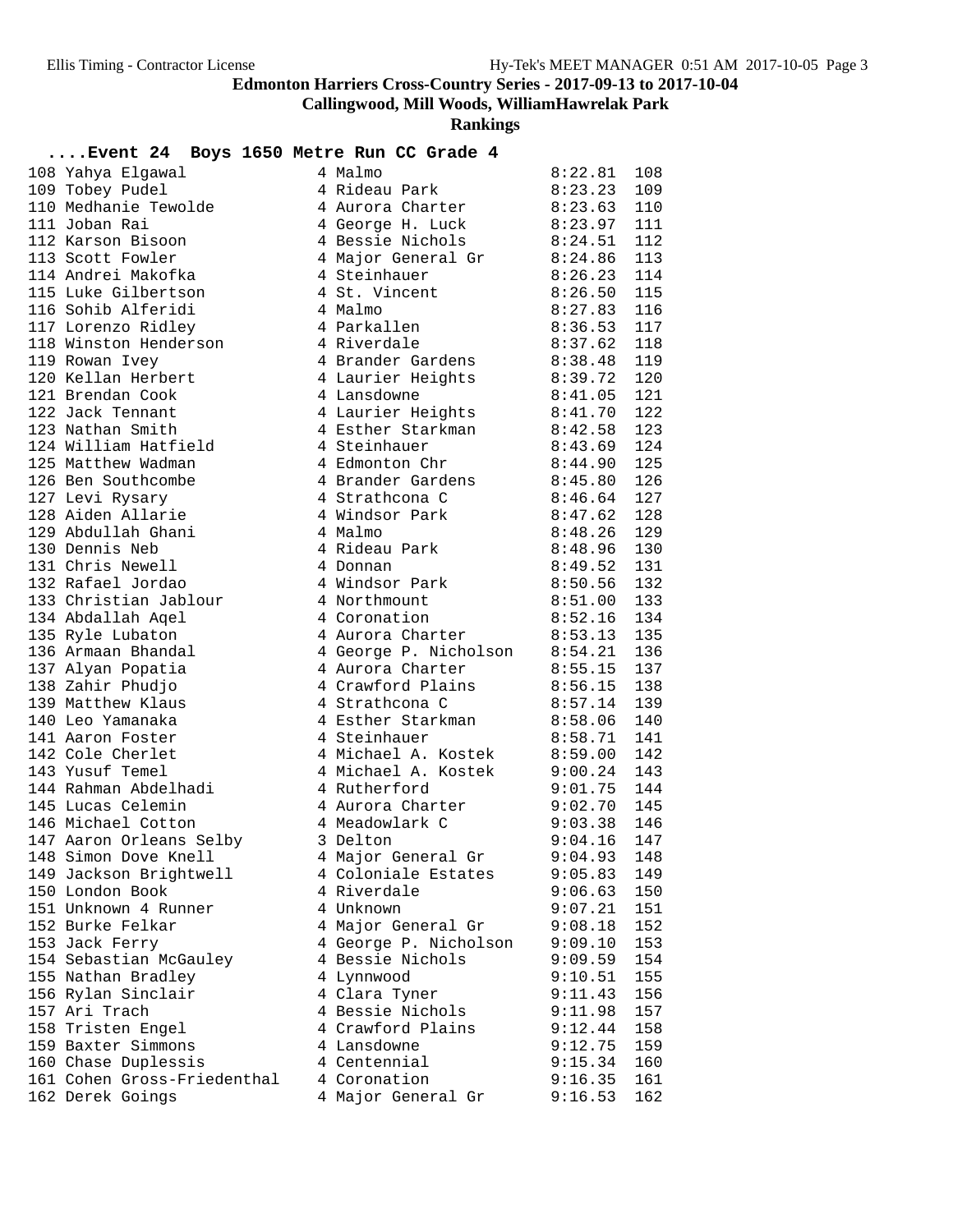**Callingwood, Mill Woods, WilliamHawrelak Park**

**Rankings**

| 163 Rocco Hamilton          | 4 Aurora Charter      | 9:20.23       | 163 |
|-----------------------------|-----------------------|---------------|-----|
| 164 Liam Dalton             | 4 Brander Gardens     | 9:20.59       | 164 |
| 165 Gavin Roth              | 4 Brander Gardens     | 9:21.06       | 165 |
| 166 Matteo Downey Damato    | 4 St. Vincent         | 9:23.79       | 166 |
| 167 Ross Legault            | 4 Centennial          | 9:25.80       | 167 |
| 168 Eric Jin                | 4 Windsor Park        | 9:26.55       | 168 |
| 169 Kaemon Ellis            | 4 Centennial          | 9:27.03       | 169 |
| 170 Sam Christensen         | 4 Bessie Nichols      | 9:29.35       | 170 |
| 171 Thor Hayes              | 4 Balwin              | 9:30.01       | 171 |
| 172 Dominik Robinson        | 4 George P. Nicholson | 9:30.85       | 172 |
| 173 Cameron Roszczyk        | 4 Richard Secord      | $9:31.12$ 173 |     |
| 174 Isaac Dabbagh           | 4 Westglen            | 9:32.78       | 174 |
| 175 Gabriel Barahona        | 4 Strathcona C        | 9:34.86       | 175 |
| 176 Ronan Lee               | 4 Meadowlark          | 9:35.18       | 176 |
| 177 Carson Schneider        | 4 Westbrook           | 9:37.01 177   |     |
| 178 Scott Erskine           | 4 Meadowlark          | $9:41.07$ 178 |     |
| 179 Oskar Cote              | 4 Crawford Plains     | 9:42.16       | 179 |
| 180 Marklyn Beaton-Williams | 4 Major General Gr    | 9:43.63       | 180 |
| 181 Cole Jeffereson         | 4 Edmonton Chr        | 9:44.95       | 181 |
| 182 Gavin Bradshaw          | 4 Lymburn             | 9:45.82       | 182 |
| 183 Will Rogerson           | 4 Westbrook           | $9:49.47$ 183 |     |
| 184 Cooper VanVliet         | 4 George P. Nicholson | 9:52.62       | 184 |
| 185 Lucas Styles            | 4 Forest Heights      |               |     |
|                             |                       | $9:53.64$ 185 |     |
| 186 Siyang Li               | 4 Earl Buxton         | $9:57.53$ 186 |     |
| 187 Aiden Polege            | 4 Kensington          | 9:59.15       | 187 |
| 188 James Tribiger          | 4 Bessie Nichols      | 9:59.62       | 188 |
| 189 Evan Baraniecki         | 4 Donnan              | 10:00.16      | 189 |
| 190 Amir Vakili             | 4 George P. Nicholson | 10:00.75      | 190 |
| 191 Tyler Evans             | 4 George P. Nicholson | 10:00.96      | 191 |
| 192 Jayden Cho              | 4 Windsor Park        | 10:04.78      | 192 |
| 193 Colton Windels          | 3 Delton              | 10:10.38      | 193 |
| 194 Wesley Dean             | 4 Major General Gr    | 10:12.42      | 194 |
| 195 Kessler Graf            | 4 Northmount          | 10:12.96      | 195 |
| 196 Haydyn Pham             | 4 Meadowlark          | 10:15.78      | 196 |
| 197 Zamir Premji            | 4 Northmount          | 10:18.90      | 197 |
| 198 Brady Pearson           | 4 Strathcona C        | 10:22.66      | 198 |
| 199 Ethan Butzakowski       | 4 Crawford Plains     | 10:25.93      | 199 |
| 200 Nate Ryning             | 4 Uncas               | 10:28.07      | 200 |
| 201 John Shymoniak          | 4 Steinhauer          | 10:28.37      | 201 |
| 202 Kauri Aalto             | 5 Victoria            | 10:29.04      | 202 |
| 203 Connor Perry            | 4 Uncas               | 10:31.40      | 203 |
| 204 Cade Albert             | 4 Centennial          | 10:32.89      | 204 |
| 205 Mohsin Sanari           | 4 Forest Heights      | 10:35.52      | 205 |
| 206 Micah Piche             | 4 Parkallen           | 10:38.12      | 206 |
| 207 Anson Jarock            | 4 Balwin              | 10:40.04      | 207 |
| 208 Brydan Croydon          | 4 Delton              | 10:41.75      | 208 |
| 209 Platinum Anyanwu        | 4 Strathcona C        | 10:51.52      | 209 |
| 210 Evan Logue              | 4 Uncas               | 10:56.04      | 210 |
| 211 Lincoln Muis            | 4 Edmonton Chr        | 10:58.57      | 211 |
| 212 Connor Neuman           | 4 Centennial          |               |     |
|                             |                       | 11:20.30      | 212 |
| 213 Luke Goodhart           | 4 Centennial          | 11:20.89      | 213 |
| 214 Jesse Dika              | 4 Centennial          | 11:21.11      | 214 |
| 215 Daymian Oelker          | 4 King Edward         | 11:23.10      | 215 |
| 216 Karlo Vlainic           | 4 St. Augustine       | 11:37.62      | 216 |
| 217 Amrhei Bedrijo          | 4 St. Augustine       | 11:37.80      | 217 |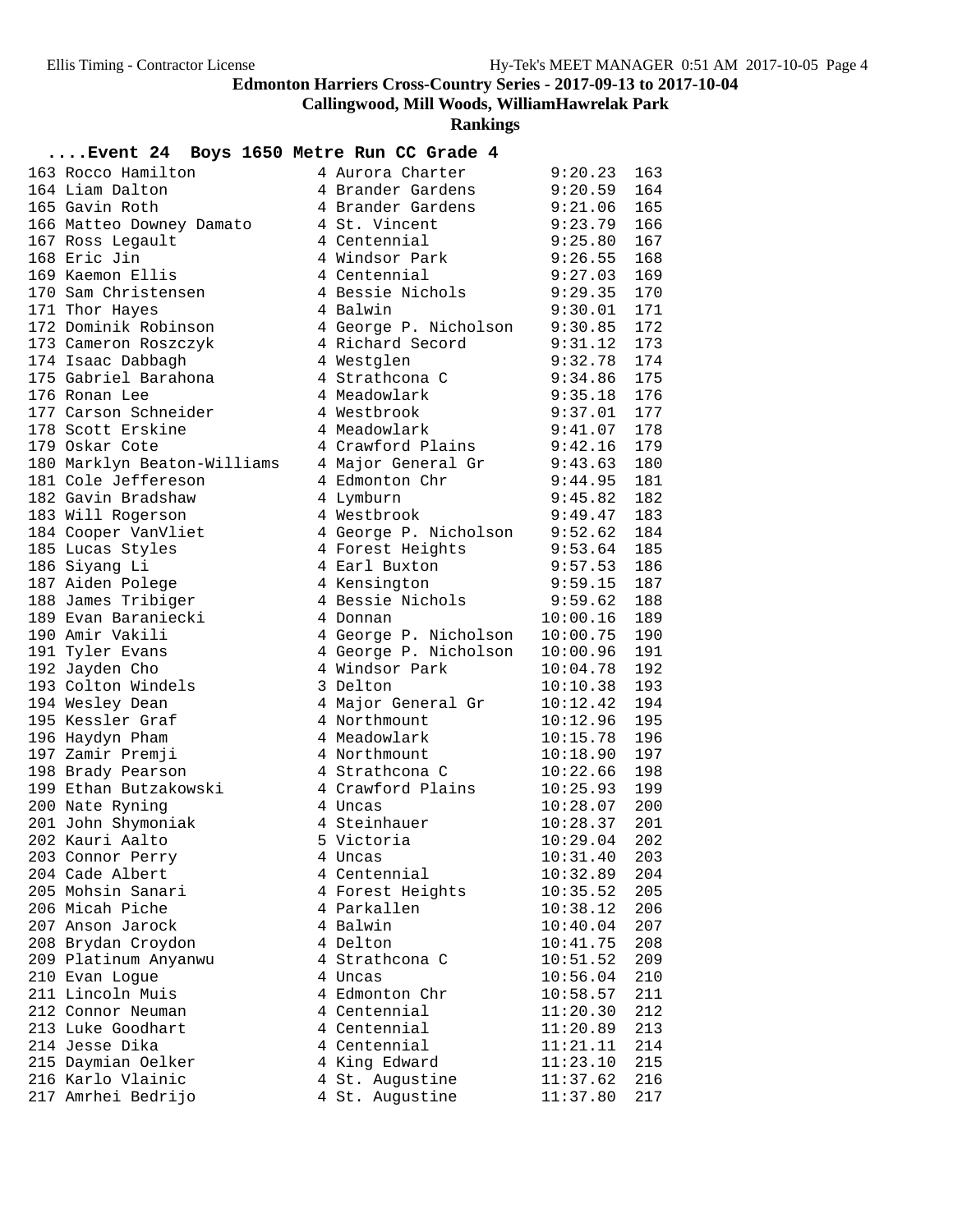**Callingwood, Mill Woods, WilliamHawrelak Park**

**Rankings**

#### **....Event 24 Boys 1650 Metre Run CC Grade 4**

| 218 Denzyll Clyde Cavan  | 4 St. Augustine       | 11:39.38       | 218 |
|--------------------------|-----------------------|----------------|-----|
| 219 Krishnan Pillay      | 4 Earl Buxton         | 11:40.52       | 219 |
| 220 Kael Caretero        | 4 St. Auqustine       | 11:41.58       | 220 |
| 221 Tristan Harji        | 4 Lynnwood            | 11:42.18       | 221 |
| 222 Anthony Schafer      | 4 St. Augustine       | 11:46.13       | 222 |
| 223 Everett Machin       | 4 Earl Buxton         | 11:46.97       | 223 |
| 224 Christian Alphonse   | 4 Coralwood Advent    | 12:08.15       | 224 |
| 225 Nicholas Allen       | 4 Coralwood Advent    | 12:13.77       | 225 |
| 226 Antonious McDonnell  | 4 Rutherford          | 12:19.00       | 226 |
| 227 Joseph Shanski       | 4 Coronation          | 12:29.02       | 227 |
| 228 Ezzeldin Mohamed     | 4 Michael Strembitsky | 12:30.34       | 228 |
| 229 Cameron Choy         | 4 Parkallen           | 12:37.70       | 229 |
| 230 Rylan Fortin         | 4 Crawford Plains     | 12:39.10       | 230 |
| 231 Prinsh Khadka        | 4 St. Augustine       | 12:46.31       | 231 |
| 232 Joshua Nduwimana     | 4 St. Augustine       | 12:49.42       | 232 |
| 233 Ethan Do             | 4 Northmount          | $12:52.35$ 233 |     |
| 234 Unknown 5 Runner     | 4 Unknown             | 13:01.24 234   |     |
| 235 Mughashu Potts       | 4 Brander Gardens     | 13:08.02       | 235 |
| 236 Unknown 6 Runner     | 4 Unknown             | 13:09.12       | 236 |
| 237 Alexander Stefanescu | 4 Northmount          | 13:09.66       | 237 |
| 238 Micah Pasarica       | 4 Dr Margaret-Ann     | 13:25.74       | 238 |
| 239 Ryan Handfield       | 4 Kensington          | 13:26.37       | 239 |
| 240 William Ainslie      | 4 Parkallen           | 13:26.94       | 240 |
| 241 Jamarco Brown        | 4 Sifton              | 13:32.08       | 241 |
| 242 Abhi Bhat            | 4 King Edward         | 13:33.10       | 242 |
| 243 Cayden Davey-Heard   | 4 Steinhauer          | 14:16.70       | 243 |
| 244 Gabe Smith           | 4 Delton              | 14:33.45       | 244 |
| 245 Connor Goddard       | 4 Delton              | 14:39.23       | 245 |
| 246 Aidan Perry          | 4 Aldergrove          | 14:43.10       | 246 |
| 247 William Carlaw       | 4 Delwood             | 14:46.87       | 247 |
| 248 Liam Stevenson       | 4 Delwood             | 15:33.96       | 248 |
| 249 Bentley Westcott     | 4 Coloniale Estates   | 15:34.00       | 249 |
| 250 Thomas Vladicka Gue  | 4 Garneau             | 15:35.00       | 250 |

#### Team Scores

| Rank Team                                     |                     | Total 1 2 3 |     |            |    | $*4$ | $*5$ | $*6$ | $*7$ | $*8$ | $*9$ |
|-----------------------------------------------|---------------------|-------------|-----|------------|----|------|------|------|------|------|------|
| 1 Brander Gardens A<br>Total Time: $21:09.74$ |                     |             |     | 46 1 12 33 |    |      |      |      |      |      |      |
| Average:                                      | 7:03.25             |             |     |            |    |      |      |      |      |      |      |
| 2 Laurier Heights A<br>Total Time: $21:32.52$ |                     | 49          |     | 6 7 36     |    |      |      |      |      |      |      |
| Average:<br>3 Esther Starkman A               | 7:10.84             | 77          | 1 O | 29         | 38 |      |      |      |      |      |      |
| Total Time:<br>Average:                       | 22:00.41<br>7:20.14 |             |     |            |    |      |      |      |      |      |      |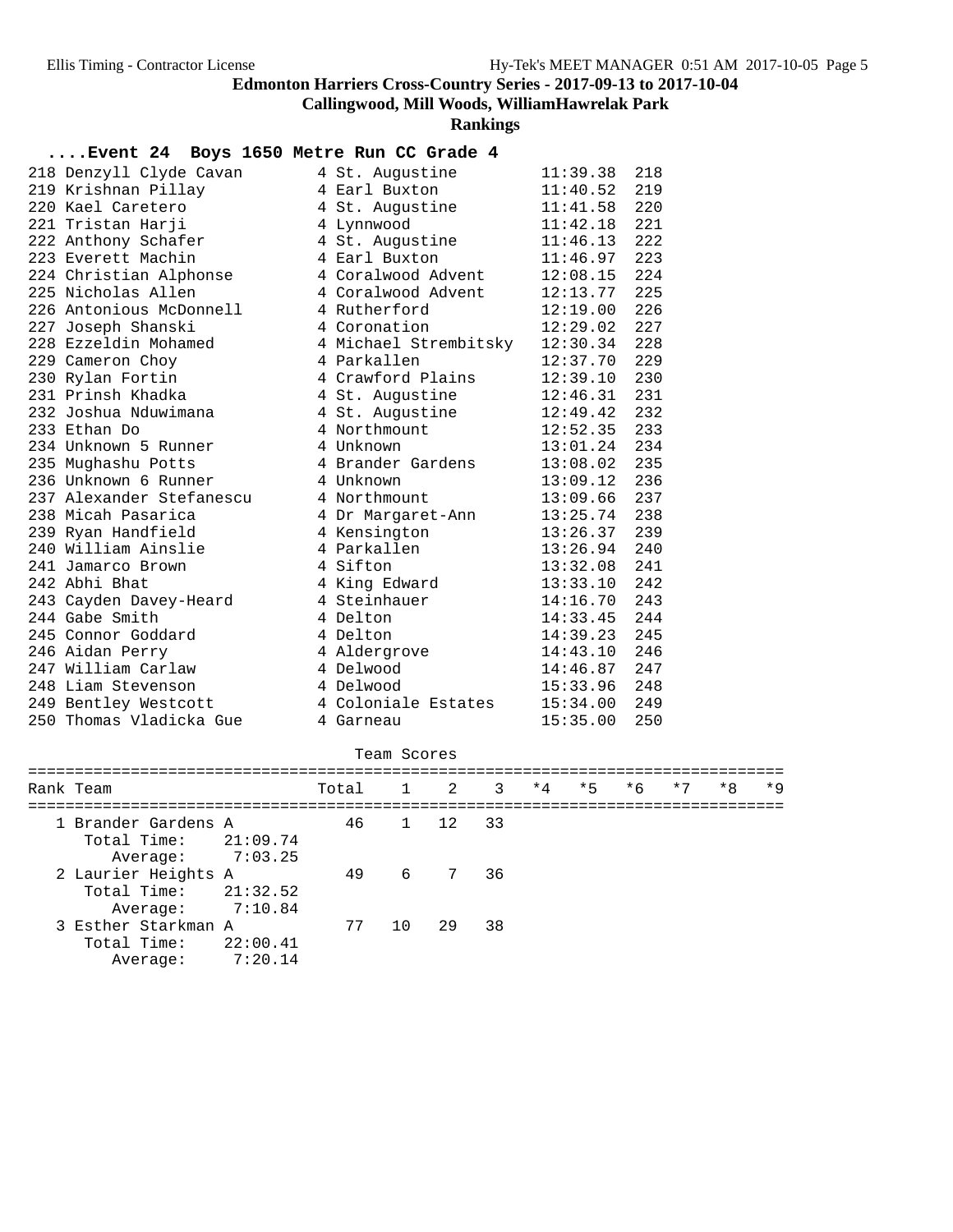**Callingwood, Mill Woods, WilliamHawrelak Park**

| Event 24 Boys 1650 Metre Run CC Grade 4 |                    |          |        |    |        |     |
|-----------------------------------------|--------------------|----------|--------|----|--------|-----|
| 4 Aurora Charter A                      |                    |          | 83     | 9  | 24 50  |     |
| Total Time: $22:04.32$                  |                    |          |        |    |        |     |
|                                         | Average: $7:21.44$ |          |        |    |        |     |
| 5 Michael Strembitsky A                 |                    |          | 97 25  |    | 32     | 40  |
| Total Time: 22:17.92                    |                    |          |        |    |        |     |
|                                         | Average: 7:25.98   |          |        |    |        |     |
| 6 Riverdale A                           |                    |          | 98     | 14 | 37     | 47  |
| Total Time: 22:22.51                    |                    |          |        |    |        |     |
|                                         | Average: $7:27.51$ |          |        |    |        |     |
| 7 Edmonton Christian West A             |                    |          | 134 22 |    | 23     | 89  |
| Total Time: 22:39.08                    |                    |          |        |    |        |     |
|                                         | Average: 7:33.03   |          |        |    |        |     |
| 8 Esther Starkman B                     |                    |          | 136 39 |    | 48     | 49  |
| Total Time: 22:53.19                    |                    |          |        |    |        |     |
|                                         | Average: $7:37.73$ |          |        |    |        |     |
| 9 George H. Luck A                      |                    |          | 136 20 |    | 42     | 74  |
| Total Time: 22:47.57                    |                    |          |        |    |        |     |
|                                         | Average: 7:35.86   |          |        |    |        |     |
| 10 Westglen A                           |                    |          | 159    | 30 | 62     | 67  |
| Total Time: 22:58.86                    |                    |          |        |    |        |     |
|                                         | Average:           | 7:39.62  |        |    |        |     |
| 11 Rideau Park A                        |                    |          | 163 18 |    | 72     | 73  |
| Total Time: 23:05.17                    |                    |          |        |    |        |     |
|                                         | Average: 7:41.73   |          |        |    |        |     |
| 12 Suzuki Charter                       |                    |          | 165 17 |    | 55 93  |     |
| Total Time: 23:06.97                    |                    |          |        |    |        |     |
|                                         | Average:           | 7:42.33  |        |    |        |     |
| 13 Sifton A                             |                    |          | 178 34 |    | 43     | 101 |
| Total Time: 23:23.51                    |                    |          |        |    |        |     |
|                                         | Average: 7:47.84   |          |        |    |        |     |
| 14 Rutherford A                         |                    |          | 184 26 |    | 60 98  |     |
| Total Time: 23:21.51                    |                    |          |        |    |        |     |
|                                         | Average:           | 7:47.17  |        |    |        |     |
| 15 St. Vincent A                        |                    |          | 192 21 |    | 56     | 115 |
| Total Time: 23:26.90                    |                    |          |        |    |        |     |
|                                         | Average:           | 7:48.97  |        |    |        |     |
| 16 Michael A. Kostek A                  |                    |          | 201 28 |    | 31 142 |     |
| Total Time: 23:43.29                    |                    |          |        |    |        |     |
|                                         | Average: 7:54.43   |          |        |    |        |     |
| 17 Bessie Nichols A                     |                    |          | 208    | 52 | 65     | 91  |
| Total Time: 23:39.03                    |                    |          |        |    |        |     |
|                                         | Average:           | 7:53.01  |        |    |        |     |
| 18 Donnan A                             |                    |          | 219    | 5  | 83     | 131 |
| Total Time:                             |                    | 23:52.05 |        |    |        |     |
|                                         | Average:           | 7:57.35  |        |    |        |     |
| 19 Windsor Park A                       |                    |          | 226    | 3  | 95     | 128 |
| Total Time:                             |                    | 23:54.08 |        |    |        |     |
|                                         | Average: 7:58.03   |          |        |    |        |     |
| 20 Strathcona Christian Ac A            |                    |          | 232    | 46 | 81     | 105 |
| Total Time: 24:02.41                    |                    |          |        |    |        |     |
|                                         | Average:           | 8:00.81  |        |    |        |     |
| 21 Holyrood                             |                    |          | 236 68 |    | 71 —   | 97  |
| Total Time:                             |                    | 23:57.30 |        |    |        |     |
|                                         | Average:           | 7:59.10  |        |    |        |     |
|                                         |                    |          |        |    |        |     |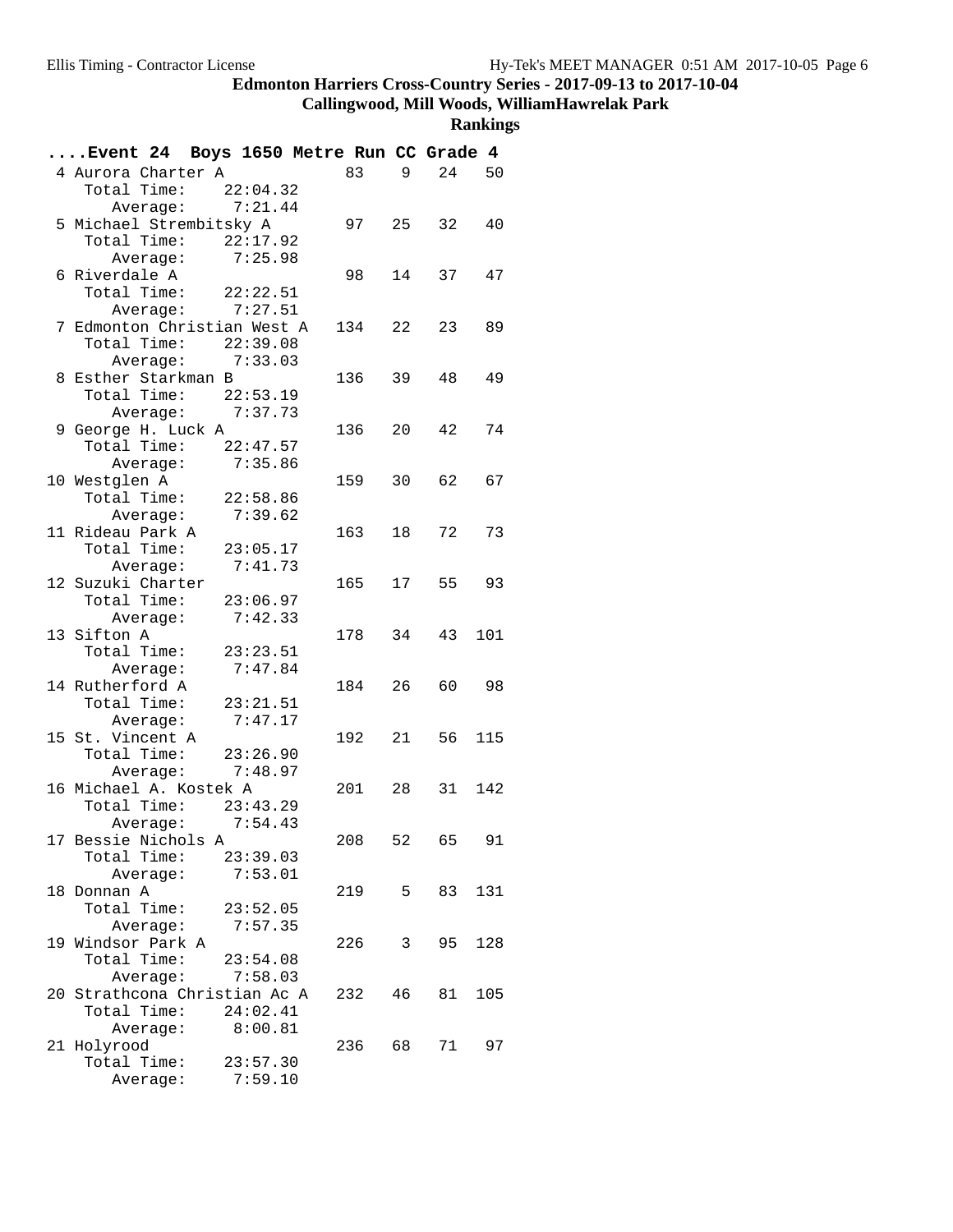**Callingwood, Mill Woods, WilliamHawrelak Park**

| Event 24 Boys 1650 Metre Run CC Grade 4 |          |                  |                     |        |     |            |     |
|-----------------------------------------|----------|------------------|---------------------|--------|-----|------------|-----|
| 22 Lendrum A                            |          |                  |                     | 236    | 61  | 87 88      |     |
| Total Time: 23:55.39                    |          |                  |                     |        |     |            |     |
|                                         | Average: |                  | 7:58.47             |        |     |            |     |
| 23 Earl Buxton A                        |          |                  |                     | 244 58 |     | 92         | 94  |
| Total Time: 24:06.47                    |          |                  |                     |        |     |            |     |
|                                         |          | Average: 8:02.16 |                     |        |     |            |     |
| 24 Coloniale Estates A                  |          |                  |                     | 246    | 13  | 84         | 149 |
| Total Time:                             |          |                  | 24:19.32            |        |     |            |     |
|                                         | Average: |                  | 8:06.44             |        |     |            |     |
| 25 Parkallen A                          |          |                  |                     |        |     | 250 51 82  | 117 |
| Total Time:                             |          |                  | 24:21.33            |        |     |            |     |
|                                         | Average: |                  | 8:07.11             |        |     |            |     |
| 26 Clara Tyner                          |          |                  |                     | 279    |     | 54 69      | 156 |
| Total Time:                             |          | 24:47.10         |                     |        |     |            |     |
|                                         | Average: |                  | 8:15.70             |        |     |            |     |
| 27 Malmo A                              |          |                  |                     | 288    | 76  | 104        | 108 |
| Total Time: 24:40.57                    |          |                  |                     |        |     |            |     |
|                                         |          | Average: 8:13.53 |                     |        |     |            |     |
| 28 Brander Gardens B                    |          |                  |                     | 308    | 63  | 119        | 126 |
| Total Time: 25:11.49                    |          |                  |                     |        |     |            |     |
|                                         |          | Average: 8:23.83 |                     |        |     |            |     |
| 29 Forest Heights A                     |          |                  |                     |        |     | 316 53 78  | 185 |
| Total Time:                             |          |                  | 25:38.20            |        |     |            |     |
|                                         |          | Average: 8:32.74 |                     |        |     |            |     |
| 30 Lansdowne                            |          |                  |                     | 321    |     | 41 121 159 |     |
| Total Time:                             |          |                  | 25:29.16            |        |     |            |     |
|                                         | Average: |                  | 8:29.72             |        |     |            |     |
| 31 Coronation A                         |          |                  |                     | 330    | 35  | 134        | 161 |
| Total Time:                             |          |                  | 25:37.73            |        |     |            |     |
|                                         | Average: |                  | 8:32.58             |        |     |            |     |
| 32 Riverdale B                          |          |                  |                     | 334    | 66  | 118        | 150 |
| Total Time: 25:32.14                    |          |                  |                     |        |     |            |     |
|                                         | Average: |                  | 8:30.72             |        |     |            |     |
| 33 Esther Starkman C                    |          |                  |                     | 338    | 75  | 123        | 140 |
| Total Time: 25:36.98                    |          |                  |                     |        |     |            |     |
|                                         | Average: |                  | 8:32.33             |        |     |            |     |
| 34 Centennial A                         |          |                  |                     | 354 27 |     | 160        | 167 |
| Total Time: 26:01.47                    |          |                  |                     |        |     |            |     |
|                                         | Average: |                  | 8:40.49             |        |     |            |     |
| 35 George P. Nicholson A                |          |                  |                     | 368    | 79  | 136        | 153 |
| Total Time:                             |          |                  | 26:04.62            |        |     |            |     |
|                                         | Average: |                  | 8:41.54             |        |     |            |     |
| 36 Steinhauer A                         |          |                  |                     | 379    | 114 | 124        | 141 |
| Total Time:                             |          |                  | 26:08.63            |        |     |            |     |
|                                         | Average: |                  | 8:42.88             | 382    | 110 |            |     |
| 37 Aurora Charter B                     |          |                  |                     |        |     | 135        | 137 |
| Total Time:                             | Average: |                  | 26:11.91<br>8:43.97 |        |     |            |     |
| 38 Earl Buxton B                        |          |                  |                     | 388    | 99  | 103        | 186 |
| Total Time:                             |          |                  | 26:34.85            |        |     |            |     |
|                                         |          |                  | 8:51.62             |        |     |            |     |
| 39 Kensington A                         | Average: |                  |                     | 400    | 106 | 107        | 187 |
| Total Time:                             |          |                  | 26:43.56            |        |     |            |     |
|                                         | Average: |                  | 8:54.52             |        |     |            |     |
|                                         |          |                  |                     |        |     |            |     |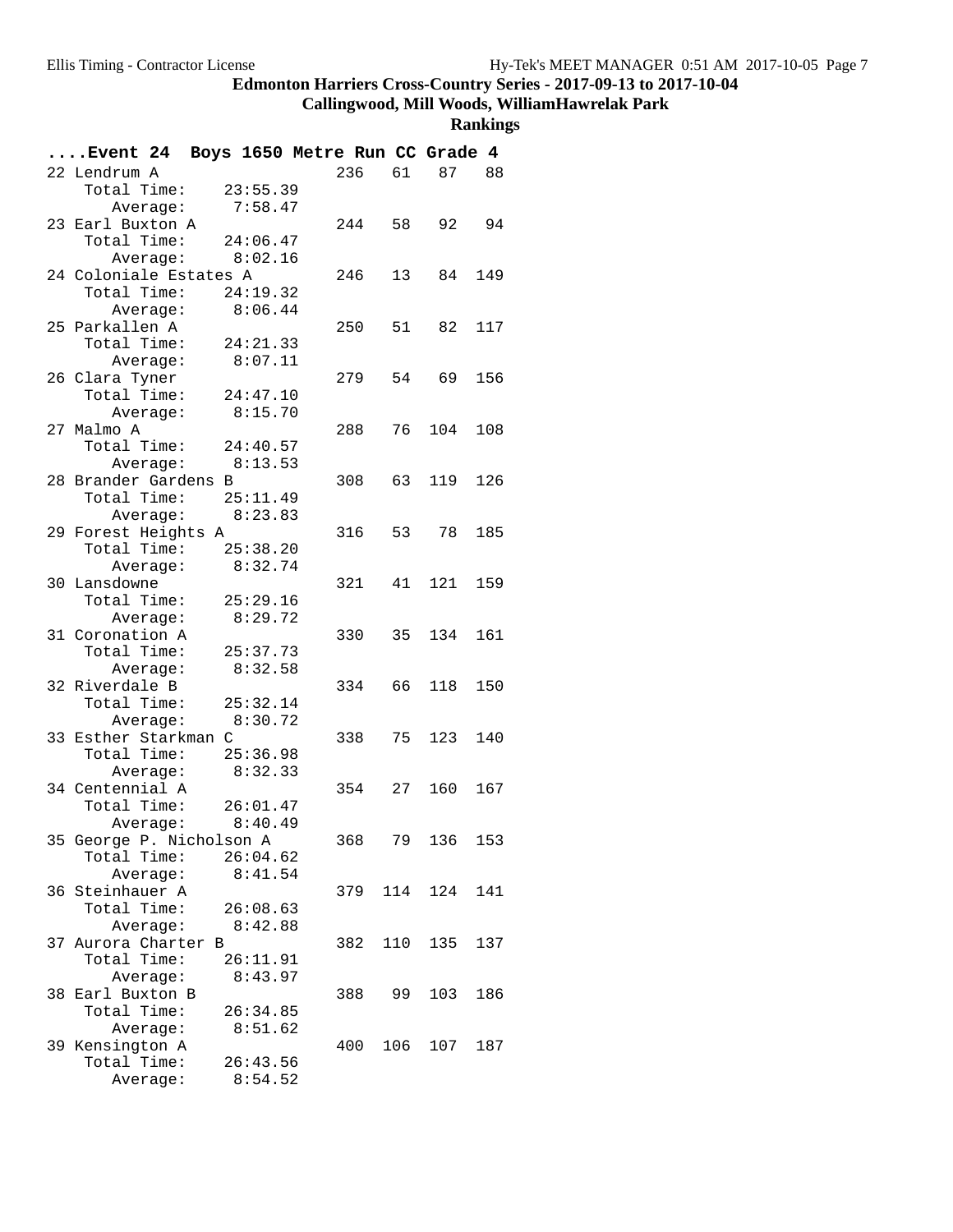# **Callingwood, Mill Woods, WilliamHawrelak Park**

| Event 24 Boys 1650 Metre Run CC Grade 4 |                        |          |     |     |                 |     |
|-----------------------------------------|------------------------|----------|-----|-----|-----------------|-----|
| 40 Northmount A                         |                        |          |     |     | 408 80 133 195  |     |
|                                         | Total Time: $27:05.52$ |          |     |     |                 |     |
|                                         | Average: 9:01.84       |          |     |     |                 |     |
| 41 Major General Griesbach A            |                        |          |     |     | 413 113 148     | 152 |
|                                         | Total Time: 26:37.97   |          |     |     |                 |     |
|                                         | Average: 8:52.66       |          |     |     |                 |     |
| 42 Uncas A                              |                        |          |     |     | 418 15 200      | 203 |
| Total Time: 28:11.45                    |                        |          |     |     |                 |     |
|                                         | Average: 9:23.82       |          |     |     |                 |     |
| 43 Bessie Nichols B                     |                        |          |     |     | 423 112 154 157 |     |
| Total Time:                             |                        | 26:46.08 |     |     |                 |     |
|                                         | Average: 8:55.36       |          |     |     |                 |     |
| 44 Strathcona Christian Ac B            |                        |          |     |     | 441 127 139 175 |     |
|                                         | Total Time: 27:18.64   |          |     |     |                 |     |
|                                         | Average: 9:06.22       |          |     |     |                 |     |
| 45 Westbrook                            |                        |          |     |     | 450 90 177      | 183 |
| Total Time: 27:34.47                    |                        |          |     |     |                 |     |
|                                         | Average: 9:11.49       |          |     |     |                 |     |
| 46 Balwin                               |                        |          |     |     | 463 85 171 207  |     |
| Total Time: 28:13.88                    |                        |          |     |     |                 |     |
|                                         | Average: 9:24.63       |          |     |     |                 |     |
| 47 Crawford Plains A                    |                        |          |     |     | 475 138 158 179 |     |
|                                         | Total Time: 27:50.75   |          |     |     |                 |     |
|                                         | Average: 9:16.92       |          |     |     |                 |     |
| 48 Windsor Park B                       |                        |          |     |     | 492 132 168 192 |     |
|                                         | Total Time: 28:21.89   |          |     |     |                 |     |
|                                         | Average: $9:27.30$     |          |     |     |                 |     |
| 49 Edmonton Christian West B            |                        |          |     |     | 517 125 181 211 |     |
|                                         | Total Time: 29:28.42   |          |     |     |                 |     |
|                                         | Average: 9:49.48       |          |     |     |                 |     |
| 50 Major General Griesbach B            |                        |          |     |     | 536 162 180     | 194 |
|                                         | Total Time: 29:12.58   |          |     |     |                 |     |
|                                         | Average: $9:44.20$     |          |     |     |                 |     |
| 51 George P. Nicholson B                |                        |          |     |     | 546 172 184     | 190 |
|                                         | Total Time: $29:24.22$ |          |     |     |                 |     |
|                                         | Average: 9:48.08       |          |     |     |                 |     |
| 52 Delton A                             |                        |          |     |     | 548 147 193 208 |     |
|                                         | Total Time: 29:56.29   |          |     |     |                 |     |
|                                         | Average: 9:58.77       |          |     |     |                 |     |
|                                         |                        |          |     |     |                 |     |
| 53 Meadowlark                           |                        |          | 550 |     | 176 178         | 196 |
| Total Time:                             |                        | 29:32.03 |     |     |                 |     |
|                                         | Average:               | 9:50.68  |     |     |                 |     |
| 54 King Edward                          |                        |          | 553 | 96  | 215             | 242 |
| Total Time:                             |                        | 33:09.63 |     |     |                 |     |
|                                         | Average:               | 11:03.21 |     |     |                 |     |
| 55 Brander Gardens C                    |                        |          | 564 | 164 | 165             | 235 |
| Total Time:                             |                        | 31:49.67 |     |     |                 |     |
|                                         | Average:               | 10:36.56 |     |     |                 |     |
| 56 Centennial B                         |                        |          | 585 | 169 | 204             | 212 |
| Total Time:                             |                        | 31:20.22 |     |     |                 |     |
|                                         | Average:               | 10:26.74 |     |     |                 |     |
| 57 Unknown                              |                        |          | 621 |     | 151 234         | 236 |
| Total Time:                             |                        | 35:17.57 |     |     |                 |     |
|                                         | Average:               | 11:45.86 |     |     |                 |     |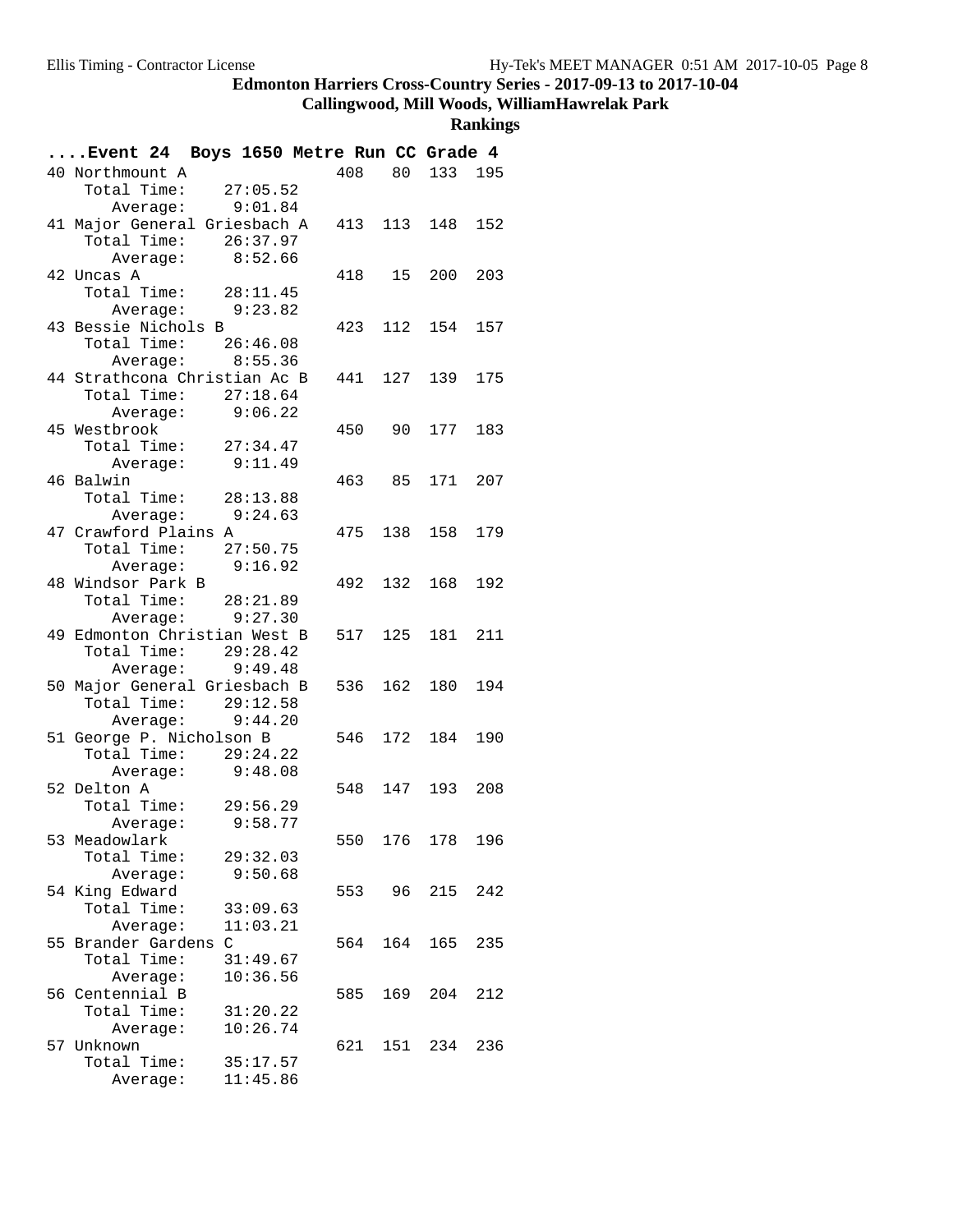**Callingwood, Mill Woods, WilliamHawrelak Park**

| Event 24 Boys 1650 Metre Run CC Grade 4 |          |            |       |     |
|-----------------------------------------|----------|------------|-------|-----|
| 58 St. Augustine A                      |          | 216<br>651 | 217   | 218 |
| Total Time:                             | 34:54.80 |            |       |     |
| Average:                                | 11:38.27 |            |       |     |
| 59 Northmount B                         |          | 667<br>197 | 233   | 237 |
| Total Time:                             | 36:20.91 |            |       |     |
| Average:                                | 12:06.97 |            |       |     |
| 60 St. Augustine B                      |          | 220<br>673 | 2.2.2 | 231 |
| Total Time:                             | 36:14.02 |            |       |     |
| Average:                                | 12:04.68 |            |       |     |
| 61 Parkallen B                          |          | 206<br>675 | 229   | 240 |
| Total Time:                             | 36:42.76 |            |       |     |
| Average:                                | 12:14.26 |            |       |     |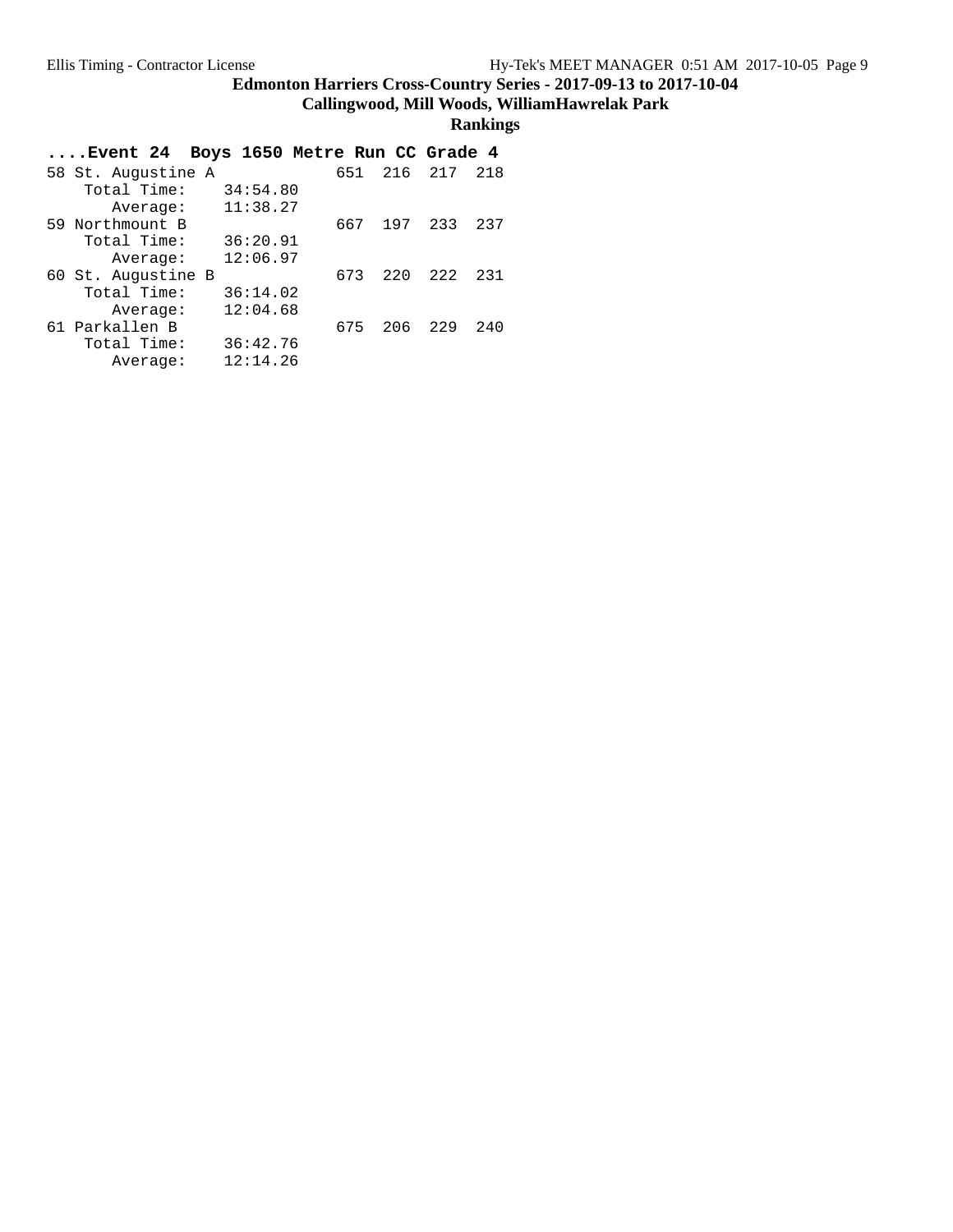**Callingwood, Mill Woods, WilliamHawrelak Park**

**Rankings**

#### Event 25 Girls 1650 Metre Run CC Grade 5

| Name                   | Year School           | Finals  | Points         |
|------------------------|-----------------------|---------|----------------|
| 1 Sophie Stanton       | 5 MWI                 | 6:46.28 | 1              |
| 2 Carys Moore          | 5 Rio Terrace         | 6:54.26 | $\overline{2}$ |
| 3 Brooklyn Johnston    | 5 Beau Meadow         | 7:00.09 | 3              |
| 4 Jayme Bialik         | 5 MWI                 | 7:08.77 | 4              |
| 5 Katherine Hendricks  | 5 Brookside           | 7:11.96 | 5              |
| 6 Eliana So            | 5 Clara Tyner         | 7:12.72 | 6              |
| 7 Caris McFeetors      | 5 Westbrook           | 7:16.38 | 7              |
| 8 Sadie Boskers        | 5 Earl Buxton         | 7:20.41 | 8              |
| 9 Tess Fillipchuk      | 5 Earl Buxton         | 7:21.30 | 9              |
| 10 Meleah Winkel       | 5 Strathcona C        | 7:24.43 | 10             |
| 11 Nyla Wallace        | 5 McKernan            | 7:24.96 | 11             |
| 12 Sadie Paton         | 5 Earl Buxton         | 7:33.18 | 12             |
| 13 Raffi Traub         | 5 Westglen            | 7:35.75 | 13             |
| 14 Emily Alexander     | 5 Holyrood            | 7:36.53 | 14             |
| 15 Ashlee Jackson      | 5 Earl Buxton         | 7:37.39 | 15             |
| 16 Lara Bergen         | 5 Michael A. Kostek   | 7:38.17 | 16             |
| 17 Zoe Fitzsimmons     | 5 Windsor Park        | 7:38.68 | 17             |
| 18 Emery Pinches       | 5 Westbrook           | 7:39.22 | 18             |
| 19 Abigail Loveday     | 5 Brander Gardens     | 7:42.77 | 19             |
| 20 Jenna Mattern       | 5 Uncas               | 7:43.09 | 20             |
| 21 Zea Piquette        | 5 Victoria            | 7:43.28 | 21             |
| 22 Lily Davidson       | 5 Lendrum             | 7:48.10 | 22             |
| 23 Zeina Khedr         | 5 Malmo               | 7:49.35 | 23             |
| 24 Brooke Tyson        | 5 Westbrook           | 7:50.56 | 24             |
| 25 Rielle Martin       | 5 Lendrum             | 7:51.28 | 25             |
| 26 Rebecca Doherty     | 5 Strathcona C        | 7:51.70 | 26             |
| 27 Esme Babiak         | 5 Victoria            | 7:51.88 | 27             |
| 28 Addison Clement     | 5 Earl Buxton         | 7:53.00 | 28             |
| 29 Jaylah Postnikoff   | 5 Parkallen           | 7:55.67 | 29             |
| 30 Megan Evans         | 5 George P. Nicholson | 7:58.00 | 30             |
| 31 Hannah Corrigan     | 5 Esther Starkman     | 8:02.02 | 31             |
| 32 Peyton Lester-Troke | 5 Coloniale Estates   | 8:03.54 | 32             |
| 33 Emily Woodruff      | 5 Afton               | 8:04.72 | 33             |
| 34 Ava Straga          | 5 Parkallen           | 8:05.18 | 34             |
| 35 Isla Olsen          | 5 Centennial          | 8:06.08 | 35             |
| 36 Linnea Morisbak     | 5 Lansdowne           | 8:06.53 | 36             |
| 37 Jordan Young        | 5 Coronation          | 8:09.18 | 37             |
| 38 Summer Dakus        | 5 Parkallen           | 8:10.18 | 38             |
| 39 Opal Schmidt        | 5 Suzuki Charter      | 8:10.84 | 39             |
| 40 Charlie Earl        | 5 Delton              | 8:11.82 | 40             |
| 41 Josslyn Gluska      | 5 Bessie Nichols      | 8:12.13 | 41             |
| 42 Madeline Miller     | 5 Brander Gardens     | 8:12.96 | 42             |
| 43 Lucy Hutton         | 5 Westbrook           | 8:15.71 | 43             |
| 44 Elise Froehlich     | 5 Strathcona C        | 8:18.93 | 44             |
| 45 Callie Malin        | 5 Laurier Heights     | 8:19.38 | 45             |
| 46 Lecia McDougall     | 5 St. Vincent         | 8:19.87 | 46             |
| 47 Rebecca Huckabay    | 5 Johnny Bright       | 8:20.26 | 47             |
| 48 Jenna Bennett       | 5 Johnny Bright       | 8:21.72 | 48             |
| 49 Makenzie Armstrong  | 5 Delwood             | 8:21.92 | 49             |
| 50 Rhys Morris         | 5 McKernan            | 8:22.10 | 50             |
| 51 Madison Meliefste   | 5 Edmonton Chr        | 8:25.16 | 51             |
| 52 Hailey Christensen  | 6 Bessie Nichols      | 8:28.12 | 52             |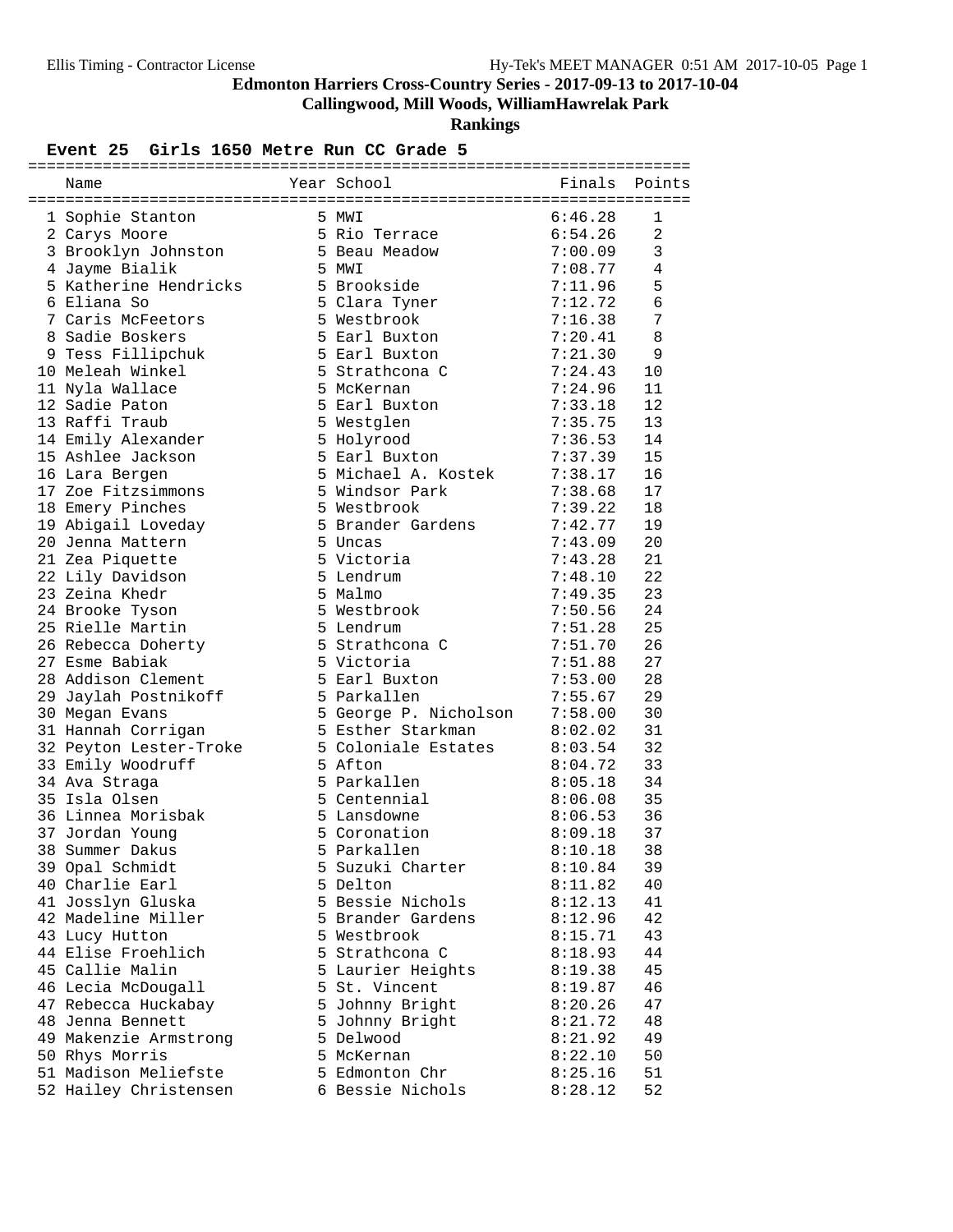**Callingwood, Mill Woods, WilliamHawrelak Park**

**Rankings**

## **....Event 25 Girls 1650 Metre Run CC Grade 5**

| 53 Brooke Bureau            | 5 Strathcona C        | 8:30.11 | 53  |
|-----------------------------|-----------------------|---------|-----|
| 54 Andreanna Rahime         | 5 Malmo               | 8:34.08 | 54  |
| 55 Emma Hasberg             | 5 Rio Terrace         | 8:34.51 | 55  |
| 56 Adrianna Panter          | 5 Rideau Park         | 8:35.22 | 56  |
| 57 Rebecca Torres           | 5 Strathcona C        | 8:35.99 | 57  |
| 58 Savannah Richardson      | 5 Brander Gardens     | 8:36.61 | 58  |
| 59 Alisha Habib             | 5 Windsor Park        | 8:38.49 | 59  |
| 60 Iris Li                  |                       | 8:39.90 | 60  |
|                             | 5 George P. Nicholson |         |     |
| 61 Addilyn Countryman       | 5 Major General Gr    | 8:40.47 | 61  |
| 62 Tara Melnychuk           | 5 Laurier Heights     | 8:41.80 | 62  |
| 63 Fatoumata Tourey         | 5 Forest Heights      | 8:42.07 | 63  |
| 64 Hannah Dawe              | 5 Laurier Heights     | 8:42.69 | 64  |
| 65 Ella Switzer             | 5 Centennial          | 8:43.29 | 65  |
| 66 Claire Toore             | 5 Michael A. Kostek   | 8:51.74 | 66  |
| 67 Marianna D'Agostini      | 5 Aurora Charter      | 8:52.72 | 67  |
| 68 Brynn Lavigne            | 5 Michael A. Kostek   | 8:53.35 | 68  |
| 69 Mackenzie Landsperg      | 6 Esther Starkman     | 8:53.56 | 69  |
| 70 Reese Kennedy            | 5 Holyrood            | 8:54.14 | 70  |
| 71 Katie Mccallion          | 5 King Edward         | 8:54.42 | 71  |
| 72 Nychka Paige             | 5 Michael Strembitsky | 8:58.70 | 72  |
|                             | 5 Mill Creek          | 9:00.23 | 73  |
| 73 Lainey Kasawski          |                       |         |     |
| 74 Rayna Thoms              | 5 Holyrood            | 9:00.58 | 74  |
| 75 Kate Markine             | 5 Esther Starkman     | 9:01.55 | 75  |
| 76 Kamea Murray             | 5 Michael A. Kostek   | 9:02.04 | 76  |
| 77 Nayeli Sarkar            | 5 Garneau             | 9:02.23 | 77  |
| 78 Lauren Dubbeldam         | 5 Strathcona C        | 9:03.13 | 78  |
| 79 Maysa Ben Fadhel         | 5 George H. Luck      | 9:03.52 | 79  |
| 80 Rachael Croke            | 5 Kensington          | 9:04.90 | 80  |
| 81 Kassandra Deagle         | 5 Steinhauer          | 9:06.35 | 81  |
| 82 Sofia Echeverria         | 5 Michael A. Kostek   | 9:08.77 | 82  |
| 83 Kenna Erickson           | 5 Uncas               | 9:10.01 | 83  |
| 84 Quinn Nyszczuk           | 5 Uncas               | 9:12.19 | 84  |
| 85 Maycee Litoski           | 6 Bessie Nichols      | 9:12.90 | 85  |
| 86 Halle Pon                | 5 Aurora Charter      | 9:13.09 | 86  |
| 87 Andrea Short             | 5 Mill Creek          | 9:13.26 | 87  |
| 88 Kate Finlayson           | 5 Steinhauer          | 9:14.10 | 88  |
| 89 Ava Attwater             | 5 Michael Strembitsky | 9:16.07 | 89  |
| 90 Arak Al Masalmeh         | 6 Sifton              | 9:16.58 | 90  |
| 91 Rachel Timmermans        |                       |         | 91  |
|                             | 5 Strathcona C        | 9:16.76 |     |
| 92 Claudia Morimbori        | 6 St. Augustine       | 9:17.64 | 92  |
| 93 Farrah Zuchermann        | 5 Victoria            | 9:17.85 | 93  |
| 94 Tanvir Sekhon            | 6 Bessie Nichols      | 9:18.88 | 94  |
| 95 Emma Vu                  | 5 Centennial          | 9:21.73 | 95  |
| 96 Naya Nisbet              | 5 Coloniale Estates   | 9:22.87 | 96  |
| 97 Hannah Gliener           | 5 Earl Buxton         | 9:23.80 | 97  |
| 98 Dana Brimacombe          | 5 Westbrook           | 9:24.02 | 98  |
| 99 Emilia McCann            | 5 Westglen            | 9:29.62 | 99  |
| 100 Morrigan Kilworth       | 5 Lymburn             | 9:29.91 | 100 |
| 101 Iris Morrow             | 5 Michael A. Kostek   | 9:31.17 | 101 |
| 102 Maren Donnelly          | 5 Tevie Miller        | 9:31.81 | 102 |
| 103 Mandy Zhao              | 5 George P. Nicholson | 9:35.82 | 103 |
| 104 Sophie Barrington Jones | 5 Lendrum             | 9:38.20 | 104 |
| 105 Julia Podraza           | 5 Suzuki Charter      | 9:39.74 | 105 |
| 106 Alaina Gregson          | 5 Windsor Park        | 9:45.04 | 106 |
| 107 Maya Hillyard           | F Holyrood            | 9:45.51 | 107 |
|                             |                       |         |     |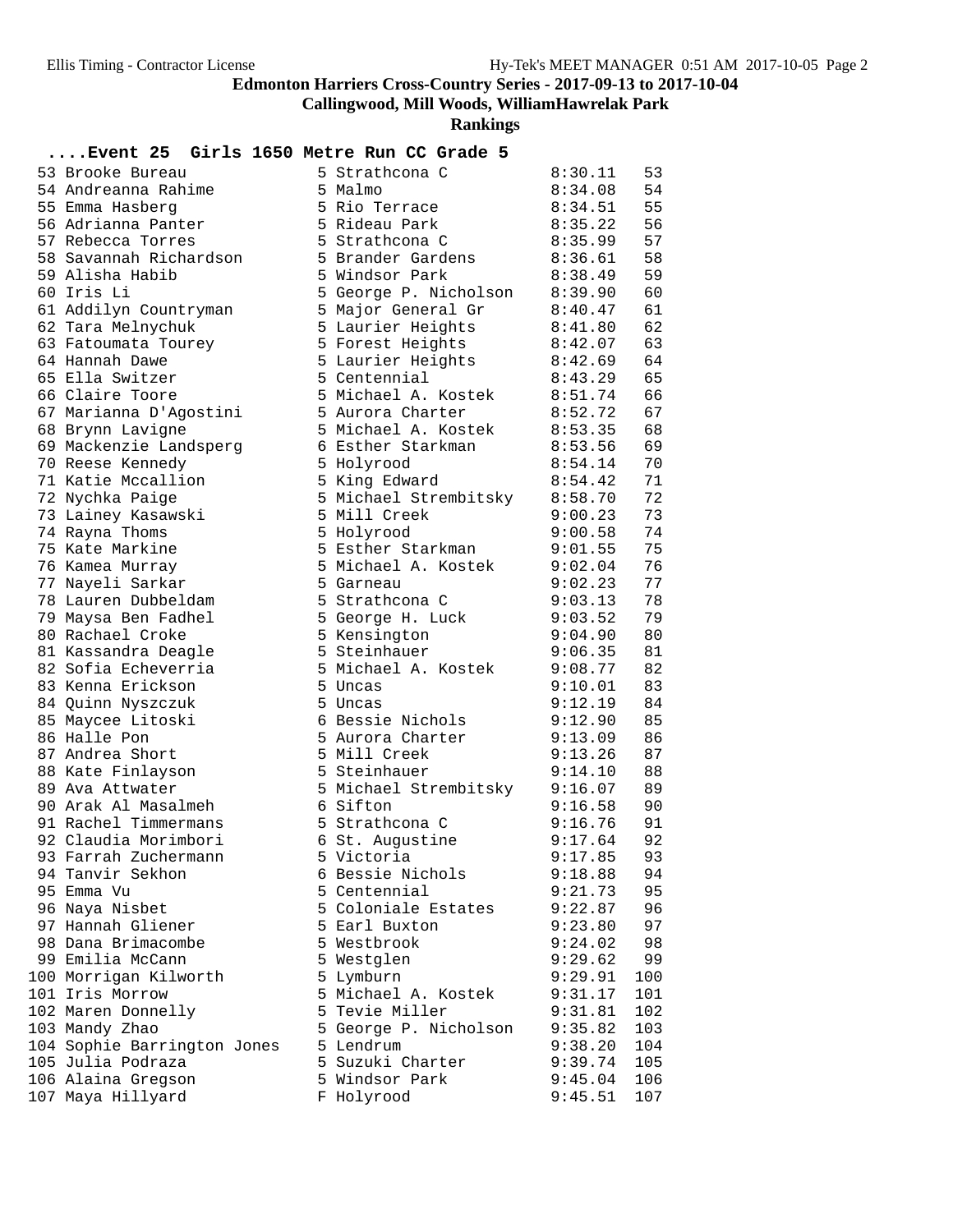**Callingwood, Mill Woods, WilliamHawrelak Park**

**Rankings**

#### **....Event 25 Girls 1650 Metre Run CC Grade 5**

| 108 Kayte Lampshire     | 5 Brookside           | 9:49.18        | 108 |
|-------------------------|-----------------------|----------------|-----|
| 109 Catherine Ciorbu    | 5 Steinhauer          | 9:50.76        | 109 |
| 110 Shreya Raj          | 5 Crawford Plains     | 9:54.44        | 110 |
| 111 Jordyn McGill       | 5 Crawford Plains     | 9:54.85        | 111 |
| 112 Jasmine Otting      | 5 George P. Nicholson | 9:57.93        | 112 |
| 113 Gwenna Fink         | 5 Westglen            | 9:58.88        | 113 |
| 114 Kendra Olthuis      | 5 Earl Buxton         | 10:02.64       | 114 |
| 115 Sadie Cor           | 5 Westglen            | 10:03.38       | 115 |
| 116 Lauren Beauchamp    | 5 Westglen            | 10:03.67       | 116 |
| 117 Gabby Bell          | 5 Westglen            | 10:04.43       | 117 |
| 118 Ashlyn Edeen        | 5 Earl Buxton         | 10:08.66       | 118 |
| 119 Anna-Klara Bourassa | 5 Meadowlark          | 10:09.94       | 119 |
| 120 Fabiola Turcois     | 5 Edmonton Chr        | 10:10.90       | 120 |
| 121 Anna Boonstra       | 5 Edmonton Chr        | 10:13.39       | 121 |
| 122 Marina Tinga        | 5 Edmonton Chr        | 10:16.90       | 122 |
| 123 Kate Van Sloten     | 5 Edmonton Chr        | 10:17.67       | 123 |
| 124 Thompson Braelyn    | 5 Centennial          | 10:20.24       | 124 |
| 125 Lucy Masuzumi       | 5 Bessie Nichols      | 10:31.11       | 125 |
| 126 Amelia Martin       | 5 Parkallen           | 10:32.70       | 126 |
| 127 Avelle Gauant       | 5 Victoria            | 10:38.35       | 127 |
| 128 Ellena Henriquez    | 5 Victoria            | 10:39.49       | 128 |
| 129 Sydnee Bell         | 5 Michael Strembitsky | 10:40.56       | 129 |
| 130 Ayla Wiewel         | 5 Aurora Charter      | 10:41.66       | 130 |
| 131 Melody Wang         | 5 Windsor Park        | 10:41.94       | 131 |
| 132 Amber Williamson    | 5 Laurier Heights     | 10:43.40       | 132 |
| 133 Jaidyn Theriault    | 5 Balwin              | 10:46.94       | 133 |
| 134 Clara Reesor        | 5 Holyrood            | 10:58.02       | 134 |
| 135 Charlize Dennis     | 5 Esther Starkman     | 11:02.21       | 135 |
| 136 Sofia Guridi        | 5 Windsor Park        | 11:04.56       | 136 |
| 137 Lehla Sumaru        | 5 Esther Starkman     | 11:10.69       | 137 |
| 138 Clara Guridi        | 5 Windsor Park        | 11:14.49       | 138 |
| 139 Calista MacLean     | 5 Uncas               | 11:19.06       | 139 |
| 140 Ryley Newton        | 5 Michael A. Kostek   | 11:20.48       | 140 |
| 141 Ella Nash           | 5 Major General Gr    | 11:23.33       | 141 |
| 142 Joudi Helal         | 5 Scott Robertson     | 11:55.05       | 142 |
| 143 Kamoura Pelletier   | 5 Parkallen           | 11:57.29       | 143 |
| 144 Ella Whittaker      | 5 Meadowlark C        | 12:05.56       | 144 |
| 145 Jianna Leblanc      | 5 Parkallen           | 12:08.05       | 145 |
| 146 Aimee Nya           | 5 King Edward         | 12:11.85       | 146 |
| 147 Miller Cianna       | 5 Delton              | 12:12.87       | 147 |
| 148 Elizabeth Clarke    | 5 Delton              | $12:13.05$ 148 |     |
| 149 Limar Adam          | 5 Brander Gardens     | 12:13.24       | 149 |
| 150 Arianne Trinidad    | 5 Lymburn             | 12:18.88       | 150 |
| 151 Charlotte Simmons   | 5 Meadowlark          | 12:20.25       | 151 |
| 152 Nefeli Kemridis     | 5 Winterburn          | 12:29.34       | 152 |
| 153 Aisha Kassabi       | 5 Scott Robertson     | 12:35.44       | 153 |
| 154 Michelle Chok       | 5 Aurora Charter      | 12:37.23       | 154 |
| 155 Kait O'Donnell      | 6 St. Augustine       | 12:40.22       | 155 |
| 156 Ateena Jivraj       | 5 Aurora Charter      | 12:40.48       | 156 |
| 157 Prayukta Khadka     | 6 St. Augustine       | 12:40.72       | 157 |
| 158 Alia Ahmed          | 5 Brander Gardens     | 12:58.23       | 158 |
| 159 Bailey Fraser       | 5 Bessie Nichols      | 12:58.54       | 159 |
| 160 Kaylee Imhoff       | 6 Sifton              | 13:23.25       | 160 |
| 161 Fiker Gelegay       | 5 Delwood             | 13:31.28       | 161 |
| 162 Alanaha McGhee      | 6 St. Augustine       | 13:34.43       | 162 |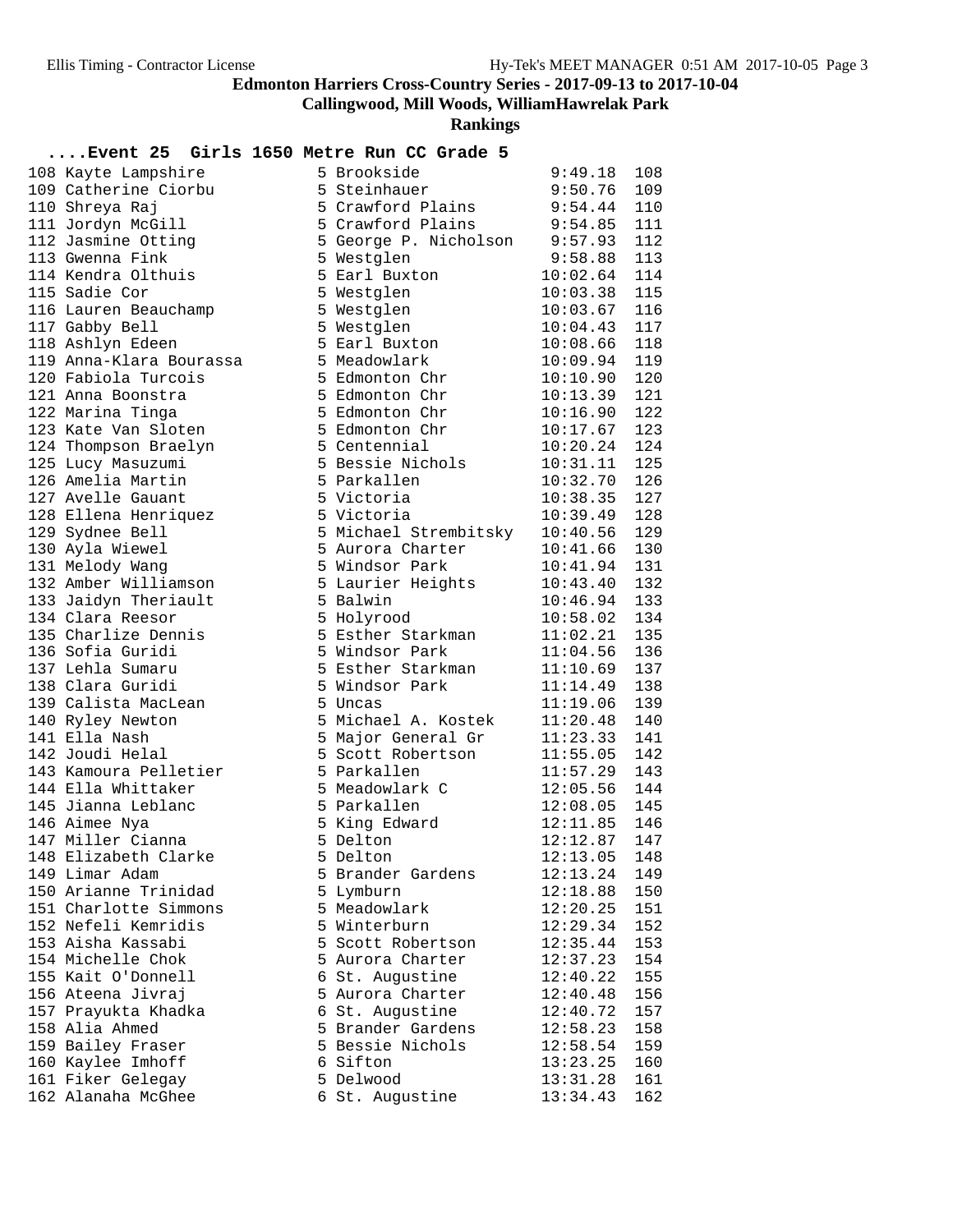**Callingwood, Mill Woods, WilliamHawrelak Park**

| Event 25 Girls 1650 Metre Run CC Grade 5 |                     |                 |              |    |          |          |          |     |      |      |     |
|------------------------------------------|---------------------|-----------------|--------------|----|----------|----------|----------|-----|------|------|-----|
| 163 Jude Rajab                           |                     | 5 Northmount    |              |    |          |          | 13:41.21 | 163 |      |      |     |
| 164 Kyra Liyanage                        |                     | 5 Earl Buxton   |              |    |          |          | 13:50.24 | 164 |      |      |     |
| 165 Sophie Ekechukwu                     |                     | 5 St. Vincent   |              |    |          |          | 14:03.49 | 165 |      |      |     |
| 166 Faith Chieme                         |                     | 6 St. Augustine |              |    |          | 14:39.39 |          |     |      |      |     |
| 167 Anna Rose                            |                     | 6 St. Augustine |              |    |          |          | 14:39.57 | 167 |      |      |     |
| 168 Rebecca Lendein                      |                     | 5 Delwood       |              |    |          |          | 14:39.75 | 168 |      |      |     |
| 169 Eliza Nicole Bautista                |                     | 6 St. Augustine |              |    | 14:39.94 |          |          | 169 |      |      |     |
| 170 Lorrie Bautista                      |                     | 6 St. Augustine |              |    |          |          | 15:09.59 | 170 |      |      |     |
| 171 Kadince Huish                        |                     | 5 St. Augustine |              |    |          |          | 15:19.50 | 171 |      |      |     |
|                                          |                     |                 | Team Scores  |    |          |          |          |     |      |      |     |
| Rank Team                                |                     | Total           | $\mathbf{1}$ | 2  | 3        | $*4$     | * 5      | * 6 | $*7$ | $*8$ | * 9 |
|                                          |                     |                 |              |    |          |          |          |     |      |      |     |
| 1 Earl Buxton A                          |                     | 29              | 8            | 9  | 12       |          |          |     |      |      |     |
| Total Time:                              | 22:14.89            |                 |              |    |          |          |          |     |      |      |     |
| Average:                                 | 7:24.97             |                 |              |    |          |          |          |     |      |      |     |
| 2 Westbrook A                            |                     | 49              | 7            | 18 | 24       |          |          |     |      |      |     |
| Total Time:                              | 22:46.16            |                 |              |    |          |          |          |     |      |      |     |
| Average:                                 | 7:35.39             |                 |              |    |          |          |          |     |      |      |     |
| 3 Strathcona Christian Ac A              |                     | 80              | 10           | 26 | 44       |          |          |     |      |      |     |
| Total Time:                              | 23:35.06            |                 |              |    |          |          |          |     |      |      |     |
| Average:                                 | 7:51.69             |                 |              |    |          |          |          |     |      |      |     |
| 4 Parkallen A                            |                     | 101             | 29           | 34 | 38       |          |          |     |      |      |     |
| Total Time:                              | 24:11.03            |                 |              |    |          |          |          |     |      |      |     |
| Average:                                 | 8:03.68             |                 |              |    |          |          |          |     |      |      |     |
| 5 Brander Gardens A                      |                     | 119             | 19           | 42 | 58       |          |          |     |      |      |     |
| Total Time:                              | 24:32.34<br>8:10.78 |                 |              |    |          |          |          |     |      |      |     |
| Average:<br>6 Earl Buxton B              |                     | 140             | 15           | 28 | 97       |          |          |     |      |      |     |
| Total Time:                              | 24:54.19            |                 |              |    |          |          |          |     |      |      |     |
| Average:                                 | 8:18.07             |                 |              |    |          |          |          |     |      |      |     |
| 7 Victoria School of the A               |                     | 141             | 21           | 27 | 93       |          |          |     |      |      |     |
| Total Time:                              | 24:53.01            |                 |              |    |          |          |          |     |      |      |     |
| Average:                                 | 8:17.67             |                 |              |    |          |          |          |     |      |      |     |
| 8 Michael A. Kostek A                    |                     | 150             | 16           | 66 | 68       |          |          |     |      |      |     |
| Total Time:                              | 25:23.26            |                 |              |    |          |          |          |     |      |      |     |
| Average:                                 | 8:27.76             |                 |              |    |          |          |          |     |      |      |     |
| 9 Lendrum                                |                     | 151             | 22           | 25 | 104      |          |          |     |      |      |     |
| Total Time:                              | 25:17.58            |                 |              |    |          |          |          |     |      |      |     |
| Average:                                 | 8:25.86             |                 |              |    |          |          |          |     |      |      |     |
| 10 Holyrood A                            |                     | 158             | 14           | 70 | 74       |          |          |     |      |      |     |
| Total Time:                              | 25:31.25            |                 |              |    |          |          |          |     |      |      |     |
| Average:                                 | 8:30.42             |                 |              |    |          |          |          |     |      |      |     |
| 11 Laurier Heights                       | Α                   | 171             | 45           | 62 | 64       |          |          |     |      |      |     |
| Total Time:                              | 25:43.87            |                 |              |    |          |          |          |     |      |      |     |
| Average:                                 | 8:34.63             |                 |              |    |          |          |          |     |      |      |     |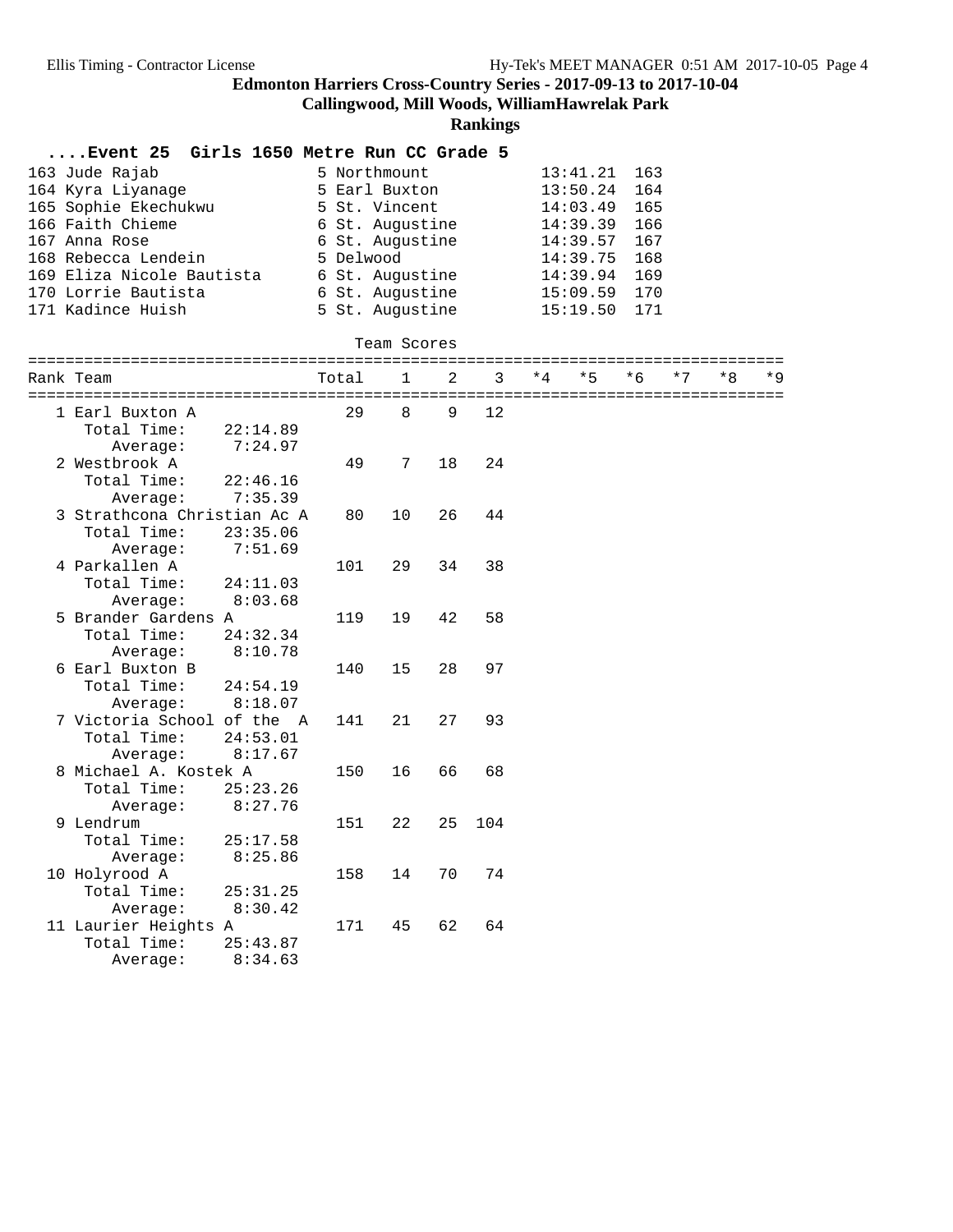# **Callingwood, Mill Woods, WilliamHawrelak Park**

| Event 25 Girls 1650 Metre Run CC Grade 5   |     |                 |        |       |
|--------------------------------------------|-----|-----------------|--------|-------|
| 12 Esther Starkman A                       | 175 |                 | 31 69  | 75    |
| 25:57.13<br>Total Time:                    |     |                 |        |       |
| Average: 8:39.05                           |     |                 |        |       |
| 13 Bessie Nichols A                        |     | 178  41  52  85 |        |       |
| Total Time: 25:53.15                       |     |                 |        |       |
| Average: 8:37.72                           |     |                 |        |       |
| 14 Windsor Park A                          | 182 | 17              | 59     | 106   |
| Total Time: 26:02.21                       |     |                 |        |       |
| Average: 8:40.74                           |     |                 |        |       |
| 15 Uncas A                                 | 187 | 20              | 83     | 84    |
| Total Time: 26:05.29<br>Average: $8:41.77$ |     |                 |        |       |
| 16 Strathcona Christian Ac B               |     | 188 53          | 57     | 78    |
| Total Time:<br>26:09.23                    |     |                 |        |       |
| Average: 8:43.08                           |     |                 |        |       |
| 17 George P. Nicholson A                   |     | 193 30 60       |        | 103   |
| Total Time: 26:13.72                       |     |                 |        |       |
| Average: 8:44.58                           |     |                 |        |       |
| 18 Centennial A                            | 195 | 35              |        | 65 95 |
| Total Time:<br>26:11.10                    |     |                 |        |       |
| Average: 8:43.70                           |     |                 |        |       |
| 19 Westglen A                              | 225 | 13              | 99     | 113   |
| Total Time: $27:04.25$                     |     |                 |        |       |
| Average: 9:01.42                           |     |                 |        |       |
| 20 Michael A. Kostek B                     | 259 | 76 —            | 82     | 101   |
| Total Time:<br>27:41.98                    |     |                 |        |       |
| 9:14.00<br>Average:                        |     |                 |        |       |
| 21 Steinhauer                              |     | 278 81          | 88     | 109   |
| Total Time: 28:11.21                       |     |                 |        |       |
| Average: 9:23.74                           |     |                 |        |       |
| 22 Aurora Charter A                        |     | 283 67          | 86     | 130   |
| Total Time: 28:47.47<br>Average: 9:35.83   |     |                 |        |       |
| 23 Michael Strembitsky                     | 290 | 72              | 89     | 129   |
| Total Time: 28:55.33                       |     |                 |        |       |
| Average: 9:38.45                           |     |                 |        |       |
| 24 Edmonton Christian West A               |     | 292 51 120      |        | 121   |
| Total Time:<br>28:49.45                    |     |                 |        |       |
| Average: 9:36.49                           |     |                 |        |       |
| 25 Delton                                  | 335 |                 | 40 147 | 148   |
| Total Time:<br>32:37.74                    |     |                 |        |       |
| Average:<br>10:52.58                       |     |                 |        |       |
| 26 Westglen B                              | 348 | 115             | 116    | 117   |
| Total Time:<br>30:11.48                    |     |                 |        |       |
| Average:<br>10:03.83                       |     |                 |        |       |
| 27 Bessie Nichols B                        | 378 | 94              | 125    | 159   |
| Total Time:<br>32:48.53                    |     |                 |        |       |
| 10:56.18<br>Average:                       |     |                 |        |       |
| 28 Delwood                                 | 378 | 49              | 161    | 168   |
| Total Time:<br>36:32.95<br>12:10.99        |     |                 |        |       |
| Average:<br>29 Earl Buxton C               | 396 | 114             | 118    | 164   |
| Total Time:<br>34:01.54                    |     |                 |        |       |
| 11:20.52<br>Average:                       |     |                 |        |       |
|                                            |     |                 |        |       |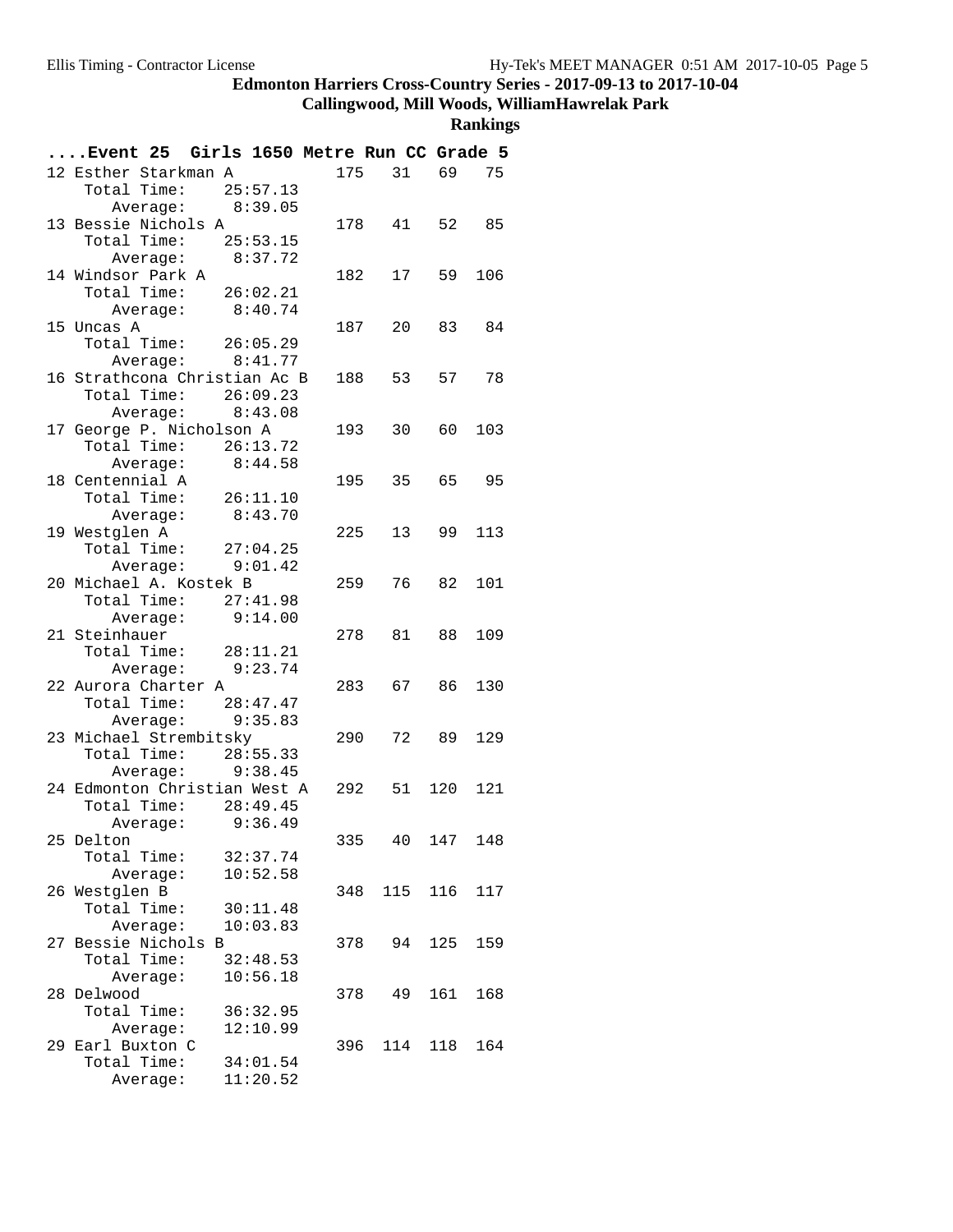## **Callingwood, Mill Woods, WilliamHawrelak Park**

| Event 25 Girls 1650 Metre Run CC Grade 5. |     |                   |
|-------------------------------------------|-----|-------------------|
| 30 St. Augustine A                        | 404 | 92<br>155<br>157  |
| Total Time:<br>34:38.58                   |     |                   |
| 11:32.86<br>Average:                      |     |                   |
| 31 Windsor Park B                         | 405 | 131<br>136<br>138 |
| Total Time:<br>33:00.99                   |     |                   |
| 11:00.33<br>Average:                      |     |                   |
| 32 Parkallen B                            | 414 | 126<br>143<br>145 |
| Total Time:<br>34:38.04                   |     |                   |
| 11:32.68<br>Average:                      |     |                   |
| 33 St. Augustine B                        | 495 | 162<br>166<br>167 |
| Total Time:<br>42:53.39                   |     |                   |
| 14:17.80<br>Average:                      |     |                   |
| 34 St. Augustine C                        | 510 | 169<br>171<br>170 |
| Total Time:<br>45:09.03                   |     |                   |
| 15:03.01<br>Average:                      |     |                   |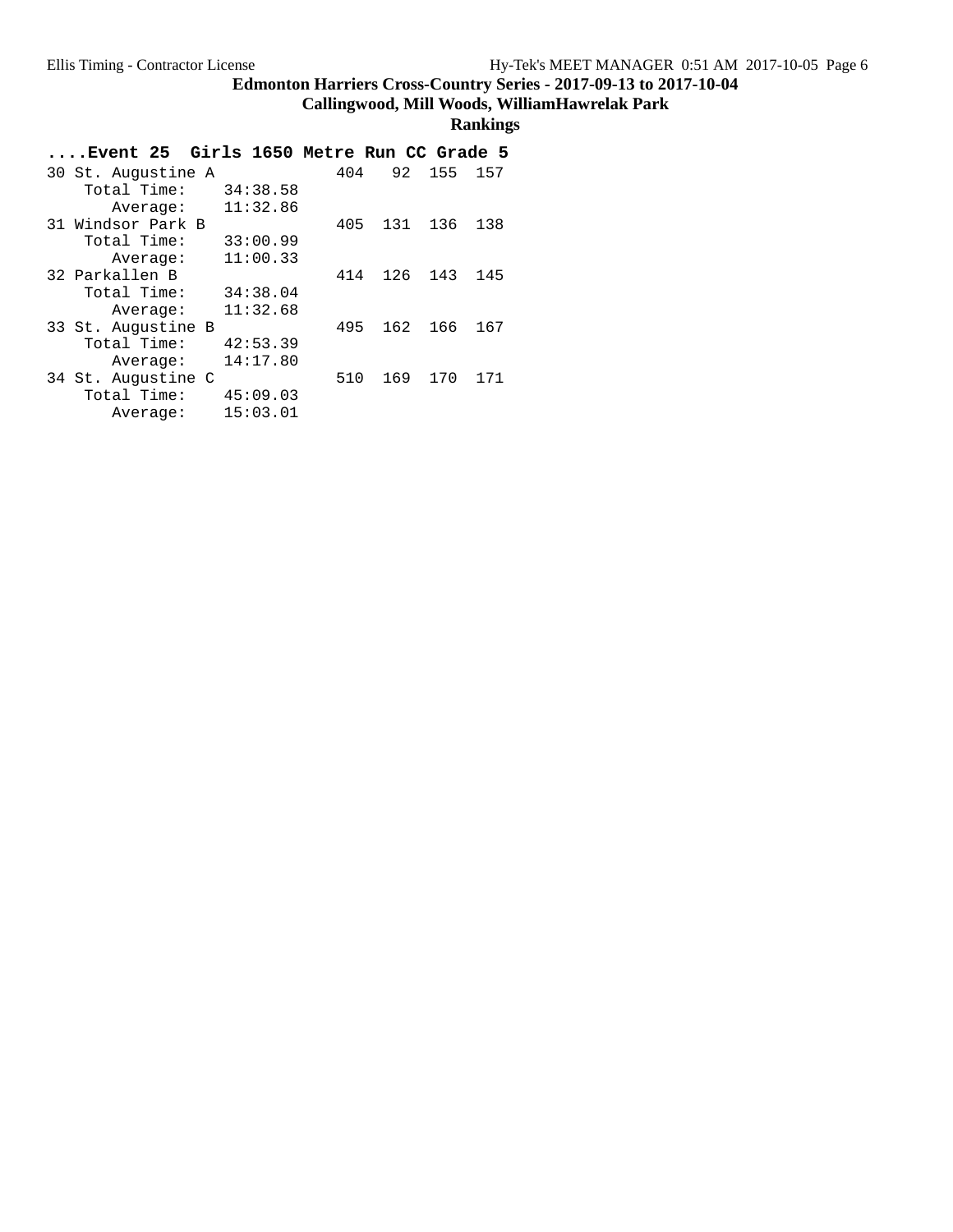**Callingwood, Mill Woods, WilliamHawrelak Park**

**Rankings**

## Event 26 Boys 1650 Metre Run CC Grade 5

| Name                  | Year School                   | Finals             | Points         |
|-----------------------|-------------------------------|--------------------|----------------|
| 1 Nathan Froehlich    | 5 Strathcona C                | 6:11.77            | 1              |
| 2 Jayden VanVliet     | 5 George P. Nicholson 6:11.95 |                    | $\overline{2}$ |
| 3 Jack Buchko         | 5 Rio Terrace                 | 6:22.73            | 3              |
| 4 Lachlan Brenner     | 5 Holyrood                    | 6:28.33            | 4              |
| 5 Jacob Loewen        | 5 Earl Buxton                 | 6:28.84            | 5              |
| 6 Brock Hoffman       | 5 Rio Terrace                 | 6:35.89            | 6              |
| 7 Gabriel Bonfergneue | 5 McKernan                    | 6:38.02            | 7              |
| 8 Terrence Belley     | 5 Holyrood                    | 6:40.96            | 8              |
| 9 Samuel Brandle      | 5 Edmonton Chr                | 6:41.14            | 9              |
| 10 Nolan Huhn         | 5 Aurora Charter              | 6:41.69            | 10             |
| 11 Nolan Stewart      | 5 Johnny Bright               | 6:44.56            | 11             |
| 12 Karsen Ostapowich  | 5 Michael Strembitsky 6:44.90 |                    | 12             |
| 13 Lukas Wold         | 5 Holyrood                    | 6:45.08            | 13             |
| 14 Jordan Hale        | 5 Edmonton Chr                | 6:45.08<br>6:46.41 | 14             |
| 15 Rayan Elloumi      | 5 Earl Buxton                 | 6:48.06            | 15             |
| 16 Corey Lounsbury    | 5 Rio Terrace                 | 6:48.34            | 16             |
| 17 James Hickey       | 5 Forest Heights              | 6:49.26            | 17             |
| 18 Raheem Phudjo      | 5 Crawford Plains             | 6:53.02            | 18             |
| 19 Owen Rattray       | 5 Earl Buxton                 | 6:55.19            | 19             |
| 20 Nicolas Kalinocka  | 5 Suzuki Charter              | 6:56.18            | 20             |
| 21 Aaron Schmaus      | 5 Rio Terrace                 | 6:56.74            | 21             |
| 22 Ahmed Elkadri      | 5 Centennial                  | 6:57.35            | 22             |
| 23 Luc Lywood         | 5 Laurier Heights             | 6:58.98            | 23             |
| 24 Max Lamb           | 5 Centennial                  | 6:59.85            | 24             |
| 25 Rhen Andison       | 5 Parkallen                   | 7:01.16            | 25             |
| 26 Mohamed Trabelsi   | 5 Malmo                       | 7:03.32            | 26             |
| 27 Jonathan Kineeh    | 5 Scott Robertson             | 7:05.46            | 27             |
| 28 Casey Needham      | 5 Westbrook                   | 7:05.70            | 28             |
| 29 Ryder Haakenson    | 5 Mill Creek                  | 7:06.59            | 29             |
| 30 Aidan DU Toit      | 5 Michael A. Kostek           | 7:09.21            | 30             |
| 31 Rowan Folk         | 5 Johnny Bright               | 7:09.63            | 31             |
| 32 Ryder Pendry       | 5 Centennial                  | 7:10.64            | 32             |
| 33 Jarom Cuevas       | 6 Bellevue/Champs             | 7:10.81            | 33             |
| 34 Jack Keddy         | 5 George H. Luck              | 7:11.19            | 34             |
| 35 Lukas Reddekopp    | 5 Esther Starkman             | 7:11.62            | 35             |
| 36 Edward Chen        | 5 George P. Nicholson         | 7:12.44            | 36             |
| 37 Alex Andruchow     | 5 Lamont                      | 7:15.02            | 37             |
| 38 Conor Cherneski    | 5 Windsor Park                | 7:15.33            | 38             |
| 39 Matthew Fechner    | 6 George H. Luck              | 7:16.01            | 39             |
| 40 Glenn Gallop       | 5 Brander Gardens             | 7:16.60            | 40             |
| 41 Cole Bonar         | 5 George P. Nicholson         | 7:18.17            | 41             |
| 42 Mason Drinkwater   | 5 Brander Gardens             | 7:18.51            | 42             |
| 43 Rowan Trapp        | 5 Lynnwood                    | 7:18.87            | 43             |
| 44 Hudson Blyth       | 5 Earl Buxton                 | 7:19.35            | 44             |
| 45 Gabe Padbury       | 5 Earl Buxton                 | 7:19.54            | 45             |
| 46 Cristian Quinteros | 5 Earl Buxton                 | 7:20.12            | 46             |
| 47 Mustafa Sidow Ali  | 6 Sifton                      | 7:20.94            | 47             |
| 48 Ahmed El-Awiny     | 5 Winterburn                  | 7:21.36            | 48             |
| 49 Bennet Hope        | 5 Earl Buxton                 | 7:22.61            | 49             |
| 50 Micah Bastura      | 5 Edmonton Chr                | 7:26.15            | 50             |
| 51 Zack Bowie         | 5 Westbrook                   | 7:26.70            | 51             |
| 52 Cole Cameron       | 5 Dr Margaret-Ann             | 7:26.89            | 52             |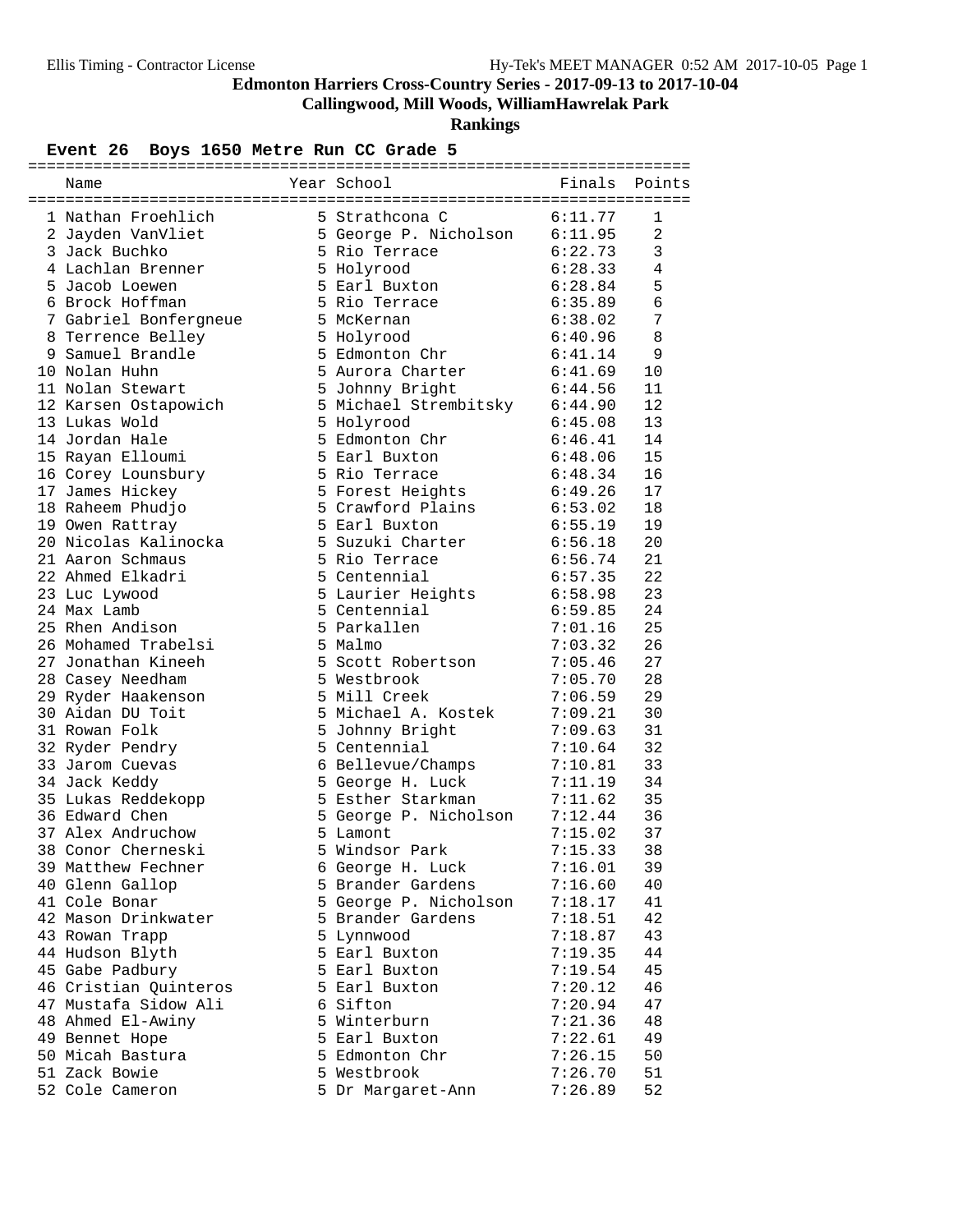**Callingwood, Mill Woods, WilliamHawrelak Park**

| <b>Event 26</b>                     | Boys 1650 Metre Run CC Grade 5 |                    |          |
|-------------------------------------|--------------------------------|--------------------|----------|
| 53 Javan Pearce                     | 5 Oliver                       | 7:27.16            | 53       |
| 54 Zac Larmour                      | 5 Patricia Heights             | 7:27.34            | 54       |
| 55 Abed Hosso                       | 5 Centennial                   | 7:27.97            | 55       |
| 56 Tucker Buhler                    | 5 Victoria                     | 7:28.36            | 56       |
| 57 Owen Hamel                       | 5 Michael A. Kostek            | 7:29.76            | 57       |
| 58 Van Johnson                      | 5 Mill Creek                   | 7:31.11            | 58       |
| 59 Garrett Skakun                   | 5 Bessie Nichols               | 7:31.29            | 59       |
| 60 Graham Francis                   | 5 Earl Buxton                  | 7:32.56            | 60       |
| 61 Emmett Hicks                     | 5 Coronation                   | 7:32.98            | 61       |
| 62 Francis McKell                   | 5 Victoria                     | 7:33.54            | 62       |
| 63 Lucas Brabec                     | 5 Delwood                      | 7:34.67            | 63       |
| 64 Brett Barnes                     | 5 Belgravia                    | 7:35.24            | 64       |
| 65 Ashraf ElAbray                   | 5 Lymburn                      | 7:37.57            | 65       |
| 66 Gideon Carroll                   | 5 King Edward                  | 7:39.57            | 66       |
| 67 Calum Laird                      | 5 Rio Terrace                  | 7:40.35            | 67       |
| 68 Eric Davidson                    | 5 Lendrum                      | 7:41.36            | 68       |
| 69 Luke Howrish                     | 5 Suzuki Charter               | 7:43.63            | 69       |
| 70 Tanner Lewis                     | 5 St. Augustine                | 7:44.24            | 70       |
| 71 Mason Ramirez                    | 5 Centennial                   | 7:45.72            | 71       |
| 72 Daniel McFee                     | 5 Steinhauer                   | 7:46.00            | 72       |
| 73 Max Muller                       | 5 Esther Starkman              | 7:46.84            | 73       |
| 74 Oscar Twells                     | 5 Westglen                     | 7:48.16            | 74       |
| 75 Kareem Johma                     | 5 Patricia Heights             | 7:49.07            | 75       |
| 76 Nolan Logan                      | 5 Johnny Bright                | 7:51.72            | 76       |
| 77 Nathan Mackie                    | 5 Westglen                     | 7:51.92            | 77       |
| 78 Nolan Huckabay                   | 5 Johnny Bright                | 7:52.84            | 78       |
| 79 Matthew Thompson                 | 5 Windsor Park                 | 7:53.05            | 79       |
| 80 Oliver Templer                   | 5 Northmount                   | 7:53.44            | 80       |
| 81 Harrison Doyle                   | 5 Westglen                     | 7:53.73            | 81       |
| 82 Luke McBain                      | 5 Strathcona C                 | 7:54.06            | 82       |
| 83 Parker Wilms                     | 5 Brander Gardens              | 7:54.64            | 83       |
| 84 Jaxon Lavigne                    | 5 Michael A. Kostek            | 7:55.31            | 84       |
| 85 Isaac Michaelchuk                | 5 Centennial                   | 7:56.19            | 85       |
| 86 Nathan Taylor                    | 5 George P. Nicholson          | 7:58.84            | 86       |
| 87 Athan Konidas<br>88 Jason Victor | 5 Earl Buxton                  | 8:00.03            | 87       |
| 89 Peter Doellevet                  | 5 Brander Gardens              | 8:00.65            | 88<br>89 |
| 90 Joshua Macauley                  | 5 Holyrood<br>5 Lendrum        | 8:02.54<br>8:02.93 | 90       |
| 91 Christopher Tyson                | 5 Donnan                       | 8:04.35            | 91       |
| 92 Kade Middleton                   | 5 Earl Buxton                  | 8:04.93            | 92       |
| 93 Quinn Patterson                  | 5 Donnan                       | 8:05.17            | 93       |
| 94 Noah Hunter                      | 5 Bessie Nichols               | 8:05.73            | 94       |
| 95 Toren Nott                       | 5 Lendrum                      | 8:10.07            | 95       |
| 96 Felix Rossman                    | 5 Donnan                       | 8:10.89            | 96       |
| 97 Kayden Hearn                     | 5 Leduc Estates                | 8:11.31            | 97       |
| 98 William Lim                      | 5 George P. Nicholson          | 8:12.94            | 98       |
| 99 Declan Funnell                   | 5 Lendrum                      | 8:13.47            | 99       |
| 100 Oscar Olfert                    | 5 Lendrum                      | 8:14.25            | 100      |
| 101 Mori Lezutekong                 | 5 Brookside                    | 8:14.57            | 101      |
| 102 Owen Griffiths                  | 5 McKernan                     | 8:14.77            | 102      |
| 103 Tarek MacIsaac                  | 5 Clara Tyner                  | 8:15.74            | 103      |
| 104 Ryan Warren                     | 5 Centennial                   | 8:16.32            | 104      |
| 105 Jordi Sopkow                    | 5 St. Augustine                | 8:18.31            | 105      |
| 106 Xavier Park                     | 5 Rio Terrace                  | 8:18.84            | 106      |
| 107 Zennon Roessler                 | 5 Lynnwood                     | 8:19.75            | 107      |
|                                     |                                |                    |          |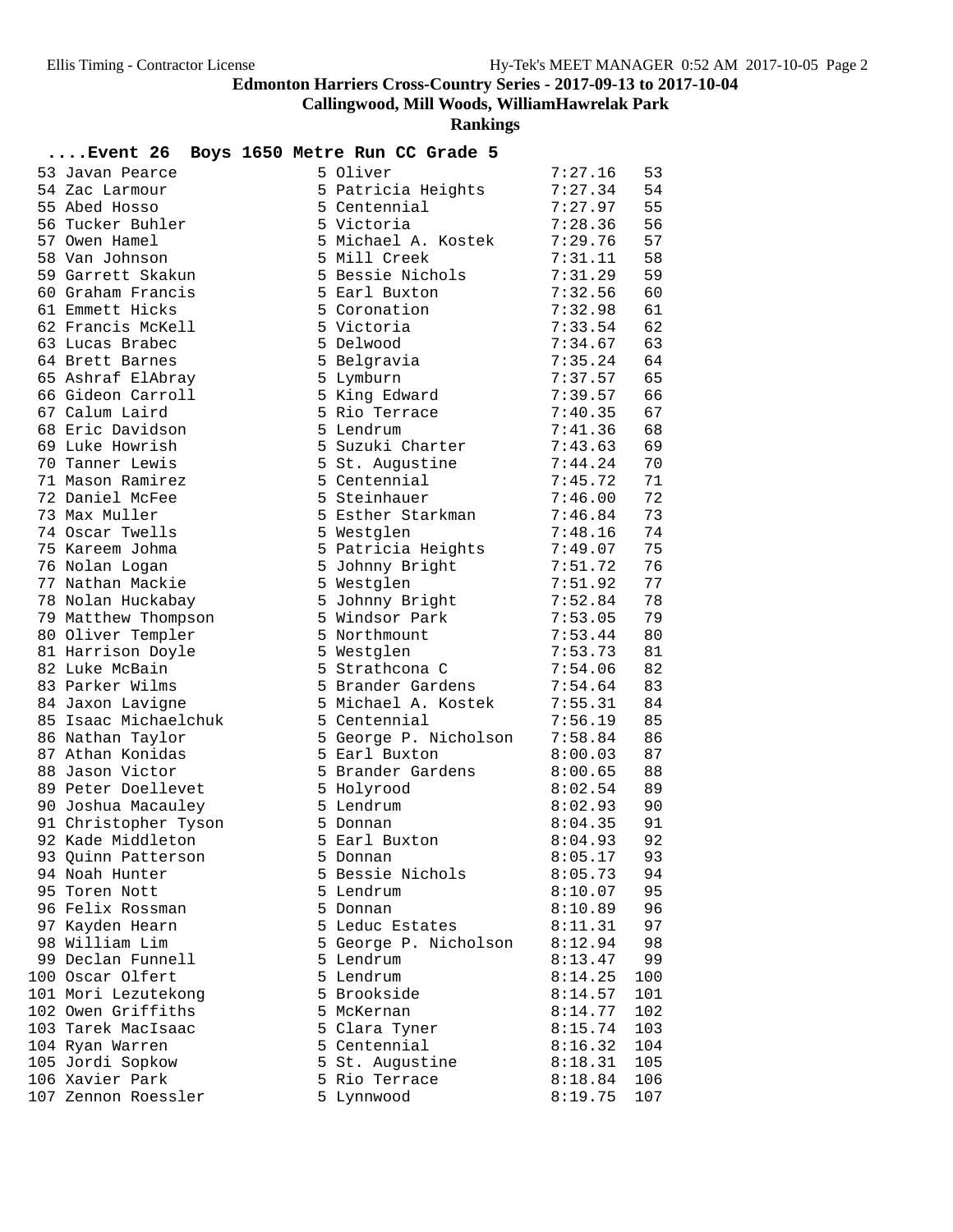**Callingwood, Mill Woods, WilliamHawrelak Park**

**Rankings**

| 108 Preston Russell      | 5 George P. Nicholson 8:21.36                                                          |                            | 108 |
|--------------------------|----------------------------------------------------------------------------------------|----------------------------|-----|
| 109 Alex Czupryn         | 5 Michael Strembitsky 8:21.89                                                          |                            | 109 |
| 110 Paul Dela Cruz       | 5 Major General Gr 8:23.34                                                             |                            | 110 |
| 111 Chade Wasserfall     | 5 King Edward 8:23.84<br>5 Rio Terrace 8:24.95                                         |                            | 111 |
| 112 Nathan Power         |                                                                                        | 8:24.95                    | 112 |
| 113 Trustan Vander Leeuw | 5 R10 Terrace<br>5 George P. Nicholson 8:25.19 113<br>5 McKernan 8:25.64 114           |                            |     |
| 114 Evan Klein           |                                                                                        |                            |     |
| 115 Brayden Parris       | 5 Johnny Bright 8:26.27                                                                |                            | 115 |
| 116 Luke Burton          | 5 Delwood<br>8:26.57                                                                   |                            | 116 |
| 117 Besher Ibrahim       |                                                                                        |                            | 117 |
| 118 Theo Shipton         |                                                                                        | 8:32.15 118<br>8:33.79 119 |     |
| 119 Camden Penner        | 3.20.57<br>5 Centennial<br>5 Laurier Heights<br>5 Centennial<br>8:33.79                |                            |     |
| 120 Adham Elsalhy        | 5 Centennial 8:35.33<br>5 Centennial 8:35.81                                           | 8:35.33                    | 120 |
| 121 Micah Emmanuel       |                                                                                        |                            | 121 |
| 122 Qahir Virani         | 5 Lynnwood                                                                             | 8:36.54                    | 122 |
| 123 Alex Augustine       | 5 Centennial 8:38.64 123<br>5 Holyrood 8:39.54 124                                     |                            |     |
| 124 Dominic Mao          | 5 Holyrood                                                                             | $8:39.54$ 124              |     |
| 125 Issac Wan            | 5 Michael A. Kostek 8:42.61 125                                                        |                            |     |
| 126 Zayne Forde          | 5 Coralwood Advent 8:42.95                                                             |                            | 126 |
| 127 Carson Michaud       | 5 Meadowlark                                                                           | 8:43.29                    | 127 |
| 128 Ian Rieve            | 5 George H. Luck 8:44.51                                                               |                            | 128 |
| 129 Mathew Augustin      | 5 Rideau Park                                                                          | 8:46.02                    | 129 |
| 130 Jacob Hirsche        | 5 Johnny Bright 8:47.39 130<br>5 Windsor Park 8:52.96 131<br>5 Earl Buxton 8:54.23 132 |                            |     |
| 131 Isaac Wong           |                                                                                        |                            |     |
| 132 Jamie Henderson      |                                                                                        |                            |     |
| 133 Adam Hadj            | 8:54.44<br>5 Northmount                                                                |                            | 133 |
| 134 Nicholas Motan       | 5 Windsor Park 8:54.86                                                                 |                            | 134 |
| 135 William Hendricks    | 5 King Edward                                                                          | $8:56.21$ 135              |     |
| 136 Ben Basualdo         | 5 Patricia Heights 8:56.64 136<br>5 Steinhauer 8:58.71 137                             |                            |     |
| 137 Tayte Wurfel         | b Steinhauer<br>5 King Edward<br>5 Ni                                                  | $8:58.71$ 137              |     |
| 138 Noah Gaherty         |                                                                                        | 9:04.89                    | 138 |
| 139 Clark Baker          | 5 Windsor Park 9:06.29                                                                 |                            | 139 |
| 140 Oliver Rawson        | 5 Esther Starkman 9:06.62                                                              |                            | 140 |
| 141 Abdullah Abdelhadi   | 5 Rutherford                                                                           | 9:07.01                    | 141 |
| 142 Bevan Bagshaw        | 5 George H. Luck                                                                       | 9:12.50                    | 142 |
| 143 Mousa Weis           | 5 Malmo                                                                                | $9:14.60$ 143              |     |
| 144 Quinn Boyington      | 5 Patricia Heights 9:20.13 144                                                         |                            |     |
| 145 Lyon Milne           | 5 Strathcona C                                                                         | $9:22.13$ 145              |     |
| 146 Rian Pilgrim         | 5 Esther Starkman 9:23.29 146                                                          |                            |     |
| 147 Liam Belter          | 5 St. Augustine 9:24.05                                                                |                            | 147 |
| 148 Rylan Sopkow         | 5 St. Augustine                                                                        | $9:25.36$ 148              |     |
| 149 Noah Delamont        | 5 Rio Terrace                                                                          | 9:30.34                    | 149 |
| 150 Parker Douglas       | 5 Rio Terrace                                                                          | 9:31.26                    | 150 |
| 151 Keynan Battick       | 5 Delwood                                                                              | 9:32.88                    | 151 |
| 152 Dayaa Thind          | 5 Crawford Plains                                                                      | 9:34.80                    | 152 |
| 153 Gavyn Legge          | 5 Delwood                                                                              | 9:36.13                    | 153 |
| 154 Damien Pham          | 5 King Edward                                                                          | 9:40.66                    | 154 |
| 155 Hisham Hoque         | 5 Dr Margaret-Ann                                                                      | 9:47.87                    | 155 |
| 156 Unknown 2 Runner     | 5 Unknown                                                                              | 9:52.57                    | 156 |
| 157 Alex Crabtree        | 5 Brander Gardens                                                                      | 9:54.51                    | 157 |
| 158 Musa Elmahdi         | 5 Aurora Charter                                                                       | 9:58.15                    | 158 |
| 159 Arjun Seera          | 5 Mill Creek                                                                           | 9:58.64                    | 159 |
| 160 Khym Rogers-Leville  | 5 Victoria                                                                             | 10:00.57                   | 160 |
| 161 Adam Borshawa        | 5 Steinhauer                                                                           | 10:01.74                   | 161 |
| 162 Daughtry Bobroske    | 5 Winterburn                                                                           | 10:02.82                   | 162 |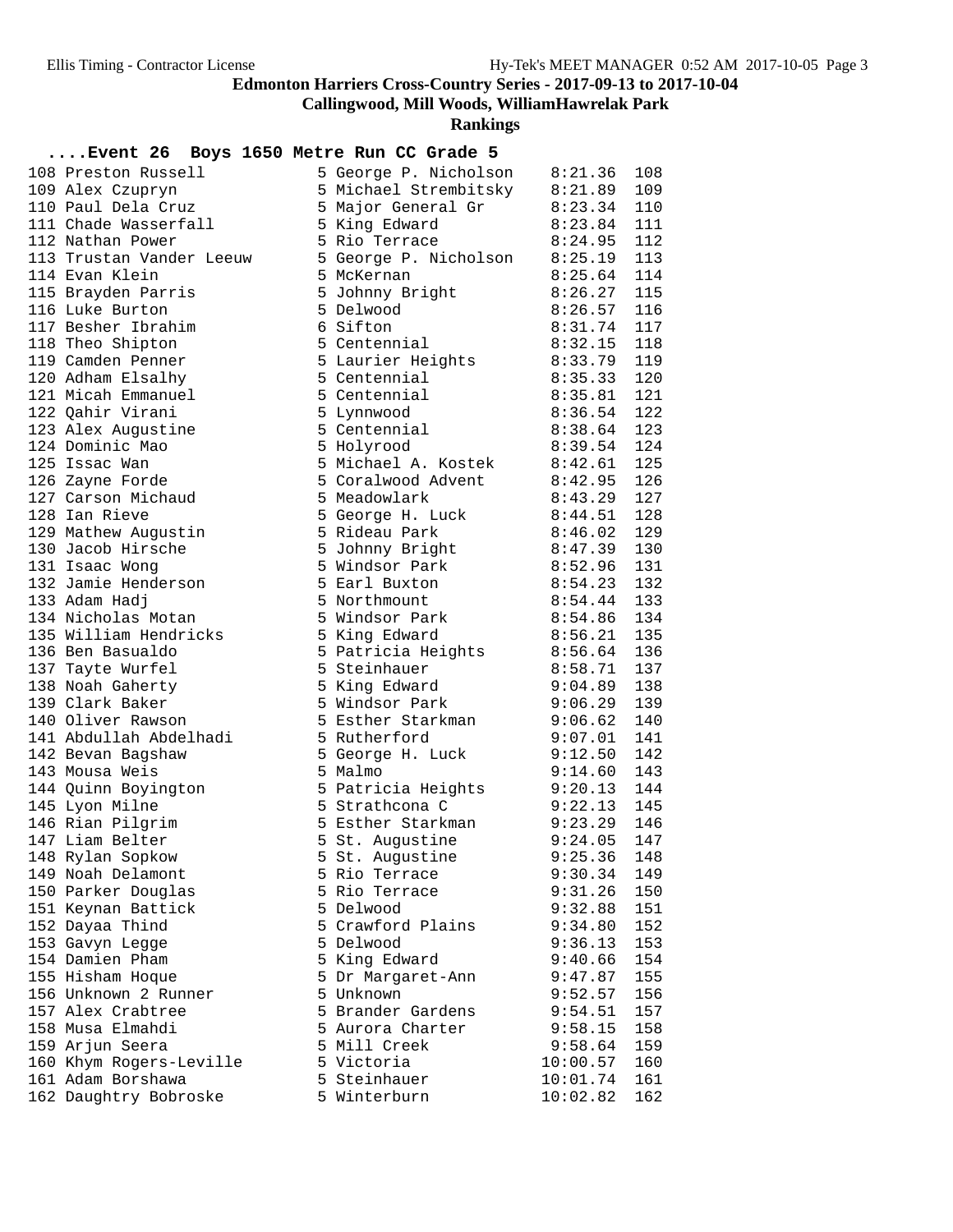**Callingwood, Mill Woods, WilliamHawrelak Park**

| $\ldots$ Event 26          |    | Boys 1650 Metre Run CC Grade 5 |              |     |
|----------------------------|----|--------------------------------|--------------|-----|
| 163 Basil Khan             |    | 5 Steinhauer                   | 10:05.62     | 163 |
| 164 Ronan Perry            |    | 5 Suzuki Charter               | 10:08.62     | 164 |
| 165 Jeremy Merino          |    | 5 Coralwood Advent             | 10:08.80     | 165 |
| 166 Victor Cullen          |    | 5 Holyrood                     | 10:19.82     | 166 |
| 167 Jordan Godbout         |    | 5 Edmonton Chr                 | 10:20.96     | 167 |
| 168 Keifer Gordon          |    | 5 Scott Robertson              | 10:21.23     | 168 |
| 169 Cole Alexandre         |    | 5 Crawford Plains              | 10:24.69     | 169 |
| 170 Ian Webb               |    | 5 George P. Nicholson          | 10:24.87     | 170 |
| 171 Matthew Massey         |    | 5 Delwood                      | 10:32.18     | 171 |
| 172 Leo Dowhan             |    | 5 King Edward                  | 10:35.27     | 172 |
| 173 Andrew Alfonso         |    | 5 Esther Starkman              | 10:36.18     | 173 |
| 174 Feraoli Ayele          |    | 5 Edmonton Chr                 | 10:40.18     | 174 |
| 175 Jacob Berman           |    | 5 Coralwood Advent             | 10:46.28     | 175 |
| 176 Haydn Couprie          |    | 5 Bessie Nichols               | 10:48.59     | 176 |
| 177 Codie Kooyman          |    | 5 Delwood                      | 10:50.75     | 177 |
| 178 Nipun Joshi            |    | 5 St. Augustine                | 10:51.74     | 178 |
| 179 Yousef Abo-Said        |    | 5 Malmo                        | 10:53.85     | 179 |
| 180 Levi Smart             |    | 5 Bessie Nichols               | 10:54.64     | 180 |
| 181 Naresh Reddy           |    | 5 Windsor Park                 | 10:54.96     | 181 |
| 182 Robert McCauley-Enger  |    | 5 King Edward                  | 10:58.43     | 182 |
| 183 Aiden Meters           |    | 5 Brander Gardens              | 11:01.97     | 183 |
| 184 Yunis Hussein          |    | 5 Scott Robertson              | 11:07.32     | 184 |
| 185 Tiroj Muhammed         |    | 5 Delwood                      | 11:16.77     | 185 |
| 186 David Dahl             |    | 5 Brander Gardens              | 11:18.11 186 |     |
| 187 Nathan Schoenhardt     |    | 5 Brander Gardens              | 11:22.64     | 187 |
| 188 Dakota Stone           |    | 5 Delton                       | 11:22.81     | 188 |
| 189 Otis Dene              |    | 5 Delton                       | 11:28.35     | 189 |
| 190 Daniel Ayodele         |    | 5 St. Augustine                | 11:57.22     | 190 |
| 191 Jacob Oliferchuk-Davis |    | 5 Johnny Bright                | 11:59.96     | 191 |
| 192 Shiven Aery            |    | 5 Dr Margaret-Ann              | 12:04.49     | 192 |
| 193 Decklin Sciotto        |    | 5 Crawford Plains              | 12:10.88     | 193 |
| 194 Excellence Anyanwu     |    | 5 Strathcona C                 | 12:17.52     | 194 |
| 195 John ocwalla           |    | 5 Northmount                   | 12:21.96     | 195 |
| 196 Ben Smith              |    | 5 Winterburn                   | 12:26.39     | 196 |
| 197 Joseph Taylor          |    | 5 King Edward                  | 12:44.08     | 197 |
| 198 Noah Go                |    | 5 Coralwood Advent             | 12:56.59     | 198 |
| 199 Sam Pretzlaff          |    | 5 Westbrook                    | 13:03.25     | 199 |
| 200 Ismail asad            |    | 5 Northmount                   | 13:33.41     | 200 |
| 201 Ajay Dharan            |    | 5 King Edward                  | 13:38.52     | 201 |
| 202 Deeptanshu chaudhery   |    | 5 Northmount                   | 13:41.76     | 202 |
| 203 Unknown Runner         |    | 5 Unknown                      | 13:50.17     | 203 |
| 204 Jaden Salipan          |    | 5 Crawford Plains              | 13:51.00     | 204 |
| 205 Victor Onyegbula       |    | 5 Dr Margaret-Ann              | 13:52.00     | 205 |
| 206 Jaden Bradshaw         |    | 5 Lymburn                      | 13:53.00     | 206 |
| 207 Armanpreet Johal       |    | 5 Northmount                   | 13:54.00     | 207 |
| 208 Max Kebede             | 5. | St. Augustine                  | 13:55.00     | 208 |
| 209 Kamogelo Komane        |    | 5 Delwood                      | 13:56.00     | 209 |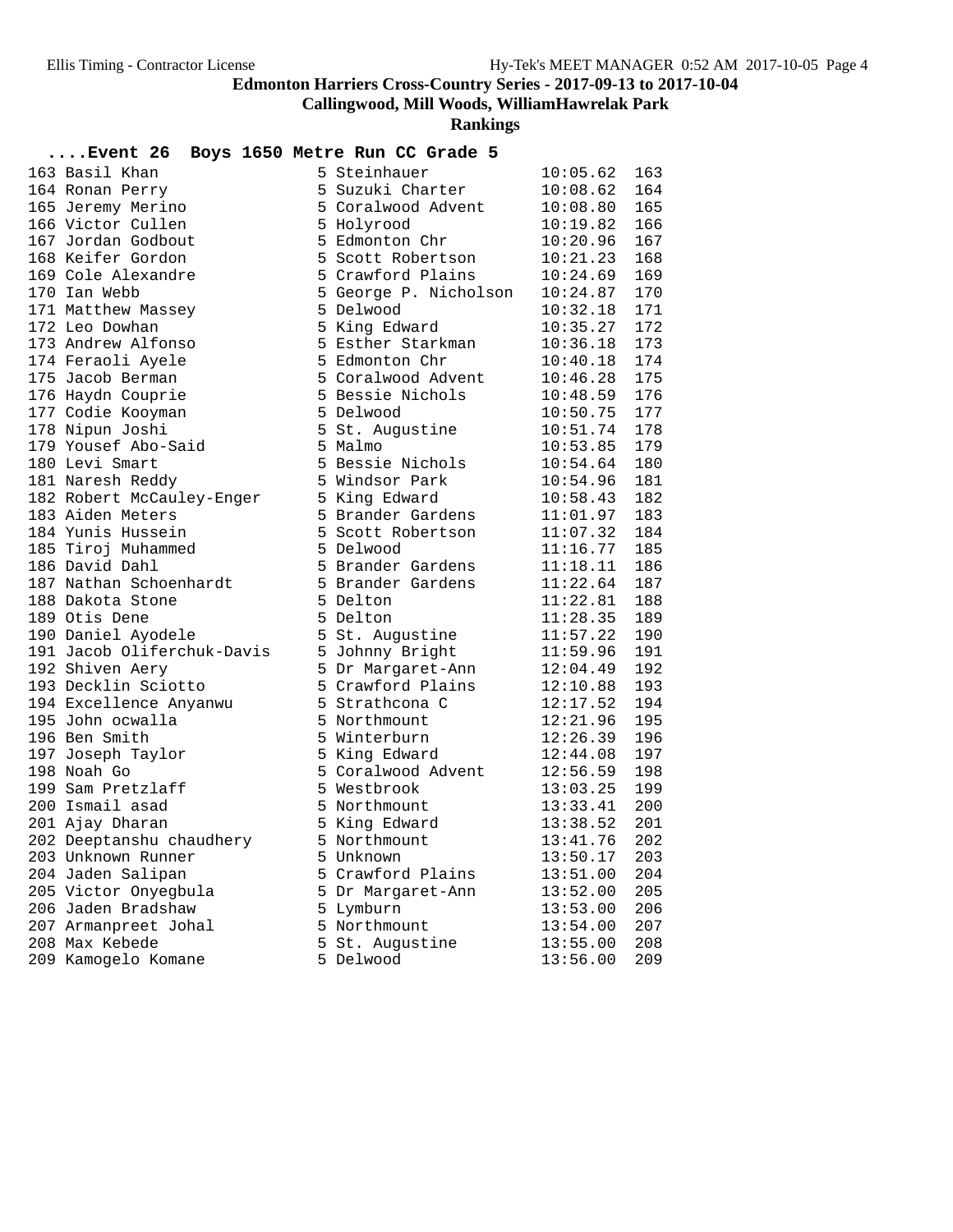**Callingwood, Mill Woods, WilliamHawrelak Park**

#### **Rankings**

|                             |          |       | Team Scores |    |     |      |      |      |      |      |       |
|-----------------------------|----------|-------|-------------|----|-----|------|------|------|------|------|-------|
| Rank Team                   |          | Total | 1           | 2  | 3   | $*4$ | $*5$ | $*6$ | $*7$ | $*8$ | $*$ 9 |
| 1 Holyrood A                |          | 25    | 4           | 8  | 13  |      |      |      |      |      |       |
| Total Time:                 | 19:54.37 |       |             |    |     |      |      |      |      |      |       |
| Average:                    | 6:38.13  |       |             |    |     |      |      |      |      |      |       |
| 2 Rio Terrace A             |          | 25    | 3           | 6  | 16  |      |      |      |      |      |       |
| Total Time:                 | 19:46.96 |       |             |    |     |      |      |      |      |      |       |
| Average:                    | 6:35.66  |       |             |    |     |      |      |      |      |      |       |
| 3 Earl Buxton A             |          | 39    | 5           | 15 | 19  |      |      |      |      |      |       |
| Total Time:                 | 20:12.09 |       |             |    |     |      |      |      |      |      |       |
| Average:                    | 6:44.03  |       |             |    |     |      |      |      |      |      |       |
| 4 Edmonton Christian West A |          | 73    | 9           | 14 | 50  |      |      |      |      |      |       |
| Total Time:                 | 20:53.70 |       |             |    |     |      |      |      |      |      |       |
| Average:                    | 6:57.90  |       |             |    |     |      |      |      |      |      |       |
| 5 Centennial A              |          | 78    | 22          | 24 | 32  |      |      |      |      |      |       |
| Total Time:                 | 21:07.84 |       |             |    |     |      |      |      |      |      |       |
| Average:                    | 7:02.62  |       |             |    |     |      |      |      |      |      |       |
| 6 George P. Nicholson A     |          | 79    | 2           | 36 | 41  |      |      |      |      |      |       |
| Total Time:                 | 20:42.56 |       |             |    |     |      |      |      |      |      |       |
| Average:                    | 6:54.19  |       |             |    |     |      |      |      |      |      |       |
| 7 Johnny Bright A           |          | 118   | 11          | 31 | 76  |      |      |      |      |      |       |
| Total Time:                 | 21:45.91 |       |             |    |     |      |      |      |      |      |       |
| Average:                    | 7:15.31  |       |             |    |     |      |      |      |      |      |       |
| 8 Earl Buxton B             |          | 135   | 44          | 45 | 46  |      |      |      |      |      |       |
| Total Time:                 | 21:59.01 |       |             |    |     |      |      |      |      |      |       |
| Average:                    | 7:19.67  |       |             |    |     |      |      |      |      |      |       |
| 9 Brander Gardens A         |          | 165   | 40          | 42 | 83  |      |      |      |      |      |       |
| Total Time:                 | 22:29.75 |       |             |    |     |      |      |      |      |      |       |
| Average:                    | 7:29.92  |       |             |    |     |      |      |      |      |      |       |
| 10 Michael A. Kostek A      |          | 171   | 30          | 57 | 84  |      |      |      |      |      |       |
| Total Time:                 | 22:34.28 |       |             |    |     |      |      |      |      |      |       |
| Average:                    | 7:31.43  |       |             |    |     |      |      |      |      |      |       |
| 11 Rio Terrace B            |          | 194   | 21          | 67 | 106 |      |      |      |      |      |       |
| Total Time:                 | 22:55.93 |       |             |    |     |      |      |      |      |      |       |
| Average:                    | 7:38.65  |       |             |    |     |      |      |      |      |      |       |
| 12 Earl Buxton C            |          | 196   | 49          | 60 | 87  |      |      |      |      |      |       |
| Total Time:                 | 22:55.20 |       |             |    |     |      |      |      |      |      |       |
| Average:                    | 7:38.40  |       |             |    |     |      |      |      |      |      |       |
| 13 George H. Luck A         |          | 201   | 34          | 39 | 128 |      |      |      |      |      |       |
| Total Time:                 | 23:11.71 |       |             |    |     |      |      |      |      |      |       |
| Average:                    | 7:43.91  |       |             |    |     |      |      |      |      |      |       |
| 14 Centennial B             |          | 211   | 55          | 71 | 85  |      |      |      |      |      |       |
| Total Time:                 | 23:09.88 |       |             |    |     |      |      |      |      |      |       |
| Average:                    | 7:43.30  |       |             |    |     |      |      |      |      |      |       |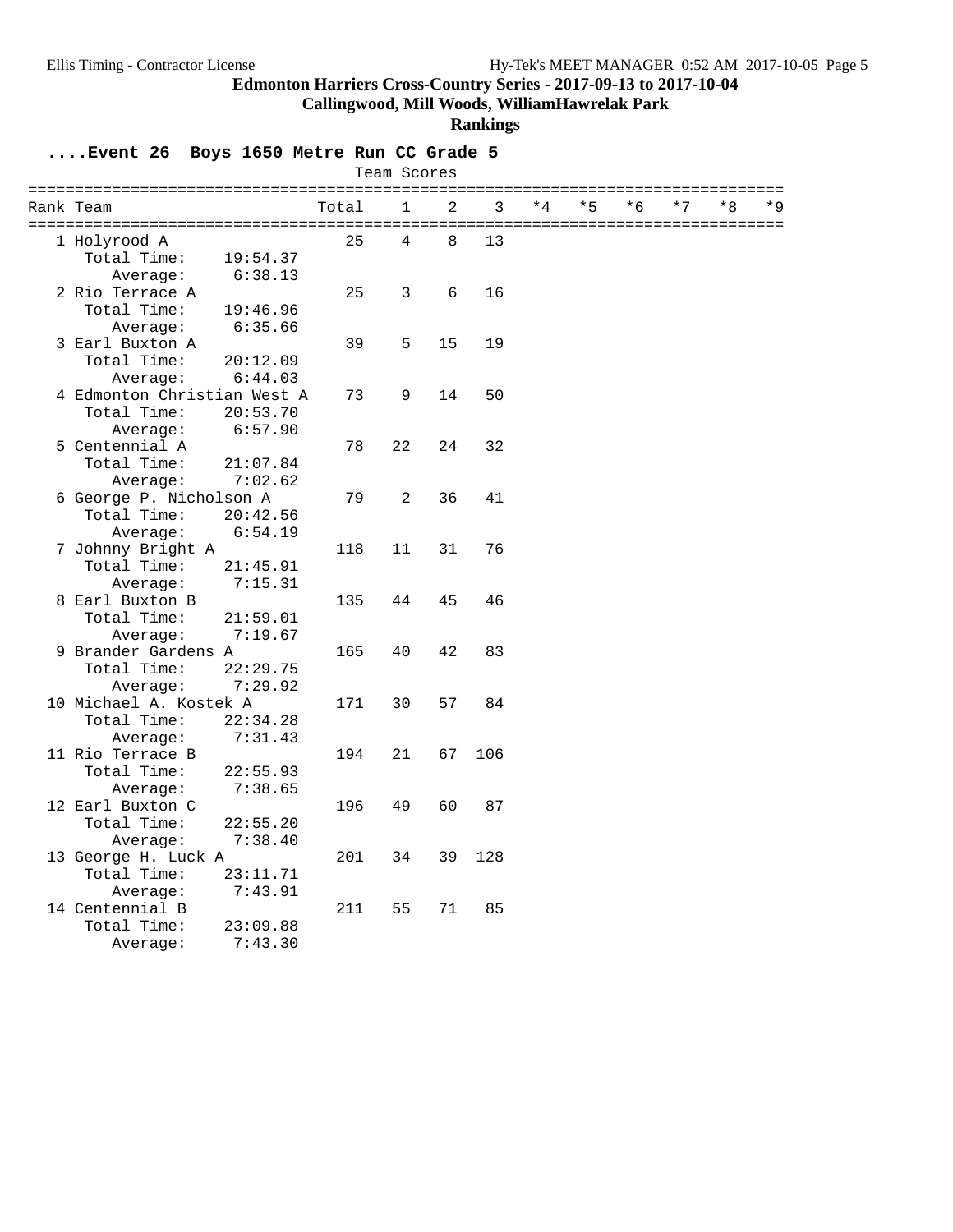## **Callingwood, Mill Woods, WilliamHawrelak Park**

| Event 26 Boys 1650 Metre Run CC Grade 5   |          |        |    |           |     |
|-------------------------------------------|----------|--------|----|-----------|-----|
| 15 McKernan                               |          | 223    |    | 7 102 114 |     |
| Total Time: 23:18.43                      |          |        |    |           |     |
| Average: 7:46.15                          |          |        |    |           |     |
| 16 Strathcona Christian Ac A              |          | 228 1  |    | 82        | 145 |
| Total Time: 23:27.96                      |          |        |    |           |     |
| Average: 7:49.32                          |          |        |    |           |     |
| 17 Westglen                               |          | 232    | 74 | 77        | 81  |
| Total Time: 23:33.81                      |          |        |    |           |     |
| Average:                                  | 7:51.27  |        |    |           |     |
| 18 Mill Creek                             |          | 246    | 29 | 58        | 159 |
| Total Time: 24:36.34                      |          |        |    |           |     |
| Average: 8:12.12                          |          |        |    |           |     |
| 19 Esther Starkman A                      |          | 248    | 35 | 73        | 140 |
| Total Time: 24:05.08                      |          |        |    |           |     |
| Average: 8:01.70                          |          |        |    |           |     |
| 20 Windsor Park A                         |          | 248    | 38 | 79        | 131 |
| Total Time: 24:01.34                      |          |        |    |           |     |
| Average: 8:00.45                          |          |        |    |           |     |
| 21 Lendrum A                              |          | 253    | 68 | 90        | 95  |
| Total Time: 23:54.36                      |          |        |    |           |     |
| Average: 7:58.12                          |          |        |    |           |     |
| 22 Suzuki Charter                         |          | 253    | 20 | 69        | 164 |
| Total Time: 24:48.43                      |          |        |    |           |     |
| Average: 8:16.15<br>23 Patricia Heights A |          | 265 54 |    | 75        | 136 |
| Total Time: 24:13.05                      |          |        |    |           |     |
| Average:                                  | 8:04.35  |        |    |           |     |
| 24 Lynnwood                               |          | 272    | 43 | 107       | 122 |
| Total Time: 24:15.16                      |          |        |    |           |     |
| Average: 8:05.06                          |          |        |    |           |     |
| 25 Victoria School of the                 |          | 278    | 56 | 62        | 160 |
| Total Time: 25:02.47                      |          |        |    |           |     |
| Average:                                  | 8:20.83  |        |    |           |     |
| 26 Westbrook                              |          | 278    | 28 | 51        | 199 |
| Total Time: 27:35.65                      |          |        |    |           |     |
| Average: 9:11.89                          |          |        |    |           |     |
| 27 Donnan                                 |          | 280 91 |    | 93        | 96  |
| Total Time: $24:20.41$                    |          |        |    |           |     |
| Average: 8:06.81                          |          |        |    |           |     |
| 28 George P. Nicholson B                  |          | 292    | 86 | 98        | 108 |
| Total Time:                               | 24:33.14 |        |    |           |     |
| Average:                                  | 8:11.05  |        |    |           |     |
| 29 King Edward A                          |          | 312    |    | 66 111    | 135 |
| Total Time:                               | 24:59.62 |        |    |           |     |
| Average:                                  | 8:19.88  |        |    |           |     |
| 30 St. Augustine A                        |          | 322    | 70 | 105       | 147 |
| Total Time:                               | 25:26.60 |        |    |           |     |
| Average:                                  | 8:28.87  |        |    |           |     |
| 31 Johnny Bright B                        |          | 323    | 78 | 115       | 130 |
| Total Time:                               | 25:06.50 |        |    |           |     |
| Average: 8:22.17                          |          |        |    |           |     |
| 32 Bessie Nichols A                       |          | 329    | 59 | 94        | 176 |
| Total Time:                               | 26:25.61 |        |    |           |     |
| Average:                                  | 8:48.54  |        |    |           |     |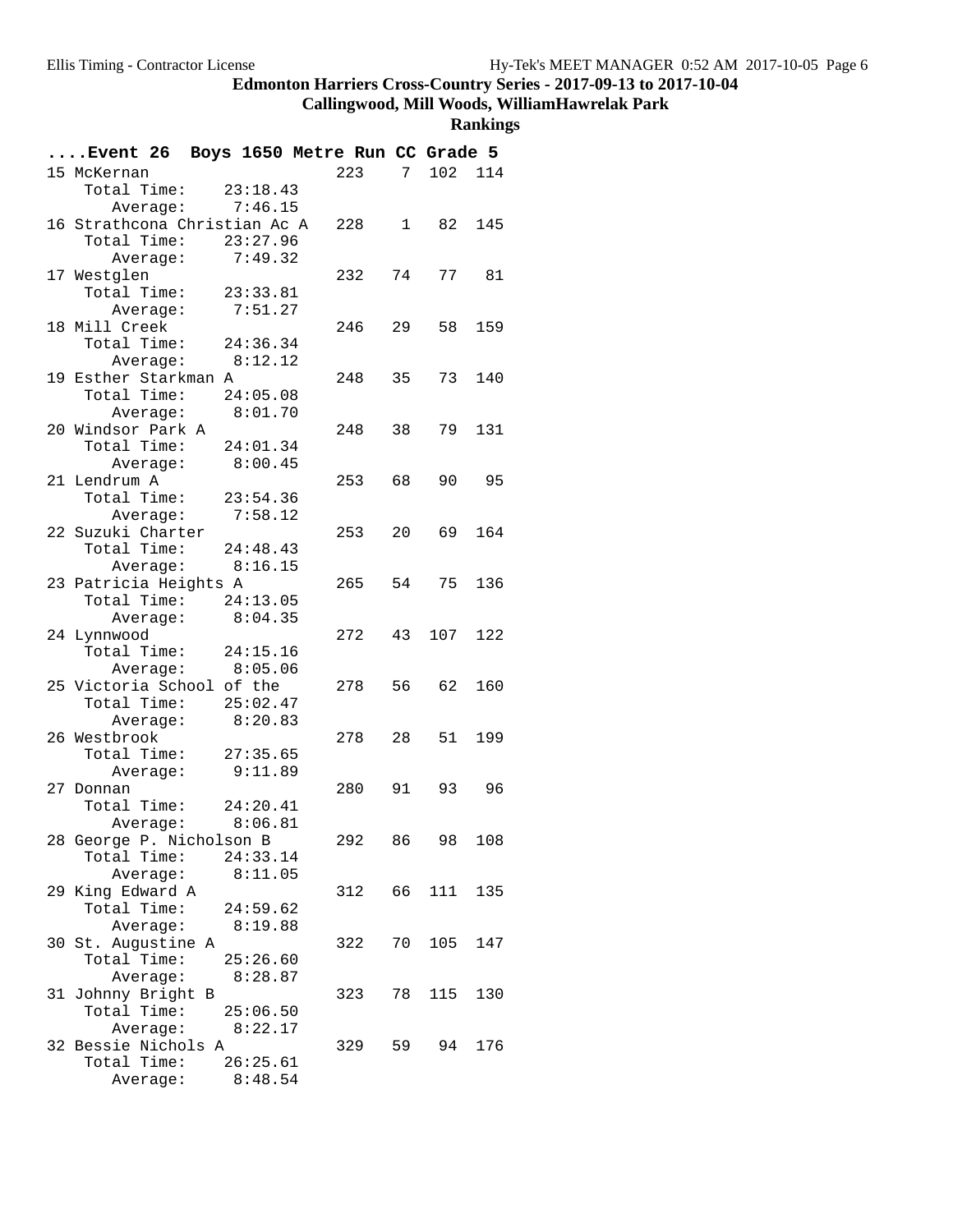# **Callingwood, Mill Woods, WilliamHawrelak Park**

| Event 26 Boys 1650 Metre Run CC Grade 5 |          |        |     |            |     |
|-----------------------------------------|----------|--------|-----|------------|-----|
| 33 Delwood A                            |          | 330    |     | 63 116 151 |     |
| Total Time: 25:34.12                    |          |        |     |            |     |
| Average:                                | 8:31.38  |        |     |            |     |
| 34 Crawford Plains A                    |          | 339    | 18  | 152        | 169 |
| Total Time:                             | 26:52.51 |        |     |            |     |
| Average:                                | 8:57.51  |        |     |            |     |
| 35 Centennial C                         |          | 342    | 104 | 118        | 120 |
| Total Time:                             | 25:23.80 |        |     |            |     |
| Average:                                | 8:27.94  |        |     |            |     |
| 36 Malmo                                |          | 348    | 26  | 143        | 179 |
| Total Time:                             | 27:11.77 |        |     |            |     |
| Average:                                | 9:03.93  |        |     |            |     |
| 37 Steinhauer A                         |          | 370    |     | 72 137     | 161 |
| Total Time:                             | 26:46.45 |        |     |            |     |
| Average:                                | 8:55.49  |        |     |            |     |
| 38 Holyrood B                           |          | 379    | 89  | 124        | 166 |
| Total Time:                             | 27:01.90 |        |     |            |     |
| Average:                                | 9:00.64  |        |     |            |     |
| 39 Scott Robertson                      |          | 379    | 27  | 168        | 184 |
| Total Time: 28:34.01                    |          |        |     |            |     |
| Average:                                | 9:31.34  |        |     |            |     |
| 40 Dr. Margaret-Ann Armour A            |          | 399    | 52  | 155        | 192 |
| Total Time:                             | 29:19.25 |        |     |            |     |
| Average:                                | 9:46.42  |        |     |            |     |
| 41 Winterburn                           |          | 406    | 48  | 162        | 196 |
| Total Time:                             | 29:50.57 |        |     |            |     |
| Average:                                | 9:56.86  |        |     |            |     |
| 42 Northmount A                         |          | 408    | 80  | 133        | 195 |
| Total Time:                             | 29:09.84 |        |     |            |     |
| Average:                                | 9:43.28  |        |     |            |     |
| 43 Rio Terrace C                        |          | 411    | 112 | 149        | 150 |
| Total Time:                             | 27:26.55 |        |     |            |     |
| Average:                                | 9:08.85  |        |     |            |     |
| 44 Brander Gardens B                    |          | 428 88 |     | 157        | 183 |
| Total Time:                             | 28:57.13 |        |     |            |     |
| Average:                                | 9:39.05  |        |     |            |     |
| 45 Windsor Park B                       |          | 454    | 134 | 139        | 181 |
| Total Time:                             | 28:56.11 |        |     |            |     |
| Average:                                | 9:38.71  |        |     |            |     |
| 46 King Edward B                        |          | 464    | 138 | 154        | 172 |
| Total Time:                             | 29:20.82 |        |     |            |     |
| Average:                                | 9:46.94  |        |     |            |     |
| 47 Coralwood Adventist Aca A            |          | 466    | 126 | 165        | 175 |
| Total Time:                             | 29:38.03 |        |     |            |     |
| Average:                                | 9:52.68  |        |     |            |     |
| 48 Delwood B                            |          | 501    | 153 | 171        | 177 |
| Total Time:                             | 30:59.06 |        |     |            |     |
| Average:                                | 10:19.69 |        |     |            |     |
| 49 St. Augustine B                      |          | 516    | 148 | 178        | 190 |
| Total Time:                             | 32:14.32 |        |     |            |     |
| Average:                                | 10:44.78 |        |     |            |     |
| 50 King Edward C                        |          | 580    | 182 | 197        | 201 |
| Total Time:                             | 37:21.03 |        |     |            |     |
| Average:                                | 12:27.01 |        |     |            |     |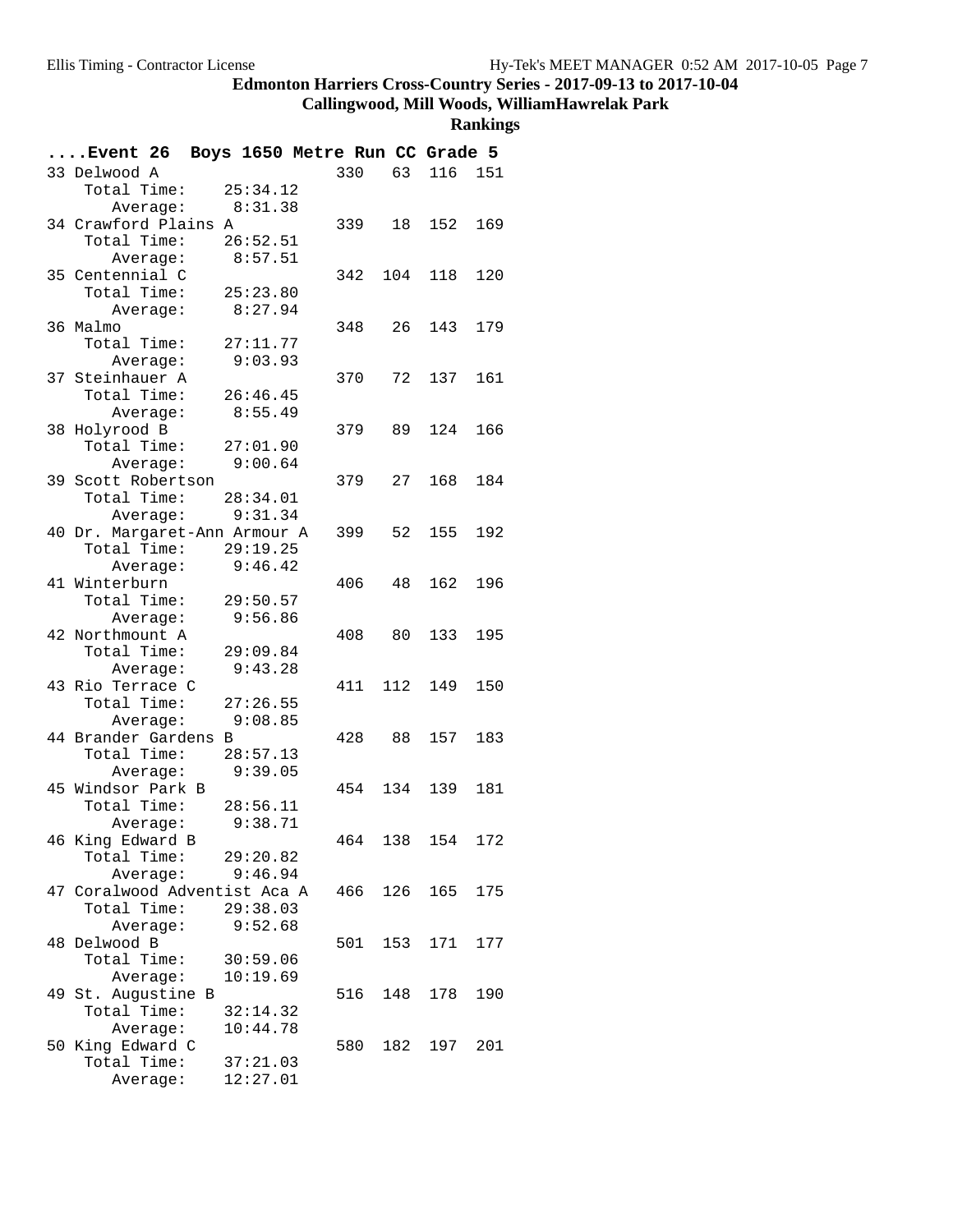**Callingwood, Mill Woods, WilliamHawrelak Park**

#### **Rankings**

| 51 Northmount B |          | 609 | 200 202 207 |  |
|-----------------|----------|-----|-------------|--|
| Total Time:     | 41:09.17 |     |             |  |
| Average:        | 13:43.06 |     |             |  |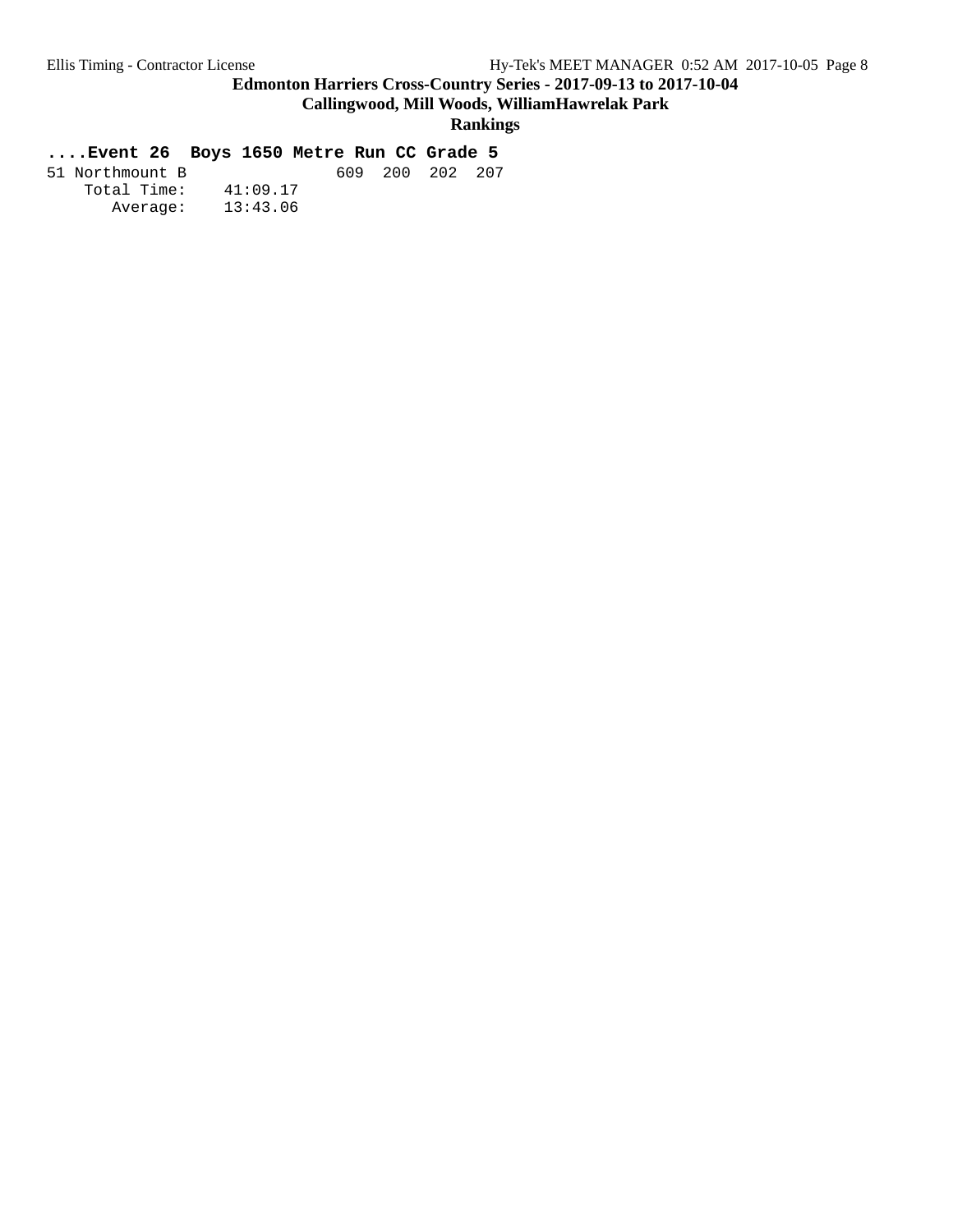**Callingwood, Mill Woods, WilliamHawrelak Park**

**Rankings**

#### Event 27 Girls 1650 Metre Run CC Grade 6

| Name                                       | Year School                             | Finals             | Points         |
|--------------------------------------------|-----------------------------------------|--------------------|----------------|
| 1 Libby Dunn                               | 6 Corinthia Park                        | 6:08.15            | 1              |
| 2 Hayden Desmerais                         | 6 Donnan                                | 6:37.89            | 2              |
| 3 Meadow Drebert                           | 6 Winfield                              | 6:41.00            | 3              |
| 4 Izabella Seiler                          | 6 Dansereau Meadows                     | 6:42.68            | $\overline{4}$ |
| 5 Jenna Mertiny                            | 6 Rio Terrace                           | 6:43.78            | 5              |
| 6 Leah Meimar                              | 6 Westbrook                             | 6:48.27            | 6              |
| 7 Gwen Ham                                 | 6 Windsor Park                          | 6:49.20            | 7              |
| 8 Addy Herbert                             | 6 Laurier Heights                       | 6:51.99            | 8              |
| 9 Niamh Thomas                             | 6 Victoria                              | 6:52.39            | 9              |
| 10 Thea McDougald                          | 6 Windsor Park                          | 6:55.43            | 10             |
| 11 Julianne Baker                          | 6 Brander Gardens                       | 6:58.94            | 11             |
| 12 Taylor Elford                           | 6 George H. Luck                        | 7:06.07            | 12             |
| 13 Juliette Versailles                     | 3 Laurier Heights                       | 7:08.62            | 13             |
| 14 Campbell Wood                           | 6 George H. Luck                        | 7:09.87            | 14             |
| 15 Sinea Dalton                            | 6 Brander Gardens                       | 7:10.71            | 15             |
| 16 Jada Southcombe                         | 6 Brander Gardens                       | 7:11.09            | 16             |
| 17 Jasmine Lainq                           | 6 Riverdale                             | 7:12.66            | 17             |
| 18 Lily Wood                               | 6 George H. Luck                        | 7:12.92            | 18             |
| 19 Kennedy Payne                           | 6 George H. Luck                        | 7:13.29            | 19             |
| 20 Ada Janisz                              | 6 Aurora Charter                        | 7:14.47            | 20             |
| 21 Savanna Stewart                         | 6 Garneau                               | 7:16.32            | 21             |
| 22 Talia Barabash                          | 6 Brander Gardens                       | 7:16.81            | 22             |
| 23 Alison Stadt                            | 6 ParklandImmanuel                      | 7:17.95            | 23             |
| 24 Leilani Vorasane                        | 6 Michael A. Kostek                     | 7:22.24            | 24             |
| 25 Julie Zamora                            | 6 Lynnwood                              | 7:22.78            | 25             |
| 26 Kendall McAdam                          | 6 Johnny Bright                         | 7:24.77            | 26             |
| 27 Lily Hasinoff                           | 6 Brander Gardens                       | 7:27.62            | 27             |
| 28 Hailey Pudlowski                        | 6 Clara Tyner                           | 7:31.60            | 28             |
| 29 Cassie Ross                             | 6 Esther Starkman                       | 7:35.48            | 29             |
| 30 Ethne Rickstad                          | 6 Johnny Bright                         | 7:36.88            | 30             |
| 31 Kiera Riest                             | 6 Winterburn                            | 7:40.95            | 31             |
| 32 Vanessa Poirier                         | 6 Balwin                                | 7:42.68            | 32             |
| 33 Carly Jones                             | 6 Laurier Heights                       | 7:43.42            | 33             |
| 34 Reese Hoyt                              | 6 Parkallen                             | 7:44.05            | 34             |
| 35 Tallulah Cameron                        | 6 Belgravia                             | 7:44.78            | 35             |
| 36 Jocelyn Spencer                         | 6 Michael A. Kostek                     | 7:45.64            | 36             |
| 37 Eve Diaz-Paige                          | 6 Bessie Nichols                        | 7:46.50            | 37             |
| 38 Abigail Neufeld                         | 6 Bessie Nichols                        | 7:47.01            | 38             |
| 39 Sasha Lyon                              | 6 Steinhauer                            | 7:47.41            | 39             |
| 40 Ava Smith                               | 6 Lendrum                               | 7:48.02            | 40             |
| 41 Leila Burton                            | 6 Winterburn                            | 7:53.23            | 41             |
| 42 Zoe Williams                            | 6 Earl Buxton                           | 7:57.56            | 42             |
| 43 Miah Ross                               | 6 Brookside                             | 7:58.13            | 43             |
| 44 Sarika Sarkar                           | 6 Garneau                               | 8:00.92            | 44             |
| 45 Isabelle Suen                           | 6 Windsor Park                          | 8:06.61            | 45             |
| 46 Sophia Keeling                          | 6 McKernan                              | 8:09.92            | 46             |
| 47 Kaydence Krause<br>48 Arianna McCormick | 6 Forest Heights<br>6 Michael A. Kostek | 8:11.69<br>8:14.93 | 47<br>48       |
| 49 Miranda Plivelic                        | 6 Holyrood                              | 8:15.70            | 49             |
| 50 Maya Palmer                             | 6 George P. Nicholson                   | 8:16.62            | 50             |
| 51 Serena Reimer                           | 6 Meadowlark                            | 8:20.88            | 51             |
| 52 Elina Kucher                            | 6 Strathcona C                          | 8:21.78            | 52             |
|                                            |                                         |                    |                |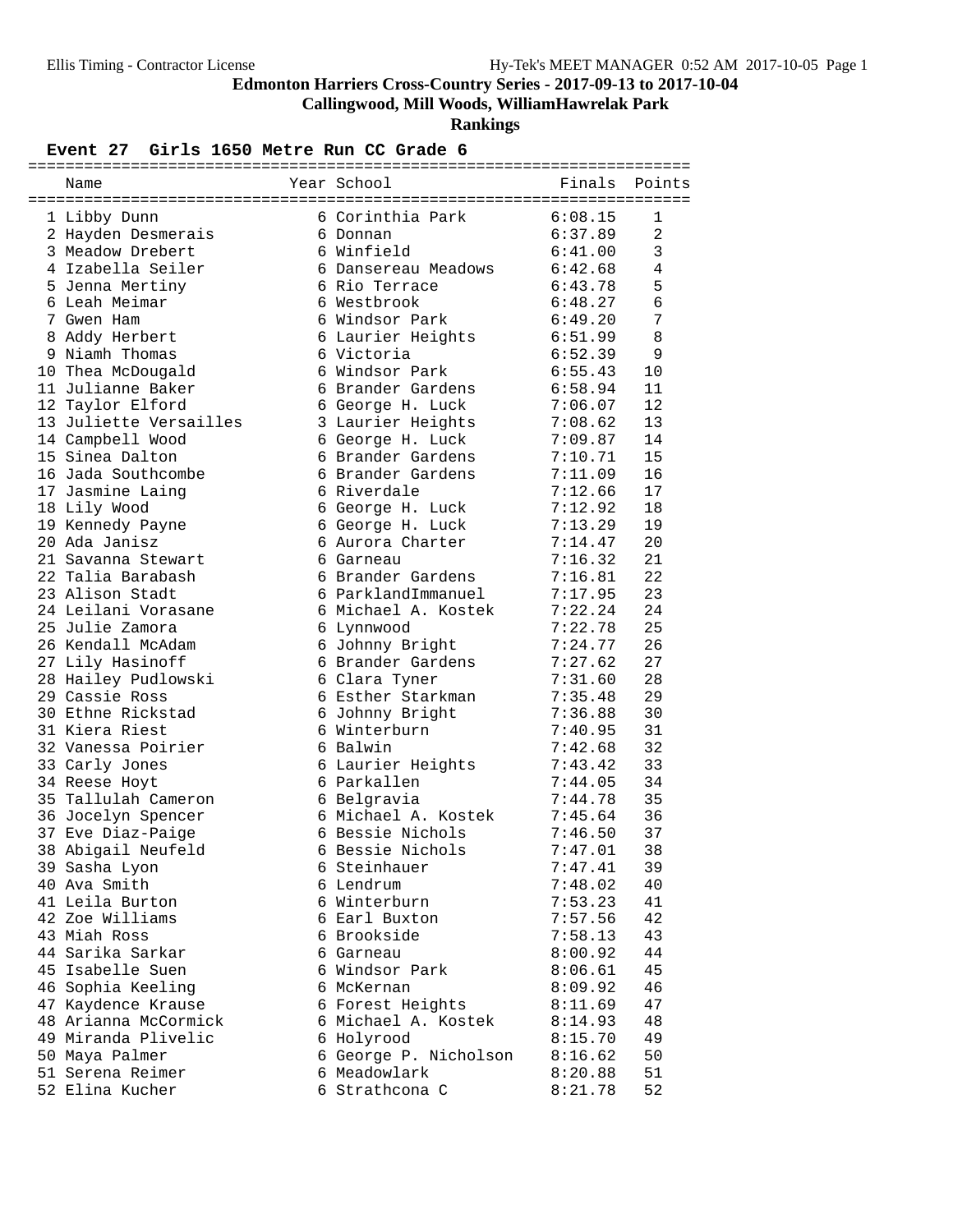# **Callingwood, Mill Woods, WilliamHawrelak Park**

| Event 27 Girls 1650 Metre Run CC Grade 6     |                                     |                      |            |
|----------------------------------------------|-------------------------------------|----------------------|------------|
| 53 Mya Barnes                                | 6 Kameyosek                         | 8:22.31              | 53         |
| 54 Daesha Eubanks                            | 6 Scott Robertson                   | 8:22.66              | 54         |
| 55 Gillian Smith                             | 6 Major General Gr                  | 8:26.41              | 55         |
| 56 Olivia Kraay                              | 6 Edmonton Chr                      | 8:27.87              | 56         |
| 57 Jamie Cotton                              | 6 Meadowlark C                      | 8:28.80              | 57         |
| 58 Cerys Jones                               | 6 Holyrood                          | 8:29.49              | 58         |
| 59 Melina Sinfield                           | 6 Forest Heights                    | 8:30.02              | 59         |
| 60 Ava Dewarle                               | 6 Meadowlark C                      | 8:30.36              | 60         |
| 61 Noelle Boos                               | 6 Rideau Park                       | 8:30.85              | 61         |
| 62 Maya Hope                                 | 6 Laurier Heights                   | 8:32.59              | 62         |
| 63 Ivy Lindal                                | 6 King Edward                       | 8:33.62              | 63         |
| 64 Grace Feist                               | 6 Mill Creek                        | 8:36.91              | 64         |
| 65 Carys Cole                                | 6 Major General Gr                  | 8:40.20              | 65         |
| 66 Caydence Fontaine                         | 6 Major General Gr                  | 8:41.05              | 66         |
| 67 Lyra Weeks                                | 6 Clara Tyner                       | 8:41.63              | 67         |
| 68 Bianka Suzuki                             | 6 Lymburn                           | 8:41.88              | 68         |
| 69 Claire Astle                              | 6 Clara Tyner                       | 8:42.07              | 69         |
| 70 Monroe Corrigan                           | 6 King Edward                       | 8:46.40              | 70         |
| 71 Sara Cornelson                            | 6 Brander Gardens                   | 8:46.93              | 71         |
| 72 Jae Armstrong                             | 5 Westglen                          | 8:48.30              | 72         |
| 73 Ceasli Mi-Lean Gunayoi<br>74 Danica Dixon | 6 Edmonton Chr                      | 8:48.92<br>8:50.22   | 73<br>74   |
| 75 Rebecca Taeger                            | 6 Aldergrove<br>6 Michael A. Kostek | 8:50.97              | 75         |
| 76 Samantha Murray                           | 6 Centennial                        | 8:52.38              | 76         |
| 77 Hiwot Gebremedhim                         | 6 Edmonton Chr                      | 8:54.31              | 77         |
| 78 Addy Hughes                               | 6 Centennial                        | 8:55.26              | 78         |
| 79 Chloe Quellette                           | 6 Michael A. Kostek                 | 8:55.69              | 79         |
| 80 Gennyze Azure                             | 6 Brander Gardens                   | 8:56.29              | 80         |
| 81 Jessica Lajeunesse                        | 6 Laurier Heights                   | 8:59.44              | 81         |
| 82 Amilia Muhammed                           | 6 Brander Gardens                   | 9:01.88              | 82         |
| 83 Katie Wong                                | 6 Major General Gr                  | 9:02.18              | 83         |
| 84 Ava Nice                                  | 6 Major General Gr                  | 9:02.44              | 84         |
| 85 Adia Poon                                 | 6 Holyrood                          | 9:02.63              | 85         |
| 86 Kiara Olsen                               | 6 Johnny Bright                     | 9:04.98              | 86         |
| 87 Ella Baker                                | 6 Victoria                          | 9:16.91              | 87         |
| 88 Claire Carlaw                             | 6 Delwood                           | 9:26.04              | 88         |
| 89 Mia Herter                                | 6 Winterburn                        | 9:30.35              | 89         |
| 90 Nikisha Nguyen                            | 6 Major General Gr                  | 9:30.96              | 90         |
| 91 Dania Holmlund                            | 6 Brander Gardens                   | 9:32.97              | 91         |
| 92 Shekinnah Woodley                         | 6 Delwood                           | 9:33.55              | 92         |
| 93 Madeleine MacGougan                       | 6 Laurier Heights                   | 9:45.37              | 93         |
| 94 Nova Zuchermann                           | 6 Victoria                          | 9:54.44              | 94         |
| 95 Keilah Cereno                             | 6 Earl Buxton                       | 10:05.04             | 95         |
| 96 Isabelle Patilea                          | 6 Victoria                          | 10:06.32             | 96         |
| 97 Denae Hordal                              | 6 McKernan                          | 10:10.22             | 97         |
| 98 Atrab Daliel                              | 6 Malmo                             | 10:10.62             | 98         |
| 99 Teagan Derksen                            | 6 Victoria                          | 10:11.47             | 99         |
| 100 Claire Jamieson                          | 6 Belgravia                         | 10:13.48             | 100        |
| 101 Riona Esteban                            | 6 Michael A. Kostek                 | 10:14.63             | 101        |
| 102 Frances Chyz                             | 6 Forest Heights                    | 10:15.87             | 102        |
| 103 Dilreen Gill                             | 6 Aurora Charter                    | 10:25.76             | 103        |
| 104 Emily myers<br>105 Yara Meqdadi          | 6 Winterburn<br>6 Winterburn        | 10:33.56<br>10:35.10 | 104<br>105 |
| 106 Nicolette Zubko                          | 6 Holyrood                          | 10:38.72             | 106        |
| 107 Hamida Pande                             | 6 Winterburn                        | 11:04.40             | 107        |
|                                              |                                     |                      |            |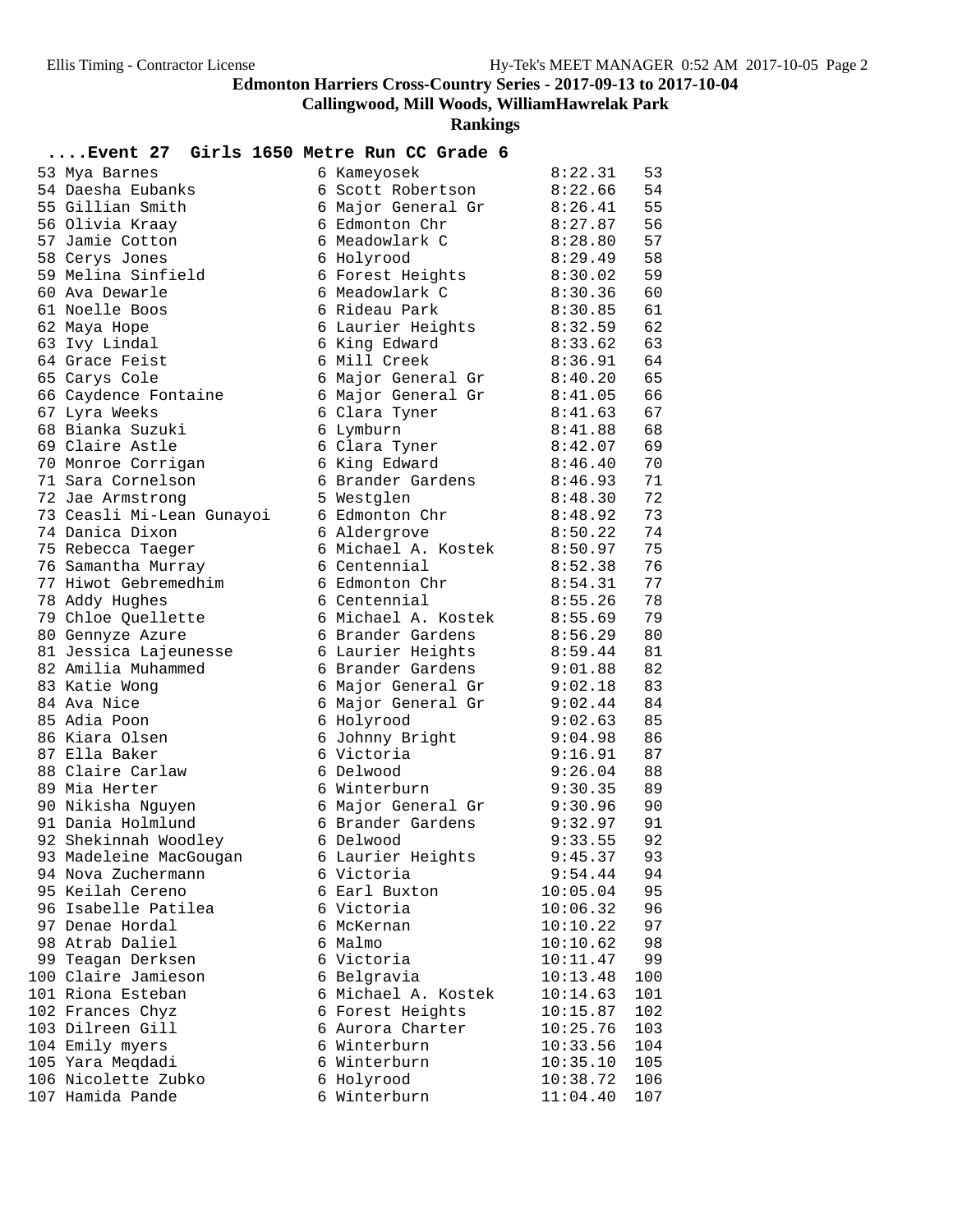**Callingwood, Mill Woods, WilliamHawrelak Park**

**Rankings**

#### **....Event 27 Girls 1650 Metre Run CC Grade 6**

| 110 Lydia Kim        |                                                             |                                                                                                                                                                                                                                        |                                                                                                                                                                                                                                                                                                                                                                                                                                                                                                                                                                                                                                                                                                                                                                                                                       |
|----------------------|-------------------------------------------------------------|----------------------------------------------------------------------------------------------------------------------------------------------------------------------------------------------------------------------------------------|-----------------------------------------------------------------------------------------------------------------------------------------------------------------------------------------------------------------------------------------------------------------------------------------------------------------------------------------------------------------------------------------------------------------------------------------------------------------------------------------------------------------------------------------------------------------------------------------------------------------------------------------------------------------------------------------------------------------------------------------------------------------------------------------------------------------------|
|                      |                                                             |                                                                                                                                                                                                                                        |                                                                                                                                                                                                                                                                                                                                                                                                                                                                                                                                                                                                                                                                                                                                                                                                                       |
|                      |                                                             |                                                                                                                                                                                                                                        |                                                                                                                                                                                                                                                                                                                                                                                                                                                                                                                                                                                                                                                                                                                                                                                                                       |
|                      |                                                             |                                                                                                                                                                                                                                        |                                                                                                                                                                                                                                                                                                                                                                                                                                                                                                                                                                                                                                                                                                                                                                                                                       |
| 114 Amber Fan        |                                                             |                                                                                                                                                                                                                                        |                                                                                                                                                                                                                                                                                                                                                                                                                                                                                                                                                                                                                                                                                                                                                                                                                       |
|                      |                                                             |                                                                                                                                                                                                                                        |                                                                                                                                                                                                                                                                                                                                                                                                                                                                                                                                                                                                                                                                                                                                                                                                                       |
|                      |                                                             |                                                                                                                                                                                                                                        |                                                                                                                                                                                                                                                                                                                                                                                                                                                                                                                                                                                                                                                                                                                                                                                                                       |
| 117 Kaitlyn Canfield |                                                             |                                                                                                                                                                                                                                        |                                                                                                                                                                                                                                                                                                                                                                                                                                                                                                                                                                                                                                                                                                                                                                                                                       |
|                      |                                                             |                                                                                                                                                                                                                                        |                                                                                                                                                                                                                                                                                                                                                                                                                                                                                                                                                                                                                                                                                                                                                                                                                       |
| 119 Isha Kiani       |                                                             |                                                                                                                                                                                                                                        |                                                                                                                                                                                                                                                                                                                                                                                                                                                                                                                                                                                                                                                                                                                                                                                                                       |
|                      |                                                             |                                                                                                                                                                                                                                        |                                                                                                                                                                                                                                                                                                                                                                                                                                                                                                                                                                                                                                                                                                                                                                                                                       |
|                      |                                                             |                                                                                                                                                                                                                                        |                                                                                                                                                                                                                                                                                                                                                                                                                                                                                                                                                                                                                                                                                                                                                                                                                       |
|                      |                                                             |                                                                                                                                                                                                                                        |                                                                                                                                                                                                                                                                                                                                                                                                                                                                                                                                                                                                                                                                                                                                                                                                                       |
| 123 Morgan Jones     |                                                             |                                                                                                                                                                                                                                        |                                                                                                                                                                                                                                                                                                                                                                                                                                                                                                                                                                                                                                                                                                                                                                                                                       |
|                      |                                                             |                                                                                                                                                                                                                                        |                                                                                                                                                                                                                                                                                                                                                                                                                                                                                                                                                                                                                                                                                                                                                                                                                       |
| 125 Yasmeen Al Hendi |                                                             |                                                                                                                                                                                                                                        |                                                                                                                                                                                                                                                                                                                                                                                                                                                                                                                                                                                                                                                                                                                                                                                                                       |
| 126 Rinora Aliu      |                                                             |                                                                                                                                                                                                                                        |                                                                                                                                                                                                                                                                                                                                                                                                                                                                                                                                                                                                                                                                                                                                                                                                                       |
| 127 Yhara Ali        |                                                             |                                                                                                                                                                                                                                        |                                                                                                                                                                                                                                                                                                                                                                                                                                                                                                                                                                                                                                                                                                                                                                                                                       |
| 128 Talia Psarros    |                                                             |                                                                                                                                                                                                                                        |                                                                                                                                                                                                                                                                                                                                                                                                                                                                                                                                                                                                                                                                                                                                                                                                                       |
| 129 Alix Storrs      |                                                             |                                                                                                                                                                                                                                        |                                                                                                                                                                                                                                                                                                                                                                                                                                                                                                                                                                                                                                                                                                                                                                                                                       |
|                      | 112 Alwan Smail<br>113 Aleksia Taylor<br>124 Alexis Flesher | 108 Samantha Devries                 6 Meadowlark<br>6 Northmount<br>120 Clementine Rutley 6 Westglen<br>121 Ananda Jacobsen 6 Delwood<br>122 Janelle Tousignant-Corli 6 Belmead<br>6 Balwin<br>6 Delwood<br>6 Winterburn<br>6 Delwood | $11:16.11$ 108<br>109 Madeline Rowland 6 Steinhauer<br>$11:20.78$ 109<br>$11:21.90$ 110<br>6 Steinhauer and the Steinhauer<br>11:46.11 111<br>111 Victoria Anyanwu             6 Strathcona C<br>6 King Edward<br>$11:56.05$ 112<br>6 King Edward<br>$11:56.24$ 113<br>6 King Edward 11:56.58 114<br>$11:57.88$ 115<br>115 Joudi El Mouazen 6 Scott Robertson<br>$12:21.15$ 116<br>116 Sharyssa Corrodas-Brown 6 Crawford Plains<br>6 Crawford Plains<br>12:22.96 117<br>$12:29.57$ 118<br>118 Rhylee Richardson                   6 Northmount<br>$12:38.28$ 119<br>$12:47.51$ 120<br>$12:59.73$ 121<br>$13:14.54$ 122<br>$13:33.17$ 123<br>14:17.64 124<br>6 Westglen<br>$14:25.43$ 125<br>$14:35.43$ 126<br>$14:53.32$ 127<br>6 Scott Robertson<br>$15:00.57$ 128<br>6 Rutherford and the Ruther<br>$15:08.94$ 129 |

#### Team Scores

| Rank Team               | Total | $\mathbf{1}$    | 2  | $\mathbf{3}$ | $*4$ | $*5$ | $*6$ | $*7$ | $*8$ | $*9$ |
|-------------------------|-------|-----------------|----|--------------|------|------|------|------|------|------|
| 1 Brander Gardens A     | 42    | 11              | 15 | 16           |      |      |      |      |      |      |
| Total Time:<br>21:20.74 |       |                 |    |              |      |      |      |      |      |      |
| 7:06.92<br>Average:     |       |                 |    |              |      |      |      |      |      |      |
| 2 George H. Luck A      | 44    | $12 \,$         | 14 | 18           |      |      |      |      |      |      |
| Total Time:<br>21:28.86 |       |                 |    |              |      |      |      |      |      |      |
| 7:09.62<br>Average:     |       |                 |    |              |      |      |      |      |      |      |
| 3 Laurier Heights A     | 54    | 8               | 13 | 33           |      |      |      |      |      |      |
| Total Time:<br>21:44.03 |       |                 |    |              |      |      |      |      |      |      |
| 7:14.68<br>Average:     |       |                 |    |              |      |      |      |      |      |      |
| 4 Windsor Park          | 62    | $7\phantom{.0}$ | 10 | 45           |      |      |      |      |      |      |
| Total Time:<br>21:51.24 |       |                 |    |              |      |      |      |      |      |      |
| 7:17.08<br>Average:     |       |                 |    |              |      |      |      |      |      |      |
| 5 Michael A. Kostek A   | 108   | 24              | 36 | 48           |      |      |      |      |      |      |
| Total Time:<br>23:22.81 |       |                 |    |              |      |      |      |      |      |      |
| 7:47.61<br>Average:     |       |                 |    |              |      |      |      |      |      |      |
| 6 Brander Gardens B     | 120   | 22              | 27 | 71           |      |      |      |      |      |      |
| Total Time:<br>23:31.36 |       |                 |    |              |      |      |      |      |      |      |
| 7:50.46<br>Average:     |       |                 |    |              |      |      |      |      |      |      |
| 7 Johnny Bright         | 142   | 26              | 30 | 86           |      |      |      |      |      |      |
| Total Time:<br>24:06.63 |       |                 |    |              |      |      |      |      |      |      |
| 8:02.21<br>Average:     |       |                 |    |              |      |      |      |      |      |      |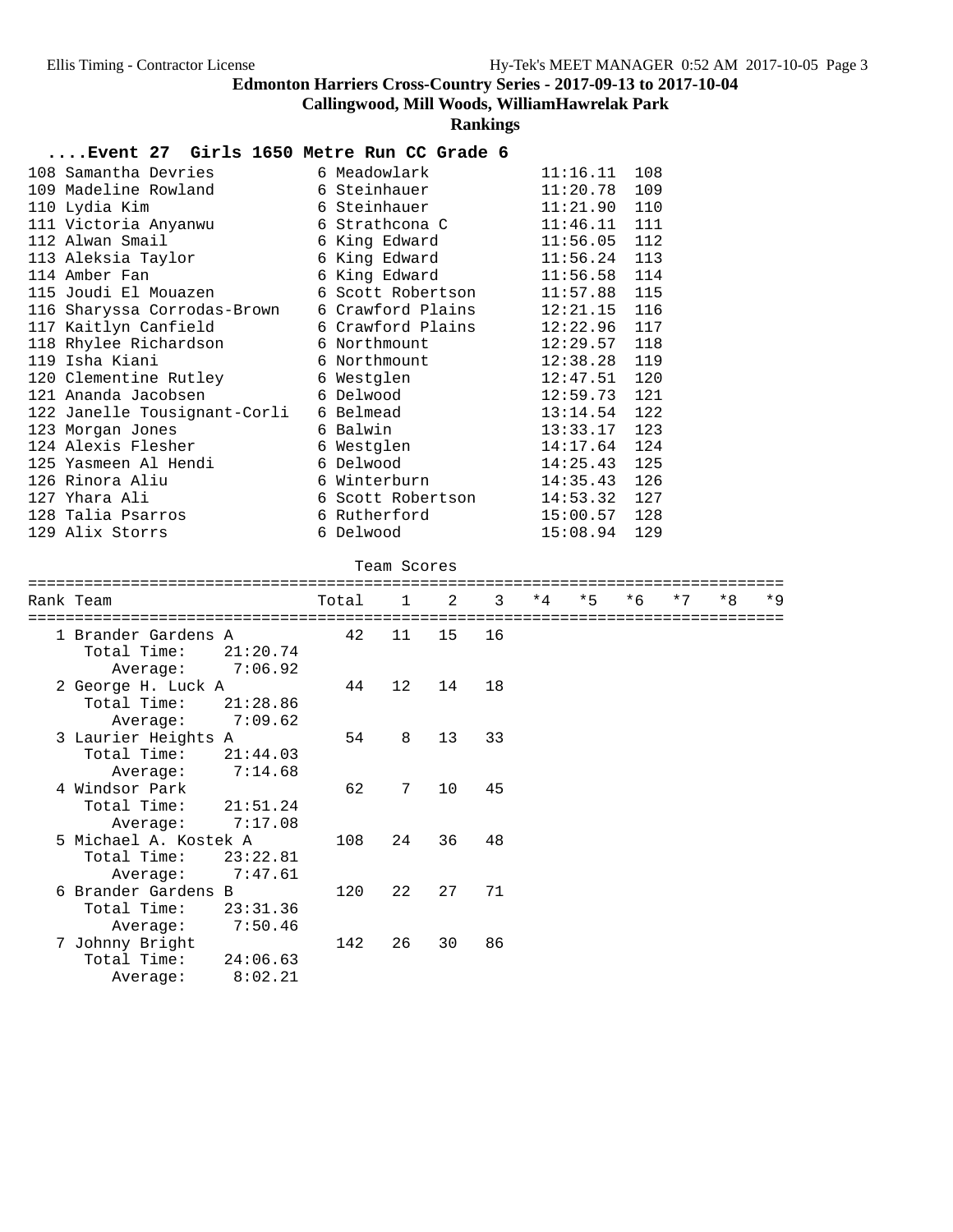## **Callingwood, Mill Woods, WilliamHawrelak Park**

| Event 27 Girls 1650 Metre Run CC Grade 6 |          |     |             |      |     |
|------------------------------------------|----------|-----|-------------|------|-----|
| 8 Winterburn A                           |          |     | 161<br>31   | 41   | 89  |
| Total Time:                              | 25:04.53 |     |             |      |     |
| Average: 8:21.51                         |          |     |             |      |     |
| 9 Clara Tyner                            |          |     | 164 28      | 67   | 69  |
| Total Time:                              | 24:55.30 |     |             |      |     |
| Average: $8:18.44$                       |          |     |             |      |     |
| 10 Major General Griesbach A             |          |     | 55<br>186 — | 65   | 66  |
| Total Time: 25:47.66                     |          |     |             |      |     |
| Average: 8:35.89                         |          |     |             |      |     |
| 11 Victoria School of the A              |          | 190 | 9           | 87   | 94  |
| Total Time: 26:03.74                     |          |     |             |      |     |
| Average:                                 | 8:41.25  |     |             |      |     |
| 12 Holyrood A                            |          |     | 49<br>192 — | 58   | 85  |
| Total Time: $25:47.82$                   |          |     |             |      |     |
| Average: 8:35.94                         |          |     |             |      |     |
| 13 Edmonton Christian West               |          |     | 56<br>206 — | 73   | 77  |
| Total Time: 26:11.10                     |          |     |             |      |     |
| Average: $8:43.70$                       |          |     |             |      |     |
| 14 Forest Heights                        |          |     | 208<br>47   | 59   | 102 |
| Total Time: 26:57.58<br>Average: 8:59.20 |          |     |             |      |     |
| 15 Laurier Heights B                     |          | 236 | 62          | 81 — | 93  |
| Total Time: 27:17.40                     |          |     |             |      |     |
| Average: 9:05.80                         |          |     |             |      |     |
| 16 King Edward A                         |          |     | 245 63      | 70   | 112 |
| Total Time: 29:16.07                     |          |     |             |      |     |
| Average:                                 | 9:45.36  |     |             |      |     |
| 17 Brander Gardens C                     |          |     | 253<br>80   | 82   | 91  |
| Total Time: 27:31.14                     |          |     |             |      |     |
| Average: $9:10.38$                       |          |     |             |      |     |
| 18 Michael A. Kostek B                   |          |     | 255<br>75   | 79   | 101 |
| Total Time: 28:01.29                     |          |     |             |      |     |
| Average: 9:20.43                         |          |     |             |      |     |
| 19 Major General Griesbach B             |          |     | 257<br>83   | 84   | 90  |
| Total Time: 27:35.58                     |          |     |             |      |     |
| Average:                                 | 9:11.86  |     |             |      |     |
| 20 Steinhauer                            |          | 258 | 39          | 109  | 110 |
| Total Time: 30:30.09                     |          |     |             |      |     |
| Average: 10:10.03                        |          |     |             |      |     |
| 21 Scott Robertson                       |          | 296 | 54          | 115  | 127 |
| Total Time:                              | 35:13.86 |     |             |      |     |
| Average:                                 | 11:44.62 |     |             |      |     |
| 22 Delwood A                             |          | 301 | 88          | 92   | 121 |
| Total Time:                              | 31:59.32 |     |             |      |     |
| Average:                                 | 10:39.78 |     |             |      |     |
| 23 Westglen                              |          | 316 | 72          | 120  | 124 |
| Total Time:                              | 35:53.45 |     |             |      |     |
| Average:<br>24 Winterburn B              | 11:57.82 | 316 | 104         | 105  | 107 |
| Total Time:                              | 32:13.06 |     |             |      |     |
| Average:                                 | 10:44.36 |     |             |      |     |
|                                          |          |     |             |      |     |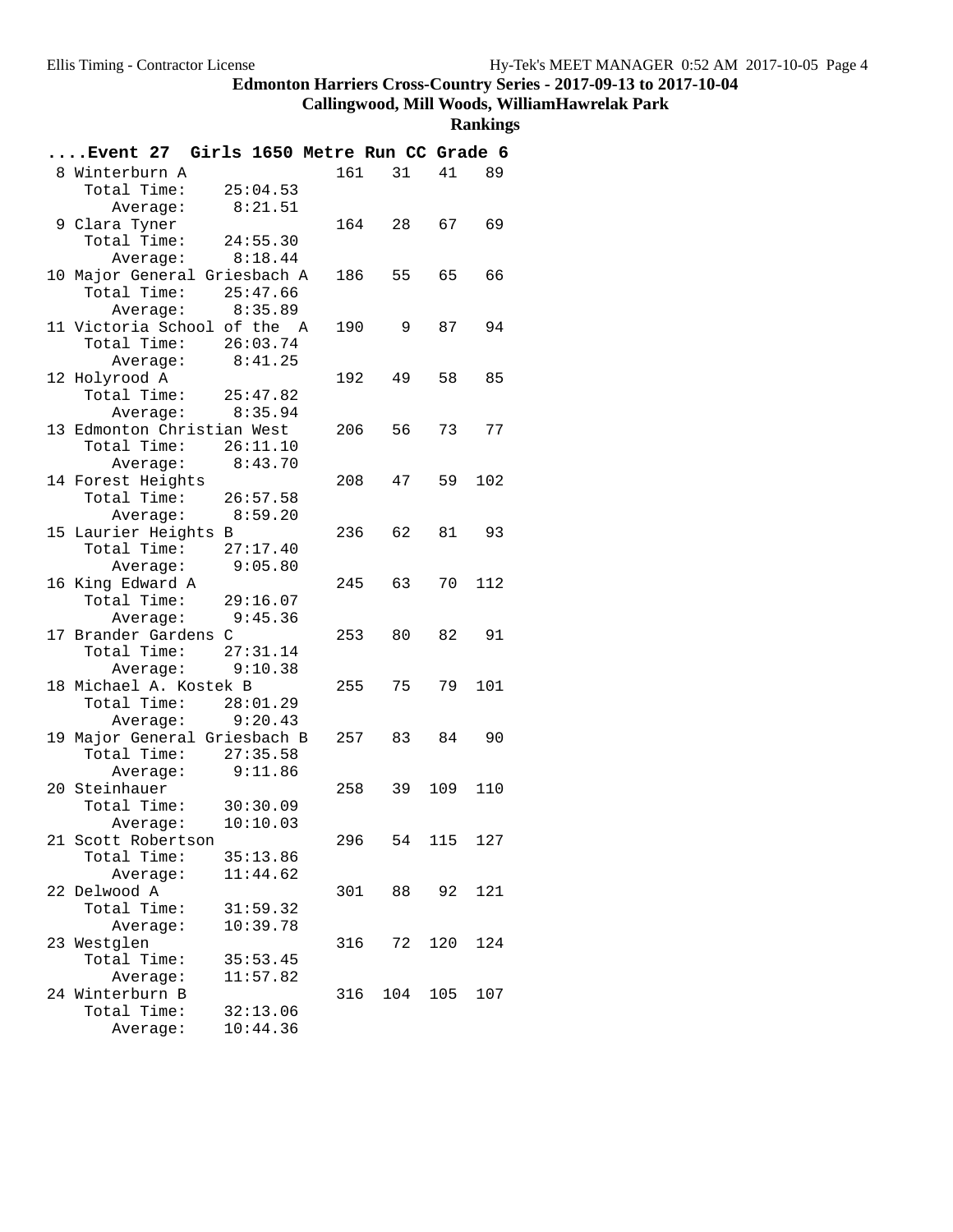**Callingwood, Mill Woods, WilliamHawrelak Park**

**Rankings**

## **Event 28 Boys 1650 Metre Run CC Grade 6**

| Name                            | Year School                                              | Finals                 | Points       |
|---------------------------------|----------------------------------------------------------|------------------------|--------------|
|                                 |                                                          |                        |              |
| 1 Cash Bowers                   | 6 Laurier Heights 6:11.37                                |                        | $\mathbf{1}$ |
| 2 Lander Fuhr                   | 6 Michael A. Kostek 6:15.86                              |                        | 2            |
| 3 Ben Fix                       | 6 Earl Buxton                                            | 6:22.48                | 3            |
| 4 Kai Dunkley                   | 6 Riverdale                                              | 6:23.02                | 4            |
| 5 Carson Young                  | 6 Coronation                                             | 6:28.17                | 5            |
| 6 Max Stanton                   | 6 MWI                                                    | 6:29.24                | $\epsilon$   |
| 7 Tristan Thompson              | 6 Michael A. Kostek                                      | 6:29.48                | 7            |
| 8 Ben Miller                    | 6 Laurier Heights                                        | 6:37.13                | 8            |
| 9 Eric Clague                   | 6 Johnny Bright                                          | 6:38.59                | 9            |
| 10 Arman Bains                  | 6 Michael Strembitsky 6:39.52                            |                        | 10           |
| 11 Lucas Finch                  | 6 Johnny Bright                                          | 6:39.70                | 11           |
| 12 Ryder Brown                  | 6 Esther Starkman                                        | 6:42.83                | 12           |
| 13 Michael Yusypchuk            | 6 Michael A. Kostek                                      |                        | 13           |
| 14 Rueben Horneman              | 6 Edmonton Chr                                           | 6:43.59<br>6:43.77     | 14           |
| 15 Elliot Spratlin              | 6 Laurier Heights                                        | 6:46.23                | 15           |
| 16 Evan Beck                    | 6 Brookside                                              | 6:47.03                | 16           |
| 17 Conal Hill                   | 6 Donnan                                                 | 6:48.28                | 17           |
| 18 Adriano D'Agosta             | 6 Donnan                                                 | 6:48.98                | 18           |
| 19 Jarvis Buleba                | 6 Brander Gardens                                        | 6:52.18                | 19           |
| 20 Noah Axling                  | 6 Bessie Nichols                                         | 6:53.02                | 20           |
| 21 Carson Bartlett              | 6 Riverdale                                              | 6:56.78                | 21           |
| 22 Lincon Shack                 | 6 Brander Gardens                                        | 6:58.12                | 22           |
| 23 Evan Wojcichowsky            | 6 Michael Strembitsky                                    | 6:59.25                | 23           |
| 24 Finnley Knox                 | 6 Coronation                                             | 7:01.02                | 24           |
| 25 Mohamed Ali                  | 6 Brookside                                              |                        | 25           |
| 26 Alex Tetreault               | 6 Michael A. Kostek                                      | $7.02.55$<br>$7:03.20$ | 26           |
| 27 Joseph Bretzke               | 6 Meadowlark                                             | 7:03.39                | 27           |
| 28 Edward Zhao                  | 6 George P. Nicholson                                    | 7:03.96                | 28           |
| 29 Luke Concini                 | 6 Windsor Park                                           | 7:04.41                | 29           |
| 30 Joshua Gould                 | 6 Patricia Heights                                       | 7:05.59                | 30           |
| 31 Tanner Middleton             | 6 Johnny Bright                                          | 7:06.33                | 31           |
| 32 Tyler Northrop               | 6 Crawford Plains                                        | 7:08.16                | 32           |
| 33 Landon Veitch                | 6 Winterburn                                             | 7:13.85                | 33           |
| 34 Kienan Hawrelak              | 6 St. Vincent                                            | 7:16.93                | 34           |
|                                 |                                                          |                        | 35           |
| 35 Jeremy Oviatt<br>36 Rick Lin | 6 Forest Heights<br>6 George P. Nicholson                | 7:17.17<br>7:18.47     | 36           |
| 37 Samuel Evins                 |                                                          |                        | 37           |
| 38 Chohen Scott                 | 6 George P. Nicholson $7:20.45$<br>6 George P. Nicholson |                        | 38           |
| 39 clark hunter                 | 6 Northmount                                             | 7:20.74<br>7:22.61     |              |
| 40 Jarrett Schweitz             | 6 Earl Buxton                                            | 7:24.22                | 39<br>40     |
| 41 Francis Vendelins            |                                                          |                        |              |
| 42 Luc Aubin                    | 6 Centennial                                             | 7:26.08                | 41           |
|                                 | 6 Johnny Bright                                          | 7:28.20                | 42           |
| 43 Daniel Boyle                 | 6 George H. Luck                                         | 7:28.59                | 43           |
| 44 Jake Kay                     | 6 Meadowlark                                             | 7:28.78                | 44           |
| 45 Lucas Vanstone               | 6 Michael A. Kostek                                      | 7:30.12                | 45           |
| 46 Grayson Candlish             | 6 Michael A. Kostek                                      | 7:30.96                | 46           |
| 47 Chad Dolezal                 | 6 Forest Heights                                         | 7:31.15                | 47           |
| 48 Levi Bollman                 | 6 Rideau Park                                            | 7:31.88                | 48           |
| 49 Jonathan Kim                 | 6 Michael Strembitsky                                    | 7:32.12                | 49           |
| 50 Josh Post                    | 6 Michael A. Kostek                                      | 7:32.86                | 50           |
| 51 Bodhi Vandenberg             | 6 Patricia Heights                                       | 7:36.47                | 51           |
| 52 Mathaeo Wright               | 6 Winterburn                                             | 7:40.40                | 52           |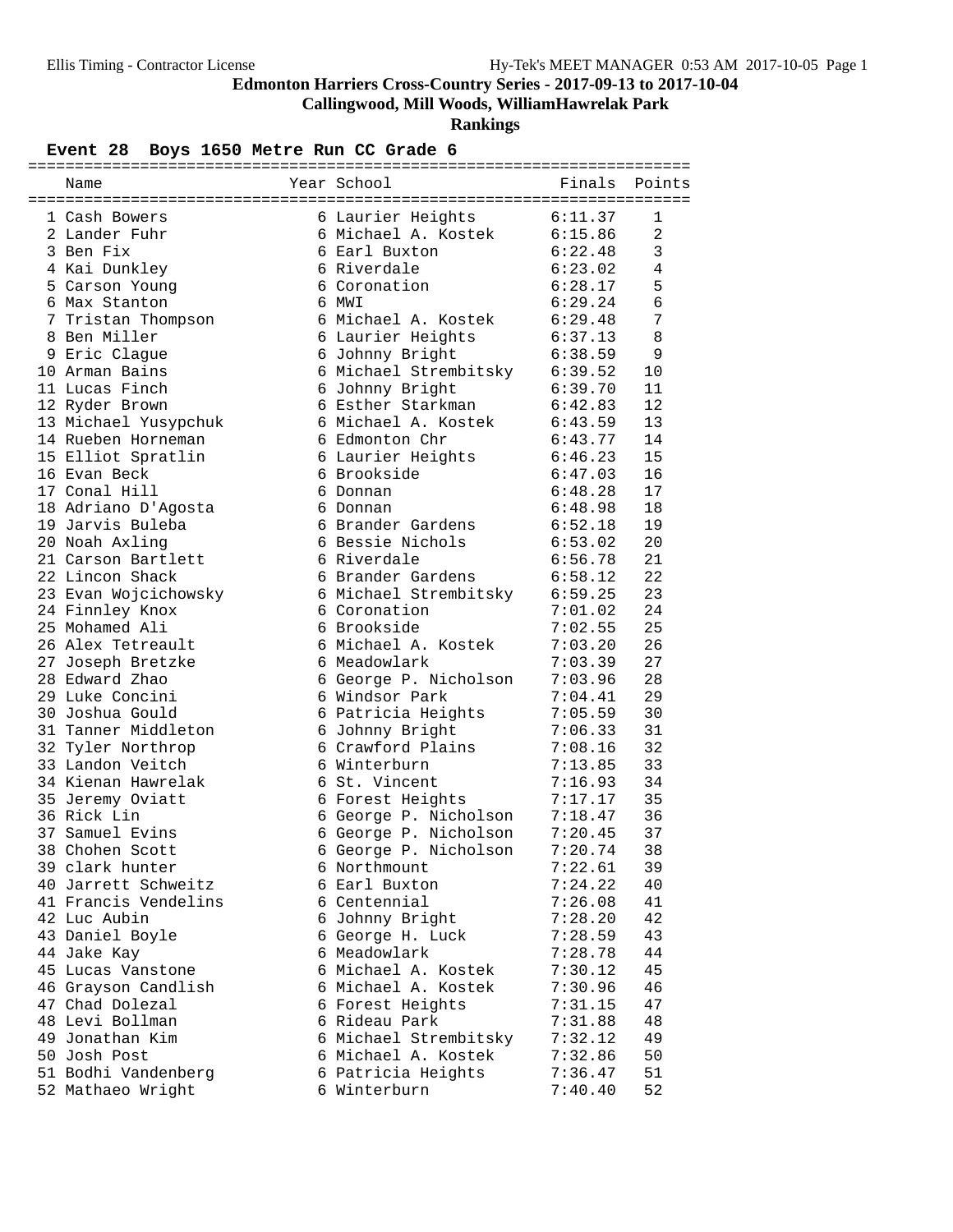**Callingwood, Mill Woods, WilliamHawrelak Park**

**Rankings**

| 53 Kayden Rudniski                 | 6 Michael A. Kostek           | 7:41.86            | 53       |
|------------------------------------|-------------------------------|--------------------|----------|
| 54 Matteo Berg                     | 6 Edmonton Chr                | 7:44.26            | 54       |
| 55 Ewan Bissel                     | 6 Mill Creek                  | 7:45.66            | 55       |
| 56 Owen Franks                     | 6 Steinhauer                  | 7:50.64            | 56       |
| 57 Carter Winkel                   | 6 Strathcona C                | 7:53.89            | 57       |
| 58 Xander Wilcox                   | 6 Michael A. Kostek           | 7:54.22            | 58       |
| 59 Dylan Arntzen                   | 6 Laurier Heights             | 7:54.44            | 59       |
| 60 Keaton Chan                     | 6 Riverdale                   | 7:54.60            | 60       |
| 61 Michael Kupilik                 | 6 Holyrood                    | 7:54.87            | 61       |
| 62 Zaph Ramos                      | 6 Kensington                  | 7:55.61            | 62       |
| 63 Dallas Dick                     | 6 Lymburn                     | 7:55.80            | 63       |
| 64 Daniel Wang                     | 6 Windsor Park                | 7:56.23            | 64       |
| 65 Tanner Cole                     | 6 Westbrook                   | 7:56.55            | 65       |
| 66 Jamie Lutz-Berube               | 6 Brander Gardens             | 7:56.87            | 66       |
| 67 Noah Beach                      | 6 Meadowlark                  | 7:57.56            | 67       |
| 68 Jacob Leong                     | 6 Aurora Charter              | 7:57.90            | 68       |
| 69 Landin Fancy                    | 6 Steinhauer                  | 7:58.78            | 69       |
| 70 Luke Mayhew                     | 6 McKernan                    | 7:59.09            | 70       |
| 71 David Stobbe                    | 6 Holyrood                    | 8:00.12            | 71       |
| 72 Everett Draudson                | 6 Garneau                     | 8:02.22            | 72       |
| 73 Ibrahim Ouedraogo               | 6 Delwood                     | 8:05.28            | 73       |
| 74 Kenton Forbes                   | 6 Patricia Heights            | 8:05.55            | 74       |
| 75 Logan Harwood                   | 6 Michael A. Kostek           | 8:07.48            | 75       |
| 76 Sebastian Horcica               | 6 Laurier Heights             | 8:07.73            | 76       |
| 77 Seth Trinier                    | 6 Esther Starkman             | 8:08.47            | 77       |
| 78 Dylan D'Amico                   | 6 Michael Strembitsky 8:08.94 |                    | 78       |
| 79 Duncan Saunders                 | 6 Esther Starkman             | 8:12.77            | 79       |
| 80 Malek Ali                       | 6 Malmo                       | 8:14.66            | 80       |
| 81 Kendall Li                      | 6 Lendrum                     | 8:16.94            | 81       |
| 82 Sam Radke                       | 6 Holyrood                    | 8:17.33            | 82       |
| 83 Antonio Lefebrvre               | 6 Mill Creek                  | 8:18.54            | 83       |
| 84 Emmaneul Bedassa                | 6 Northmount                  | 8:18.93            | 84       |
| 85 Bernie Ellamil                  | 6 Brander Gardens             | 8:19.99            | 85       |
| 86 Seth Aceron                     | 6 Edmonton Chr                | 8:22.19            | 86       |
| 87 Leyton Hanneman                 | 6 Mill Creek                  | 8:23.91            | 87       |
| 88 Sam Gonek                       | 6 Steinhauer                  | 8:24.33            | 88       |
| 89 Bamishe Akingbade               | 6 Lymburn                     | 8:26.19            | 89       |
| 90 Oliver Schneider                | 6 Holyrood                    | 8:27.07            | 90       |
| 91 Sterling Komant                 | 6 Strathcona C                | 8:27.73            | 91<br>92 |
| 92 Ryan Kring<br>93 Oliver Marr    | 6 St. Augustine<br>6 Victoria | 8:28.13<br>8:28.32 | 93       |
|                                    |                               | 8:28.67            |          |
| 94 Tejas Patel<br>95 Drew Dutertre | 6 Rutherford<br>6 Earl Buxton | 8:30.31            | 94<br>95 |
| 96 Declan Service                  | 4 Westglen                    | 8:35.20            | 96       |
| 97 Ethan Poon                      | 6 Uncas                       | 8:36.87            | 97       |
| 98 Parker Schenk                   | 6 Suzuki Charter              | 8:37.09            | 98       |
| 99 Pradhyotan Niraula              | 6 Northmount                  | 8:38.26            | 99       |
| 100 Nathaniel Skiffington          | 6 Michael A. Kostek           | 8:48.53            | 100      |
| 101 Aiden Glapski                  | 6 Delwood                     | 8:49.76            | 101      |
| 102 Adam Berry                     | 6 King Edward                 | 8:56.64            | 102      |
| 103 Calin Yavis                    | 6 Michael A. Kostek           | 8:58.58            | 103      |
| 104 Andros Hamilton                | 6 Aurora Charter              | 9:04.12            | 104      |
| 105 Alejandro Barahona             | 6 Strathcona C                | 9:06.31            | 105      |
| 106 Shawn Doroshenko               | 6 Suzuki Charter              | 9:09.17            | 106      |
| 107 Ayin Graham                    | 6 Strathcona C                | 9:13.01            | 107      |
|                                    |                               |                    |          |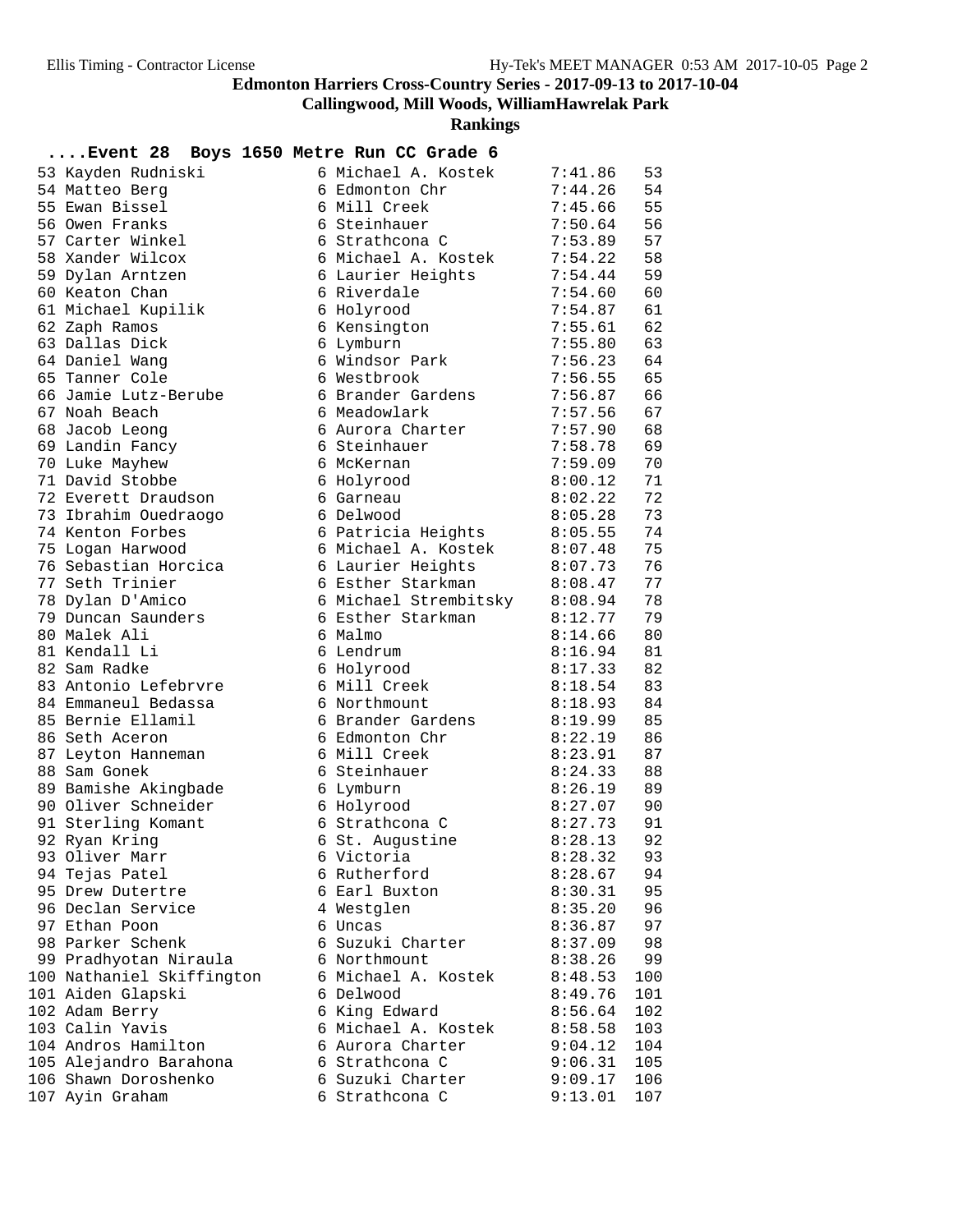**Callingwood, Mill Woods, WilliamHawrelak Park**

| Event 28                     | Boys 1650 Metre Run CC Grade 6 |          |     |
|------------------------------|--------------------------------|----------|-----|
| 108 Noah Fraser              | 6 Laurier Heights              | 9:15.26  | 108 |
| 109 Rohith Bajwa             | 6 Forest Heights               | 9:18.72  | 109 |
| 110 Geoffrey Norton          | 6 Laurier Heights              | 9:19.05  | 110 |
| 111 Tyson Holben             | 6 Winterburn                   | 9:19.38  | 111 |
| 112 Tivon Marks              | 6 Mill Creek                   | 9:20.86  | 112 |
| 113 Thomas Schwabe           | 6 Clara Tyner                  | 9:26.38  | 113 |
| 114 Harnoor Kular            | 6 Aurora Charter               | 9:27.89  | 114 |
| 115 Aidan Bayles             | 6 Crawford Plains              | 9:34.01  | 115 |
| 116 Matthew Derkach          | 6 Michael A. Kostek            | 9:37.98  | 116 |
| 117 Nigeal Aden              | 6 Delwood                      | 9:45.91  | 117 |
| 118 John Schrieber-Jones     | 6 Steinhauer                   | 9:49.76  | 118 |
| 119 Phinehas Okolie          | 6 Northmount                   | 9:50.64  | 119 |
| 120 Caden Delaurier          | 6 Kensington                   | 9:53.93  | 120 |
| 121 Eugene Go                | 6 Coralwood Advent             | 9:54.22  | 121 |
| 122 Pamilerin Adejuwon       | 6 Delwood                      | 9:54.92  | 122 |
| 123 Braeden Dittrich         | 6 Earl Buxton                  | 9:56.58  | 123 |
| 124 Jarren Desjarlais-judd   | 6 Northmount                   | 10:02.84 | 124 |
| 125 Casey Mingay             | 6 Lendrum                      | 10:05.44 | 125 |
| 126 Cashton Collins          | 5 Scott Robertson              | 10:15.28 | 126 |
| 127 Rowan Williamson         | 6 Delwood                      | 10:16.53 | 127 |
| 128 Seth Hodder              | 6 King Edward                  | 10:18.75 | 128 |
| 129 Luke Gano                | 6 King Edward                  | 10:26.52 | 129 |
| 130 David Dittrich           | 6 Earl Buxton                  | 10:28.32 | 130 |
| 131 Cooper Walsh             | 6 Aurora Charter               | 10:48.34 | 131 |
| 132 Dylan Godabout           | 6 Edmonton Chr                 | 10:51.24 | 132 |
| 133 Matthew Atkinson-Quinter | 6 Mill Creek                   | 10:58.01 | 133 |
| 134 Josh Basuan              | 6 St. Augustine                | 10:59.94 | 134 |
| 135 Chayce Weighill          | 6 Lymburn                      | 11:08.93 | 135 |
| 136 Hugh Headge              | 6 Earl Buxton                  | 11:29.44 | 136 |
| 137 Elrish Macayan           | 6 St. Augustine                | 11:33.88 | 137 |
| 138 Abdurrahman Zafar        | 6 Northmount                   | 11:46.83 | 138 |
| 139 Lorin Bradley            | 6 Lynnwood                     | 11:56.21 | 139 |
| 140 Mohammad Anibtawi        | 6 Scott Robertson              | 12:15.53 | 140 |
| 141 Anthony Lenders          | 6 Delwood                      | 12:32.70 | 141 |
| 142 Constantine Sauve        | 6 Delwood                      | 12:45.23 | 142 |
| 143 Rehim Sadiq              | 6 Delwood                      | 12:45.45 | 143 |
| 144 Kylan Riquelme           | 6 Mill Creek                   | 12:48.70 | 144 |
| 145 Eddie Shapka             | 6 Forest Heights               | 13:02.53 | 145 |
| 146 Dylan Langer             | 6 Delton                       | 13:25.49 | 146 |
| 147 Roger Lewis              | 6 Scott Robertson              | 13:27.87 | 147 |
| 148 Awaleh Essak             | 6 Delwood                      | 13:31.55 | 148 |
| 149 Sanjiiv Navaratnam       | 6 Delwood                      | 13:36.08 | 149 |
| 150 Evan Mah                 | 6 Delton                       | 13:37.28 | 150 |
| 151 Ahmed Bani               | 6 St. Augustine                | 13:40.53 | 151 |
| 152 Grayson Pollard          | 6 Steinhauer                   | 14:12.41 | 152 |
|                              |                                |          |     |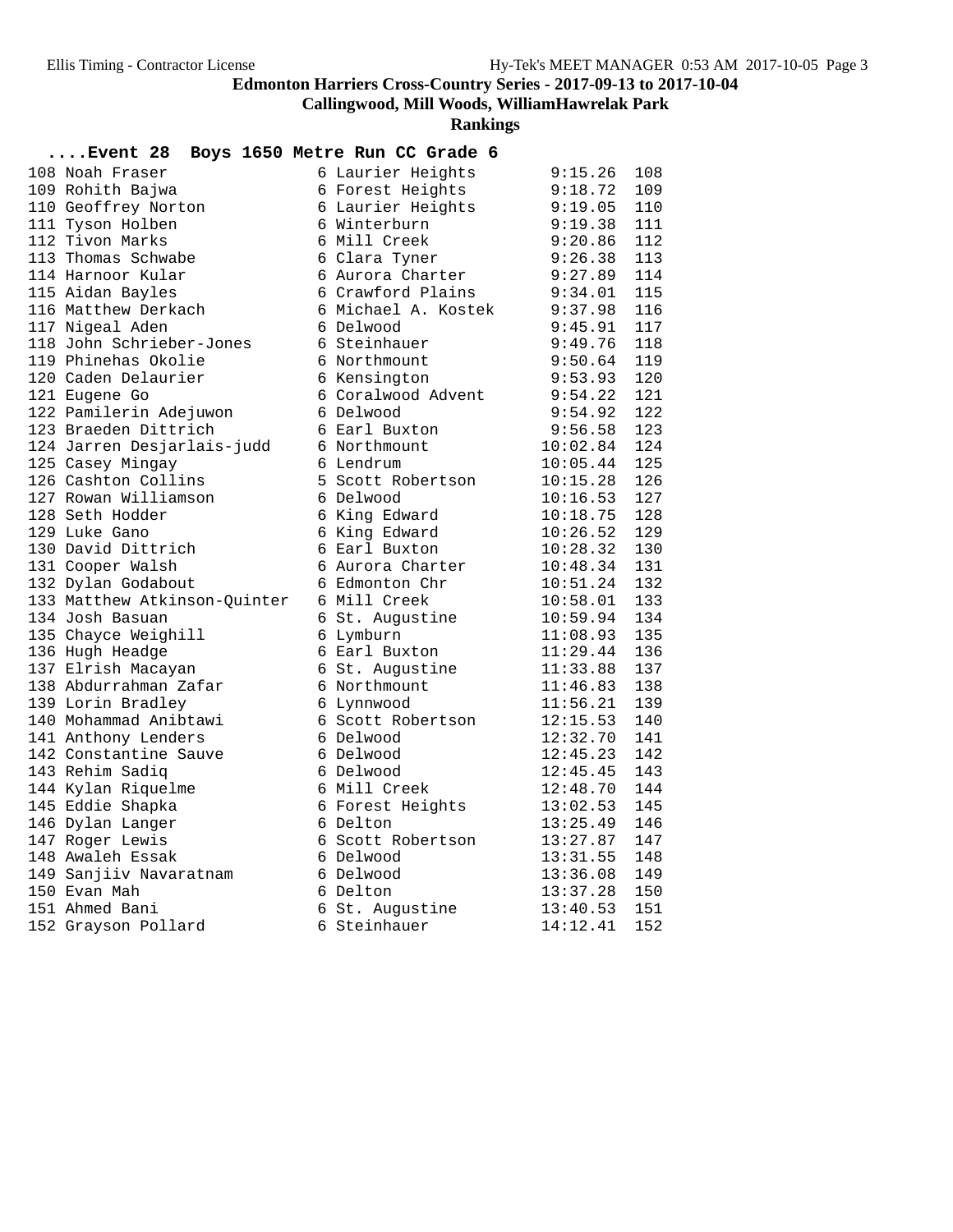**Callingwood, Mill Woods, WilliamHawrelak Park**

#### **Rankings**

| Team Scores |                                                         |                                |       |             |                |    |      |      |      |      |      |       |
|-------------|---------------------------------------------------------|--------------------------------|-------|-------------|----------------|----|------|------|------|------|------|-------|
|             | Rank Team                                               |                                | Total | 1           | $\overline{2}$ | 3  | $*4$ | $*5$ | $*6$ | $*7$ | $*8$ | $*$ 9 |
|             | 1 Michael A. Kostek A<br>Total Time:                    | 19:28.93                       | 22    | 2           | 7              | 13 |      |      |      |      |      |       |
|             | Average:<br>2 Laurier Heights A<br>Total Time:          | 6:29.65<br>19:34.73            | 24    | $\mathbf 1$ | 8              | 15 |      |      |      |      |      |       |
|             | Average:<br>3 Johnny Bright A<br>Total Time:            | 6:31.58<br>20:24.62            | 51    | 9           | 11             | 31 |      |      |      |      |      |       |
|             | Average:<br>4 Michael Strembitsky A<br>Total Time:      | 6:48.21<br>21:10.89            | 82    | 10          | 23             | 49 |      |      |      |      |      |       |
|             | Average:<br>5 Riverdale<br>Total Time:                  | 7:03.63<br>21:14.40            | 85    | 4           | 21             | 60 |      |      |      |      |      |       |
|             | Average:<br>6 George P. Nicholson A<br>Total Time:      | 7:04.80<br>21:42.88            | 101   | 28          | 36             | 37 |      |      |      |      |      |       |
|             | Average:<br>7 Brander Gardens A<br>Total Time:          | 7:14.30<br>21:47.17            | 107   | 19          | 22             | 66 |      |      |      |      |      |       |
|             | Average:<br>8 Michael A. Kostek B<br>Total Time:        | 7:15.73<br>22:04.28            | 117   | 26          | 45             | 46 |      |      |      |      |      |       |
|             | Average:<br>9 Earl Buxton A<br>Total Time:              | 7:21.43<br>22:17.01<br>7:25.67 | 138   | 3           | 40             | 95 |      |      |      |      |      |       |
|             | Average:<br>10 Meadowlark<br>Total Time:<br>Average:    | 22:29.73<br>7:29.91            | 138   | 27          | 44             | 67 |      |      |      |      |      |       |
|             | 11 Edmonton Christian West A<br>Total Time:<br>Average: | 22:50.22<br>7:36.74            | 154   | 14          | 54             | 86 |      |      |      |      |      |       |
|             | 12 Patricia Heights<br>Total Time:<br>Average:          | 22:47.61<br>7:35.87            | 155   | 30          | 51             | 74 |      |      |      |      |      |       |
|             | 13 Michael A. Kostek C<br>Total Time:<br>Average:       | 23:08.94<br>7:42.98            | 161   | 50          | 53             | 58 |      |      |      |      |      |       |
|             | 14 Esther Starkman<br>Total Time:<br>Average:           | 23:04.07<br>7:41.36            | 168   | 12          | 77             | 79 |      |      |      |      |      |       |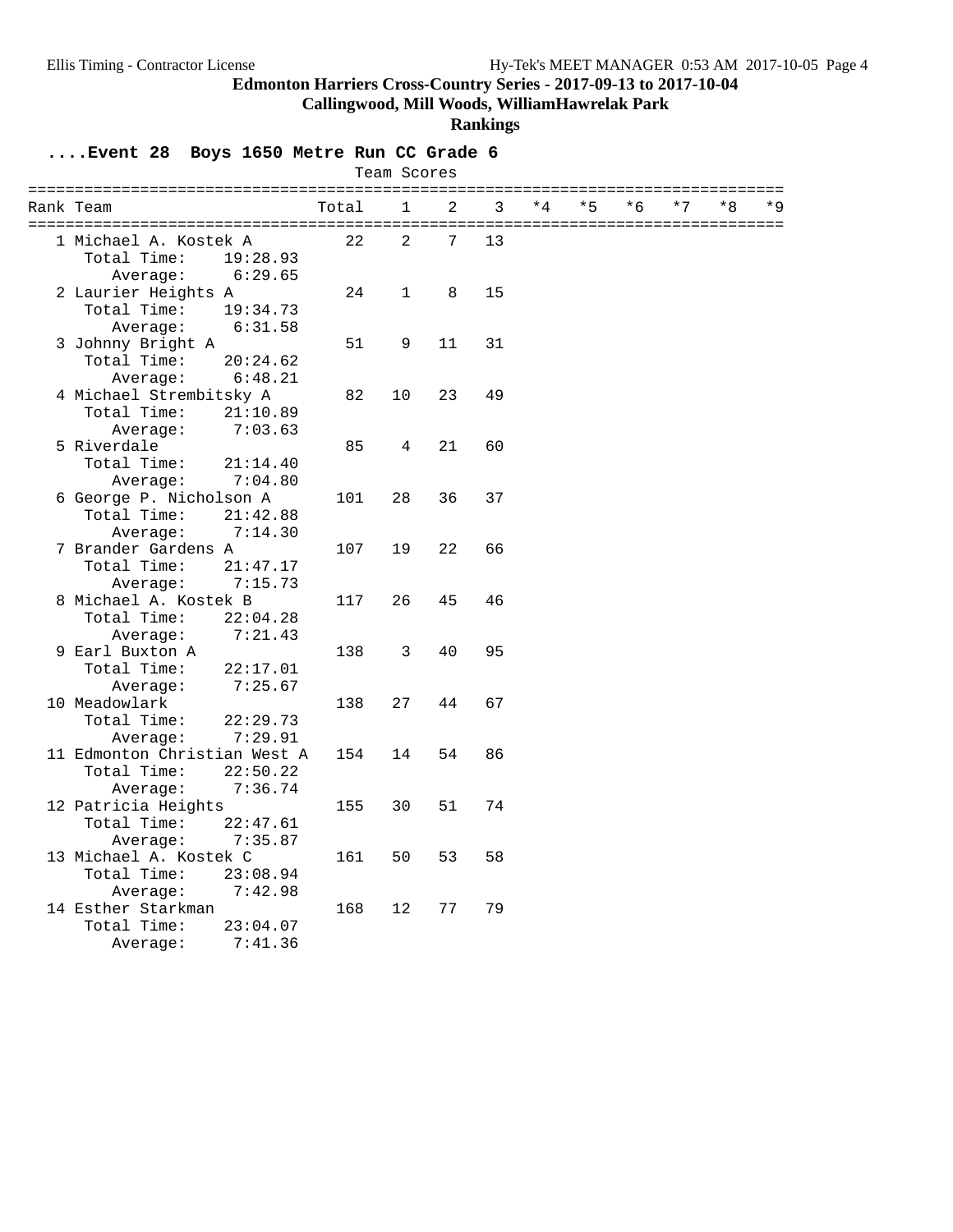**Callingwood, Mill Woods, WilliamHawrelak Park**

| Event 28 Boys 1650 Metre Run CC Grade 6 |                  |          |        |     |         |        |
|-----------------------------------------|------------------|----------|--------|-----|---------|--------|
| 15 Forest Heights A                     |                  |          | 191    | 35  |         | 47 109 |
| Total Time:                             |                  | 24:07.04 |        |     |         |        |
|                                         | Average:         | 8:02.35  |        |     |         |        |
| 16 Winterburn                           |                  |          | 196    | 33  | 52      | 111    |
| Total Time:                             |                  | 24:13.63 |        |     |         |        |
|                                         | Average:         | 8:04.55  |        |     |         |        |
| 17 Steinhauer A                         |                  |          | 213    | 56  | 69      | 88     |
| Total Time:                             |                  | 24:13.75 |        |     |         |        |
|                                         | Average:         | 8:04.59  |        |     |         |        |
| 18 Holyrood A                           |                  |          | 214    | 61  | 71      | 82     |
| Total Time:                             |                  | 24:12.32 |        |     |         |        |
|                                         | Average:         | 8:04.11  |        |     |         |        |
| 19 Northmount A                         |                  |          | 222    | 39  | 84      | 99     |
| Total Time:                             |                  | 24:19.80 |        |     |         |        |
|                                         | Average:         | 8:06.60  |        |     |         |        |
| 20 Mill Creek A                         |                  |          | 225    | 55  | 83      | 87     |
| Total Time: 24:28.11                    |                  |          |        |     |         |        |
|                                         | Average: 8:09.37 |          |        |     |         |        |
| 21 Laurier Heights B                    |                  |          | 243    | 59  | 76      | 108    |
| Total Time: 25:17.43                    |                  |          |        |     |         |        |
|                                         | Average: 8:25.81 |          |        |     |         |        |
| 22 Strathcona Christian Ac A            |                  |          | 253    | 57  | 91      | 105    |
| Total Time: 25:27.93                    |                  |          |        |     |         |        |
|                                         | Average:         | 8:29.31  |        |     |         |        |
| 23 Michael A. Kostek D                  |                  |          | 278    | 75  | 100     | 103    |
| Total Time: 25:54.59                    |                  |          |        |     |         |        |
|                                         | Average: 8:38.20 |          |        |     |         |        |
| 24 Aurora Charter A                     |                  |          | 286    | 68  | 104     | 114    |
| Total Time: 26:29.91                    |                  |          |        |     |         |        |
|                                         | Average:         | 8:49.97  |        |     |         |        |
| 25 Lymburn                              |                  |          | 287    | 63  | 89      | 135    |
| Total Time: 27:30.92                    |                  |          |        |     |         |        |
|                                         | Average:         | 9:10.31  |        |     |         |        |
| 26 Delwood A                            |                  |          | 291 73 |     | 101     | 117    |
| Total Time:                             |                  | 26:40.95 |        |     |         |        |
|                                         | Average:         | 8:53.65  |        |     |         |        |
| 27 King Edward                          |                  |          | 359    |     | 102 128 | 129    |
| Total Time:                             |                  | 29:41.91 |        |     |         |        |
|                                         | Average:         | 9:53.97  |        |     |         |        |
| 28 St. Auqustine A                      |                  |          | 363.   | 92  | 134     | 137    |
| Total Time:                             |                  | 31:01.95 |        |     |         |        |
|                                         | Average:         | 10:20.65 |        |     |         |        |
| 29 Northmount B                         |                  |          | 381    | 119 | 124     | 138    |
| Total Time:                             |                  | 31:40.31 |        |     |         |        |
|                                         | Average:         | 10:33.44 |        |     |         |        |
| 30 Earl Buxton B                        |                  |          | 389    | 123 | 130     | 136    |
| Total Time:                             |                  | 31:54.34 |        |     |         |        |
|                                         | Average:         | 10:38.12 |        |     |         |        |
| 31 Mill Creek B                         |                  |          | 389    | 112 | 133     | 144    |
| Total Time:                             |                  | 33:07.57 |        |     |         |        |
|                                         | Average:         | 11:02.53 |        |     |         |        |
| 32 Delwood B                            |                  |          | 390    | 122 | 127     | 141    |
| Total Time:                             |                  | 32:44.15 |        |     |         |        |
|                                         | Average:         | 10:54.72 |        |     |         |        |